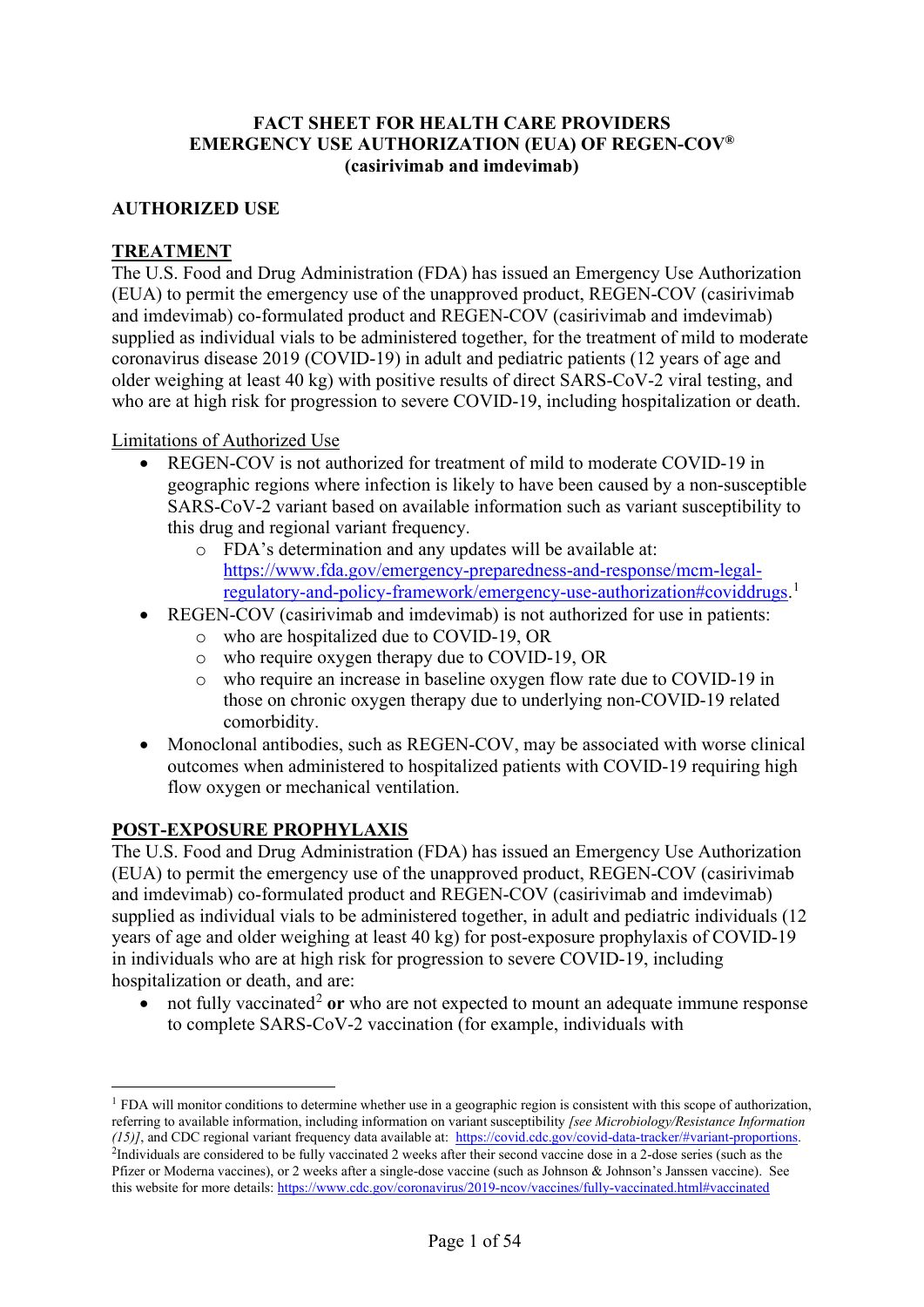<span id="page-1-5"></span>immunocompromising conditions including those taking immunosuppressive medications<sup>[3](#page-1-0)</sup>) and

- <span id="page-1-6"></span><span id="page-1-3"></span>o have been exposed to an individual infected with SARS-CoV-2 consistent with close contact criteria per Centers for Disease Control and Prevention  $(CDC)^4$  $(CDC)^4$  or
- <span id="page-1-4"></span>o who are at high risk of exposure to an individual infected with SARS-CoV-2 because of occurrence of SARS-CoV-2 infection in other individuals in the same institutional setting (for example, nursing homes, prisons) *[see Limitations of Authorized Use [\(1.2\)](#page-21-0)]*.

### Limitations of Authorized Use

- REGEN-COV is not authorized for post-exposure prophylaxis of COVID-19 in geographic regions where exposure is likely to have been to a non-susceptible SARS-CoV-2 variant, based on available information including variant susceptibility to this drug and regional variant frequency.
	- o FDA's determination and any updates will be available at: [https://www.fda.gov/emergency-preparedness-and-response/mcm-legal](https://www.fda.gov/emergency-preparedness-and-response/mcm-legal-regulatory-and-policy-framework/emergency-use-authorization#coviddrugs)[regulatory-and-policy-framework/emergency-use-authorization#coviddrugs.](https://www.fda.gov/emergency-preparedness-and-response/mcm-legal-regulatory-and-policy-framework/emergency-use-authorization#coviddrugs) [5](#page-1-2)
- Post-exposure prophylaxis with REGEN-COV (casirivimab and imdevimab) is not a substitute for vaccination against COVID-19.
- REGEN-COV (casirivimab and imdevimab) is not authorized for pre-exposure prophylaxis for prevention of COVID-19.

## **RECENT MAJOR CHANGES**

|           | Limitations of Authorized Use: updated Limitations of Authorized |                         |
|-----------|------------------------------------------------------------------|-------------------------|
|           | Use for treatment and post-exposure prophylaxis                  | Revised 1/2022          |
|           |                                                                  |                         |
|           | Box-Removed SARS-CoV-2 viral variant section                     | Revised $1/2022$        |
| $\bullet$ | Antiviral Resistance (Section 15): addition of information on    |                         |
|           | susceptibility of SARS-CoV-2 variants to REGEN-COV               |                         |
|           | (Tables 9 and 10) and updates based on latest viral surveillance |                         |
|           | report                                                           | Revised 12/2021, 8/2021 |
|           | Dosage and Administration (Section 2.4) and How Supplied/        |                         |
|           | Storage and Handling (Section 19): updated storage temperature   |                         |
|           | range and duration                                               | Revised 11/2021         |
| $\bullet$ | Dosage and Administration (Box, Section 2.4, Section 3,          |                         |
|           | Section 19): addition of co-packaged carton                      | <b>Revised 09/2021</b>  |
|           | Dosage and Administration (Section 2.4): addition of 5% Dextrose |                         |
|           | as diluent                                                       | Revised 09/2021         |
|           | Authorized Use: addition of new indication for post-exposure     |                         |
|           |                                                                  |                         |

<span id="page-1-0"></span><sup>3</sup> See this website for more details: [https://www.cdc.gov/coronavirus/2019-ncov/science/science-briefs/fully-vaccinated](https://www.cdc.gov/coronavirus/2019-ncov/science/science-briefs/fully-vaccinated-people.html)[people.html](https://www.cdc.gov/coronavirus/2019-ncov/science/science-briefs/fully-vaccinated-people.html)

<span id="page-1-1"></span><sup>&</sup>lt;sup>4</sup> Close contact with an infected individual is defined as: being within 6 feet for a total of 15 minutes or more, providing care at home to someone who is sick, having direct physical contact with the person (hugging or kissing, for example), sharing eating or drinking utensils, or being exposed to respiratory droplets from an infected person (sneezing or coughing, for example). See this website for additional details[: https://www.cdc.gov/coronavirus/2019-ncov/if-you-are](https://www.cdc.gov/coronavirus/2019-ncov/if-you-are-sick/quarantine.html)[sick/quarantine.html](https://www.cdc.gov/coronavirus/2019-ncov/if-you-are-sick/quarantine.html)

<span id="page-1-2"></span> $5$  FDA will monitor conditions to determine whether use in a geographic region is consistent with this scope of authorization, referring to available information, including information on variant susceptibility *[see Microbiology/Resistance Information (15)]*, and CDC regional variant frequency data available at: [https://covid.cdc.gov/covid-data-tracker/#variant-proportions.](https://covid.cdc.gov/covid-data-tracker/?CDC_AA_refVal=https%3A%2F%2Fwww.cdc.gov%2Fcoronavirus%2F2019-ncov%2Fcases-updates%2Fvariant-proportions.html#variant-proportions)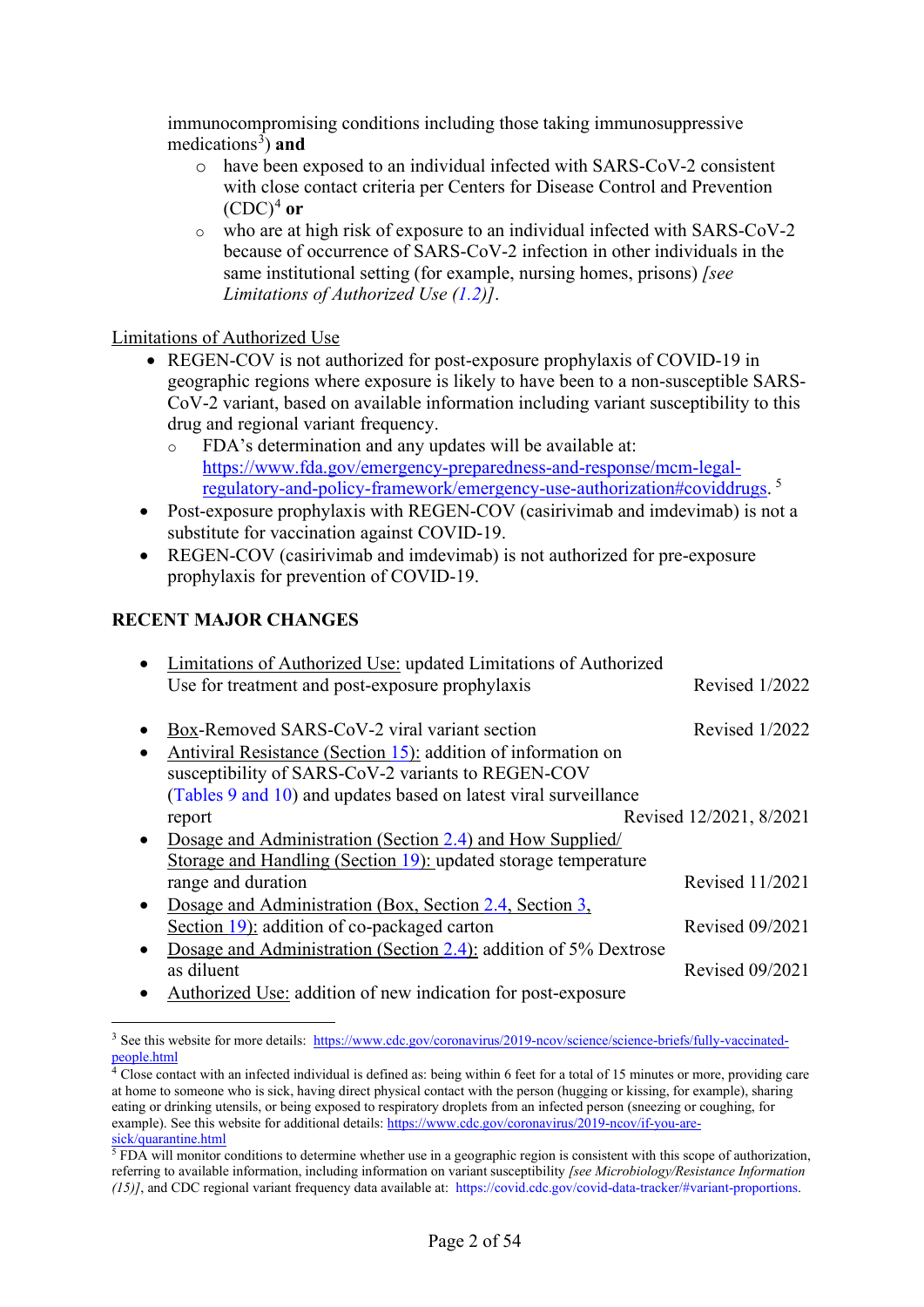| prophylaxis of COVID-19                                                                              | <b>Revised 07/2021</b> |
|------------------------------------------------------------------------------------------------------|------------------------|
| Dosage and Administration (Box, and Section 2.2): updated                                            |                        |
| authorized dosage for post-exposure prophylaxis of COVID-19                                          | <b>Revised 07/2021</b> |
| Authorized Use: expanded the definition of progression of severe                                     |                        |
| COVID-19 to include death                                                                            | <b>Revised 06/2021</b> |
| Dosage and Administration (Box, and Section 2.2): updated                                            |                        |
| authorized dosage                                                                                    | Revised 06/2021        |
| Dosage and Administration (Box, Section 2.2 and 2.4): updated with                                   |                        |
| subcutaneous route of administration as an alternative for those who                                 |                        |
| cannot receive intravenous infusion                                                                  | <b>Revised 06/2021</b> |
| Dosage and Administration (Box, Section 2.2 and 2.4): updated with                                   |                        |
| co-formulation                                                                                       | Revised 06/2021        |
| Warnings: Hypersensitivity Including Anaphylaxis and Infusion-                                       |                        |
| Related Reactions (Section 5.1): addition of vasovagal reactions                                     | <b>Revised 06/2021</b> |
| Overall Safety Summary, Clinical Trials Experience (Section 6.1):                                    |                        |
| addition of Phase 3 results and safety with subcutaneous dosing                                      | Revised 06/2021        |
| Clinical Trial Results and Supporting Data for EUA, Mild to                                          |                        |
| Moderate COVID-19 (Section 18.1): addition of Phase 3 data for<br>the authorized dose                | <b>Revised 06/2021</b> |
|                                                                                                      |                        |
| Dosage and Administration (Box and Section 2.1): updated<br>high risk criteria for patient selection | Revised 05/2021        |
| Dose Preparation and Administration Instructions (Section 2.4):                                      |                        |
| provides updated minimum infusion times based on size of                                             |                        |
| infusion bag used                                                                                    | Revised 03/2021        |
| New proprietary name: REGEN-COV                                                                      | <b>Revised 02/2021</b> |
| Warnings: Hypersensitivity Including Anaphylaxis and                                                 |                        |
| Infusion-Related Reactions (Section 5.1) – addition of new                                           |                        |
| symptoms                                                                                             | <b>Revised 02/2021</b> |
| Warnings: Clinical Worsening After REGEN-COV                                                         |                        |
| Administration (Section 5.2) – new warning added                                                     | Revised 02/2021        |
|                                                                                                      |                        |

REGEN-COV has been authorized by FDA for the emergency uses described above.

REGEN-COV is not FDA-approved for these uses.

REGEN-COV is authorized only for the duration of the declaration that circumstances exist justifying the authorization of the emergency use of REGEN-COV under section 564(b)(1) of the Act, 21 U.S.C. § 360bbb-3(b)(1), unless the authorization is terminated or revoked sooner.

# **Treatment**

**This EUA is for the use of the unapproved product, REGEN-COV (casirivimab and imdevimab) co-formulated product and REGEN-COV (casirivimab and imdevimab) supplied as individual vials to be administered together, for the treatment of mild to moderate COVID-19 in adult and pediatric patients (12 years of age and older weighing at least 40 kg) with positive results of direct SARS-CoV-2 viral testing, and who are at high risk for progression to severe COVID-19, including hospitalization or death** *[see Limitations of Authorized Use [\(1.1\)](#page-20-0)]***.**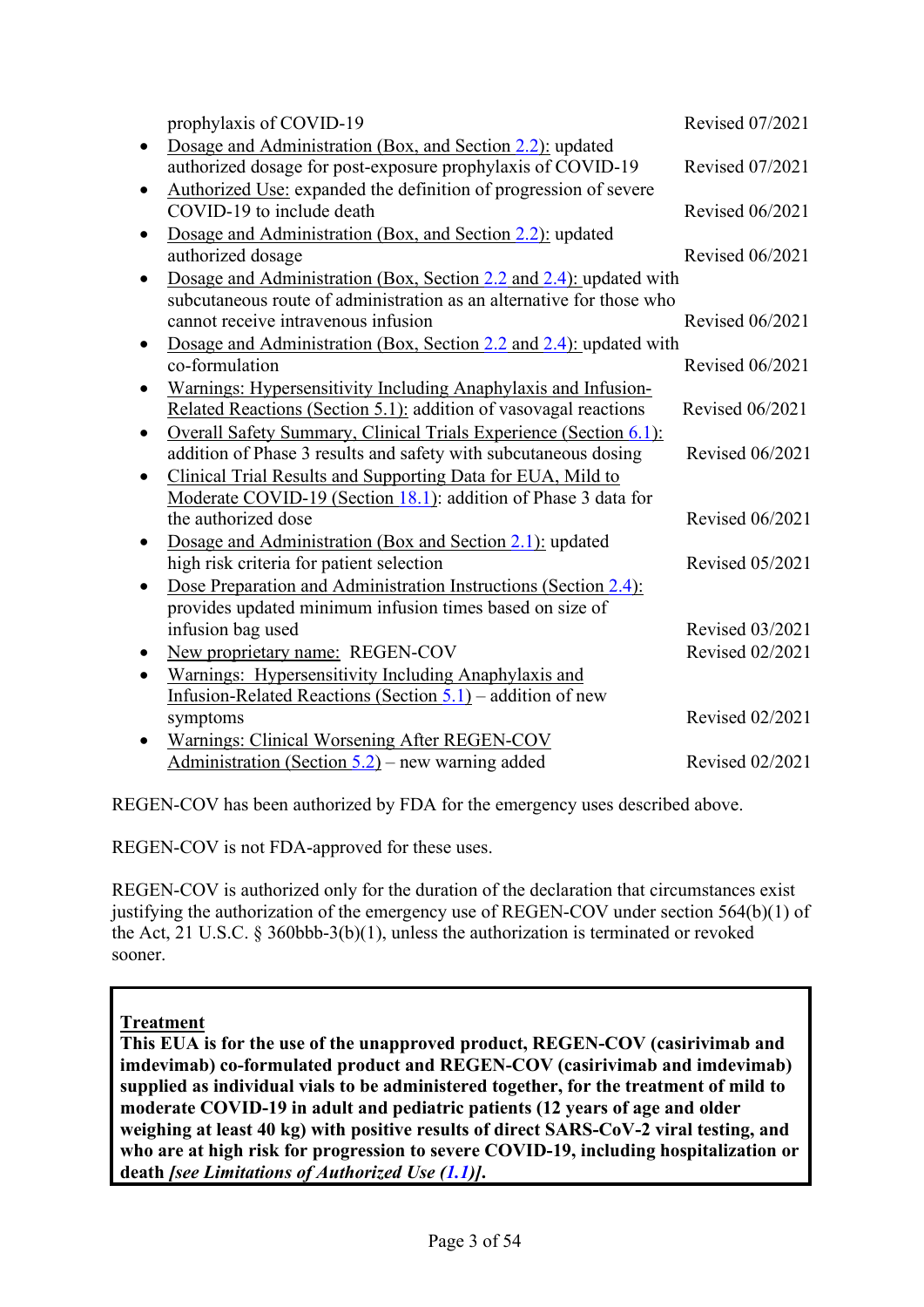# **Post-Exposure Prophylaxis**

**This EUA is for the use of the unapproved product, REGEN-COV (casirivimab and imdevimab) co-formulated product and REGEN-COV (casirivimab and imdevimab) supplied as individual vials to be administered together, in adult and pediatric individuals (12 years of age and older weighing at least 40 kg) for post-exposure prophylaxis of COVID-19 in individuals who are at high risk for progression to severe COVID-19, including hospitalization or death, and are:**

- not fully vaccinated<sup>2</sup> or who are not expected to mount an adequate immune **response to complete SARS-CoV-2 vaccination (for example, individuals with immunocompromising conditions including those taking immunosuppressive medication[s3\)](#page-1-3) and**
	- **have been exposed to an individual infected with SARS-CoV-2 consistent with close contact criteria per Center for Disease Control and Prevention (CDC[\)4](#page-1-4) or who are at high risk of exposure to an individual infected with SARS-CoV-2 because of occurrence of SARS-CoV-2 infection in other**

**individuals in the same institutional setting (for example, nursing homes, prisons)** *[see Limitations of Authorized Use [\(1.2\)](#page-21-0)].*

# **Criteria for Identifying High Risk Individuals**

The following medical conditions or other factors may place adults and pediatric patients (age 12-17 years and weighing at least 40 kg) at higher risk for progression to severe COVID-19:

- Older age (for example, age  $\geq 65$  years of age)
- Obesity or being overweight (for example, BMI  $>$ 25 kg/m<sup>2</sup>, or if age 12-17, have BMI >85th percentile for their age and gender based on CDC growth charts, [https://www.cdc.gov/growthcharts/clinical\\_charts.htm\)](https://www.cdc.gov/growthcharts/clinical_charts.htm)
- Pregnancy
- Chronic kidney disease
- Diabetes
- Immunosuppressive disease or immunosuppressive treatment
- Cardiovascular disease (including congenital heart disease) or hypertension
- Chronic lung diseases (for example, chronic obstructive pulmonary disease, asthma [moderate-to-severe], interstitial lung disease, cystic fibrosis and pulmonary hypertension)
- Sickle cell disease
- Neurodevelopmental disorders (for example, cerebral palsy) or other conditions that confer medical complexity (for example, genetic or metabolic syndromes and severe congenital anomalies)
- Having a medical-related technological dependence (for example, tracheostomy, gastrostomy, or positive pressure ventilation (not related to COVID-19))

Other medical conditions or factors (for example, race or ethnicity) may also place individual patients at high risk for progression to severe COVID-19 and authorization of REGEN-COV under the EUA is not limited to the medical conditions or factors listed above. For additional information on medical conditions and factors associated with increased risk for progression to severe COVID, see the CDC website: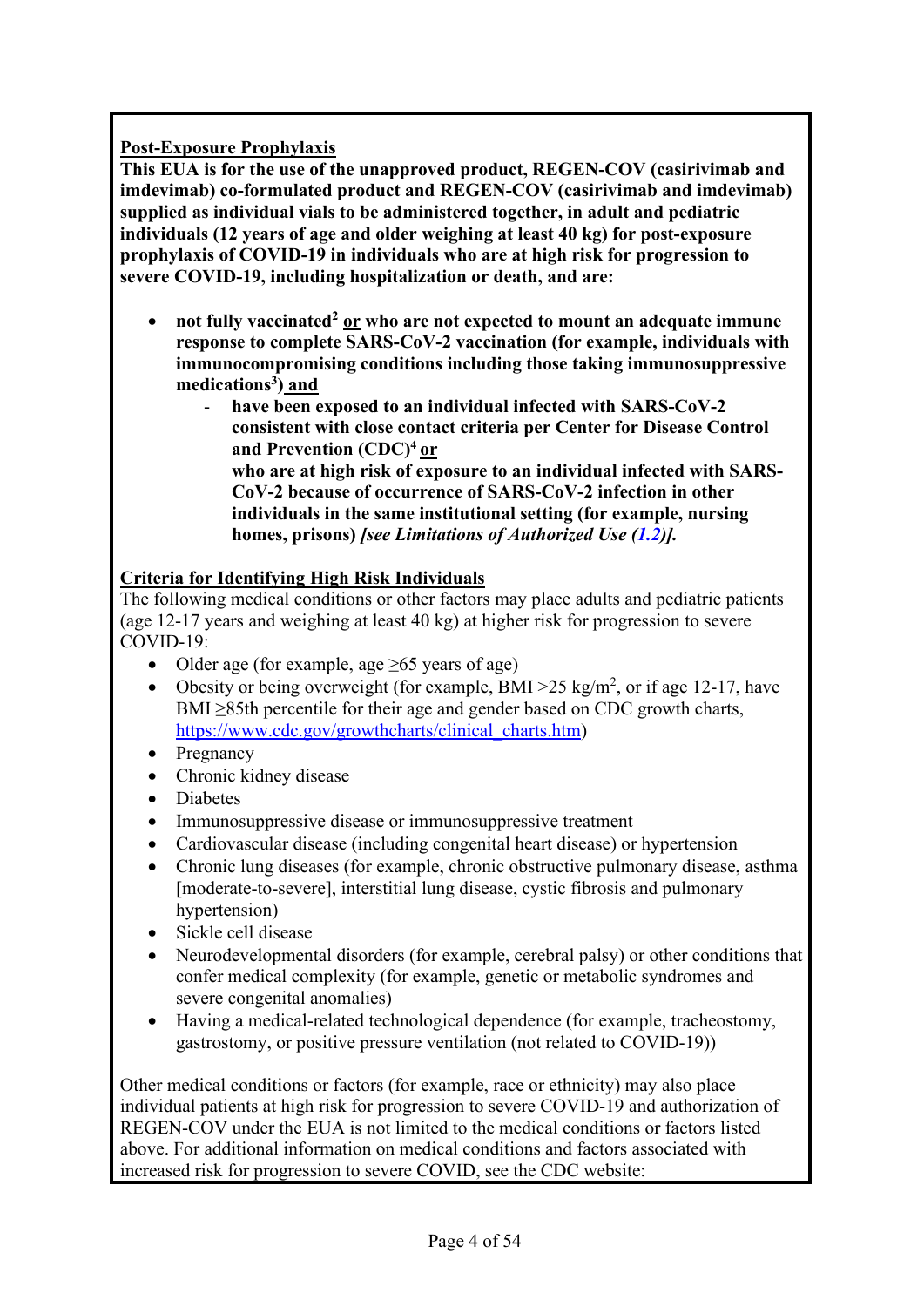[https://www.cdc.gov/coronavirus/2019-ncov/need-extra-precautions/people-with-medical](https://www.cdc.gov/coronavirus/2019-ncov/need-extra-precautions/people-with-medical-conditions.html)[conditions.html.](https://www.cdc.gov/coronavirus/2019-ncov/need-extra-precautions/people-with-medical-conditions.html) Healthcare providers should consider the benefit-risk for an individual patient.

# **Available Dosage Forms of REGEN-COV:**

REGEN-COV (casirivimab and imdevimab) is available as:

- **1.** A single vial which contains two antibodies co-formulated in a 1:1 ratio of casirivimab and imdevimab or
- **2.** Individual antibody solutions in separate vials, which may be supplied in separate cartons or together in a single carton (also referred to as a co-packaged carton), or in a dose pack.

## **Routes of Administration for REGEN-COV:**

REGEN-COV may be administered by intravenous infusion or subcutaneous injection.

### **FOR TREATMENT, INTRAVENOUS INFUSION IS STRONGLY RECOMMENDED. SUBCUTANEOUS INJECTION IS AN ALTERNATIVE ROUTE OF ADMINISTRATION WHEN INTRAVENOUS INFUSION IS NOT FEASIBLE AND WOULD LEAD TO DELAY IN TREATMENT.**

# **FOR POST-EXPOSURE PROPHYLAXIS, EITHER SUBCUTANEOUS INJECTION OR INTRAVENOUS INFUSION CAN BE USED.**

### **Treatment Dosage**

- The authorized dosage is 600 mg of casirivimab and 600 mg of imdevimab administered together as a single intravenous infusion or by subcutaneous injection as soon as possible after positive SARS-CoV-2 viral testing and within 10 days of symptom onset *[see Dosage and Administration [\(2.2\)](#page-23-0) and Clinical Trial Results and Supporting Data for EUA [\(18.1\)](#page-45-0)]*.
- The authorized dosage of 600 mg of casirivimab and 600 mg of imdevimab for subcutaneous administration for treatment is selected based on the totality of the scientific evidence, incorporating clinical data, viral load reduction data (pharmacodynamics) and pharmacokinetic data *[see Clinical Pharmacology [\(14.2\)](#page-39-1) and [\(14.3\)](#page-39-2)].*

# **Post-exposure Prophylaxis Dosage**

- The authorized dosage is 600 mg of casirivimab and 600 mg of imdevimab administered by subcutaneous injection or together as a single intravenous infusion as soon as possible following exposure to SARS-CoV-2.
- For individuals in whom repeat dosing is determined to be appropriate for ongoing exposure to SARS-CoV-2 for longer than 4 weeks and who are not expected to mount an adequate immune response to complete SARS-CoV-2 vaccination, the initial dose is 600 mg of casirivimab and 600 mg of imdevimab by subcutaneous injection or intravenous infusion followed by subsequent repeat dosing of 300 mg of casirivimab and 300 mg of imdevimab by subcutaneous injection or intravenous infusion once every 4 weeks for the duration of ongoing exposure.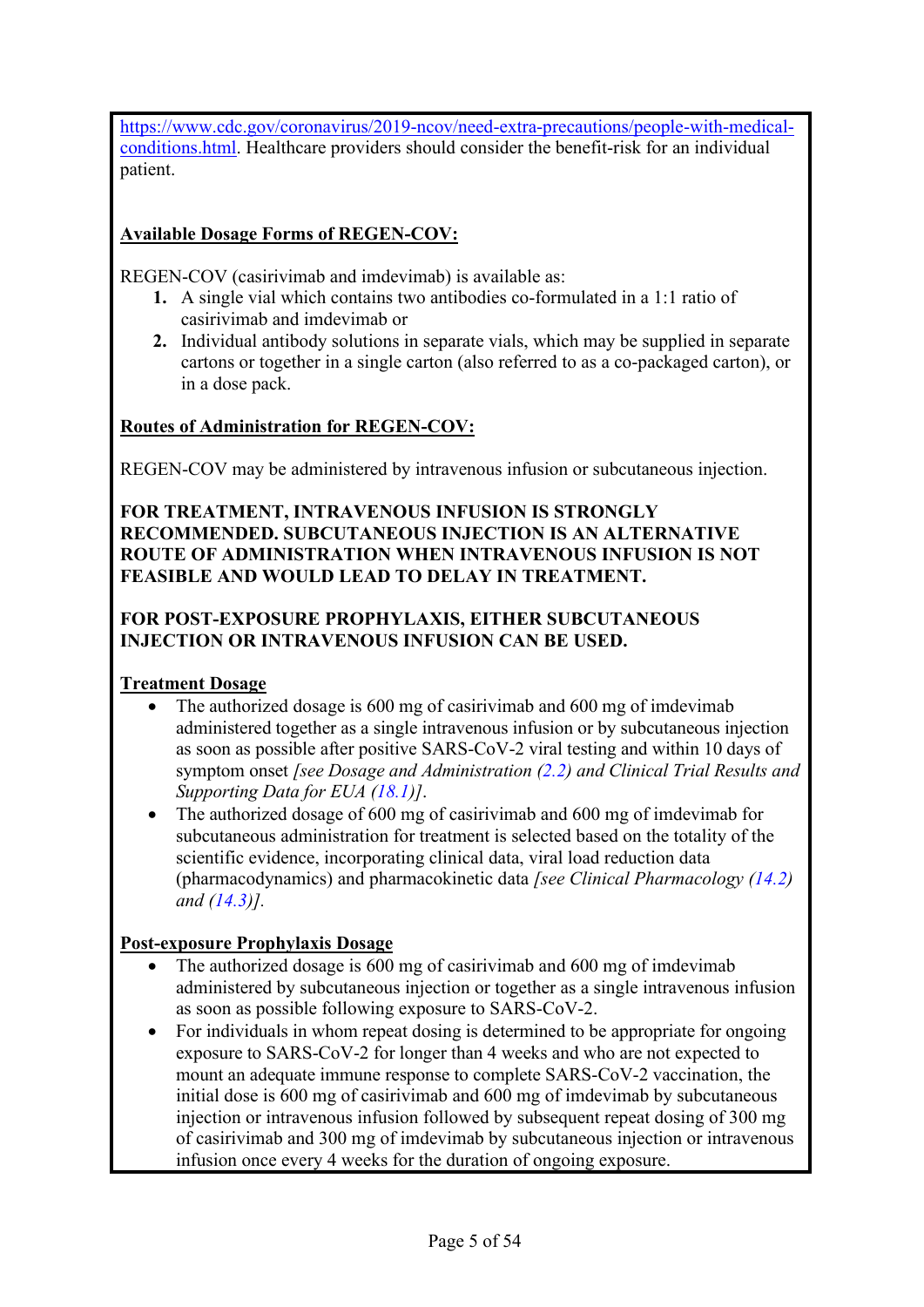The authorized dosage including dosage for repeat dosing is based on the totality of the scientific evidence including clinical pharmacology data and clinical trial data *[see Clinical Trial Results and Supporting Data for EUA [\(18.2\)](#page-39-2) and Clinical Pharmacology [\(14.3\)](#page-39-2)].*

# *For Intravenous Infusion:*

- Co-formulated casirivimab and imdevimab solution in a vial and casirivimab and imdevimab solutions in individual vials must be diluted prior to intravenous administration.
- Administer casirivimab and imdevimab together as a single intravenous infusion via pump or gravity (see [Table 1,](#page-9-0) [Table 2,](#page-9-1) [Table 3](#page-10-0) and [Table 4\)](#page-11-0).
- Clinically monitor patients during infusion and observe patients for at least 1 hour after infusion is complete.

## *For Subcutaneous Injection:*

- Administer casirivimab and imdevimab using the co-formulated solution in a vial or using the individual vials (see [Table 5](#page-12-0) and [Table 6\)](#page-12-1).
- Clinically monitor patients after injections and observe patients for at least 1 hour after injections.
- For treatment, subcutaneous injection is an alternative route of administration when intravenous administration is not feasible and would lead to delay in treatment. For post-exposure prophylaxis, either subcutaneous injection or intravenous infusion can be administered.

REGEN-COV may only be administered in settings in which health care providers have immediate access to medications to treat a severe infusion or hypersensitivity reactions, such as anaphylaxis, and the ability to activate the emergency medical system (EMS), as necessary.

Health care providers must submit a report on **ALL MEDICATION ERRORS and ALL SERIOUS ADVERSE EVENTS** potentially related to REGEN-COV. See Sections [8](#page-34-0) and [9](#page-36-0) of the Full EUA Prescribing Information for reporting instructions below.

• Patients treated with REGEN-COV should continue to self-isolate and use infection control measures (e.g., wear mask, isolate, social distance, avoid sharing personal items, clean and disinfect "high touch" surfaces, and frequent handwashing) according to CDC guidelines.

The authorized dosage may be updated as additional data from clinical trials becomes available.

For information on clinical trials that are testing the use of REGEN-COV in COVID-19, please see [www.clinicaltrials.gov.](http://www.clinicaltrials.gov/)

### **Contraindications**

REGEN-COV is contraindicated in individuals with previous severe hypersensitivity reactions, including anaphylaxis, to REGEN-COV *[see Warnings and Precautions [\(5.1\)](#page-31-0)]*.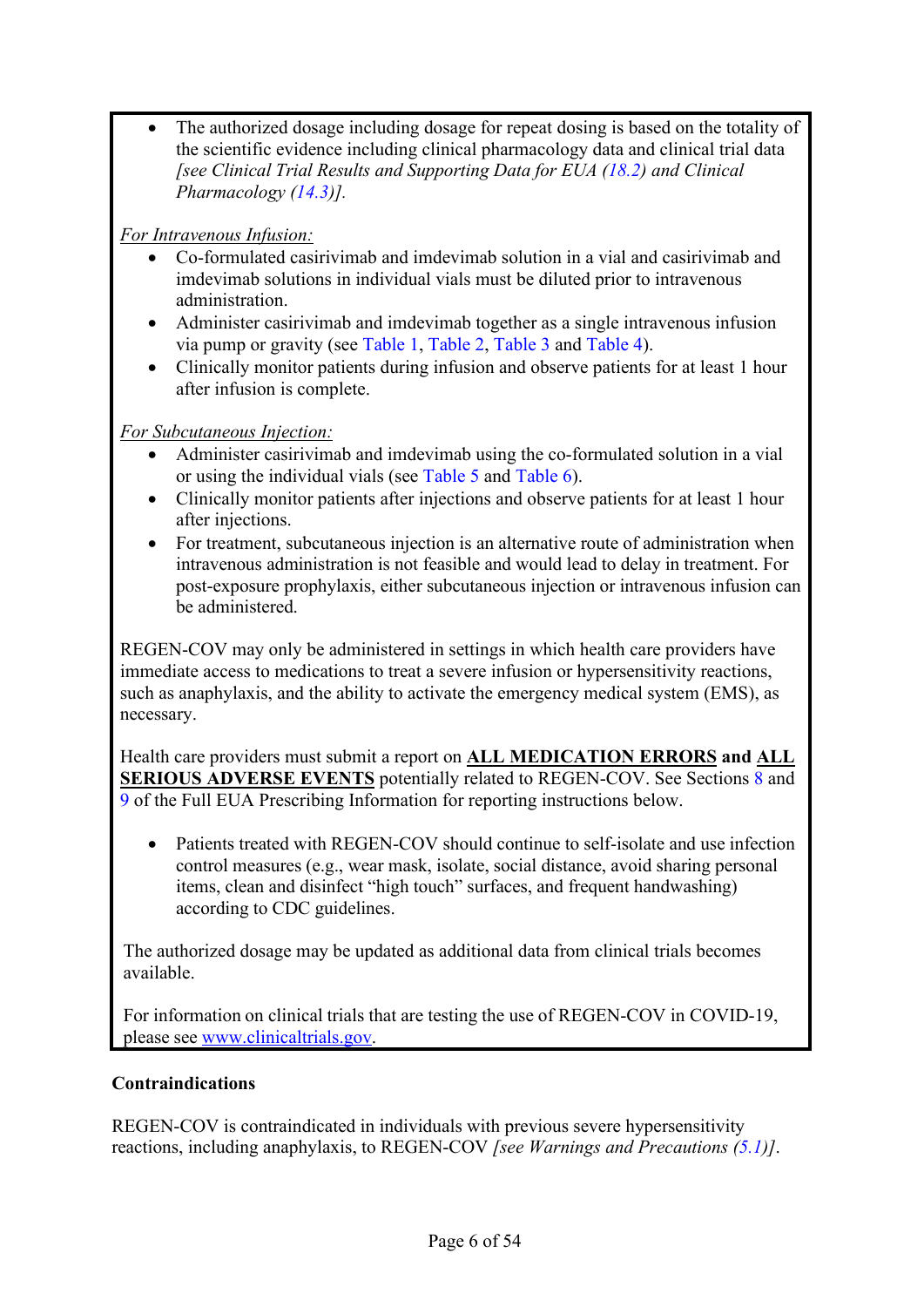# **Dosing**

## Patient Selection for Treatment and Post-Exposure Prophylaxis

This section provides essential information on the unapproved product, REGEN-COV (casirivimab and imdevimab) co-formulated product and REGEN-COV (casirivimab and imdevimab) supplied in individual vials to be administered together in adult and pediatric patients (12 years of age and older weighing at least 40 kg) who are at high risk for progression to severe COVID-19, including hospitalization or death for:

- Treatment of mild to moderate COVID-19 in adult and pediatric patients with positive results of direct SARS-CoV-2 viral testing *[see Limitations of Authorized Use [\(1.1\)](#page-20-0)]*.
- Post-exposure prophylaxis of COVID-19 in high risk individuals who are:
	- not fully vaccinated<sup>[2](#page-0-2)</sup> or who are not expected to mount an adequate immune response to complete SARS-CoV-2 vaccination (for example, individuals with immunocompromising conditions including those taking immunosuppressive medications<sup>[3](#page-1-3)</sup>) and
		- have been exposed to an individual infected with SARS-CoV-2 consistent with close contact criteria per Centers for Disease Control and Prevention (CDC)<sup>4</sup> or
		- who are at high risk of exposure to an individual infected with SARS-CoV-2 because of occurrence of SARS-CoV-2 infection in other individuals in the same institutional setting (for example, nursing homes, prisons) *[see Limitations of Authorized Use [\(1.2\)](#page-21-0)]*.

### Criteria for Identifying High Risk Individuals

The following medical conditions or other factors may place adults and pediatric patients (age 12-17 years and weighing at least 40 kg) at higher risk for progression to severe COVID-19:

- Older age (for example, age  $\geq 65$  years of age)
- Obesity or being overweight (for example, BMI > 25 kg/m<sup>2</sup>, or if age 12-17, have BMI ≥85th percentile for their age and gender based on CDC growth charts, [https://www.cdc.gov/growthcharts/clinical\\_charts.htm\)](https://www.cdc.gov/growthcharts/clinical_charts.htm)
- Pregnancy
- Chronic kidney disease
- Diabetes
- Immunosuppressive disease or immunosuppressive treatment
- Cardiovascular disease (including congenital heart disease) or hypertension
- Chronic lung diseases (for example, chronic obstructive pulmonary disease, asthma [moderate-to-severe], interstitial lung disease, cystic fibrosis and pulmonary hypertension)
- Sickle cell disease
- Neurodevelopmental disorders (for example, cerebral palsy) or other conditions that confer medical complexity (for example, genetic or metabolic syndromes and severe congenital anomalies)
- Having a medical-related technological dependence (for example, tracheostomy, gastrostomy, or positive pressure ventilation (not related to COVID-19))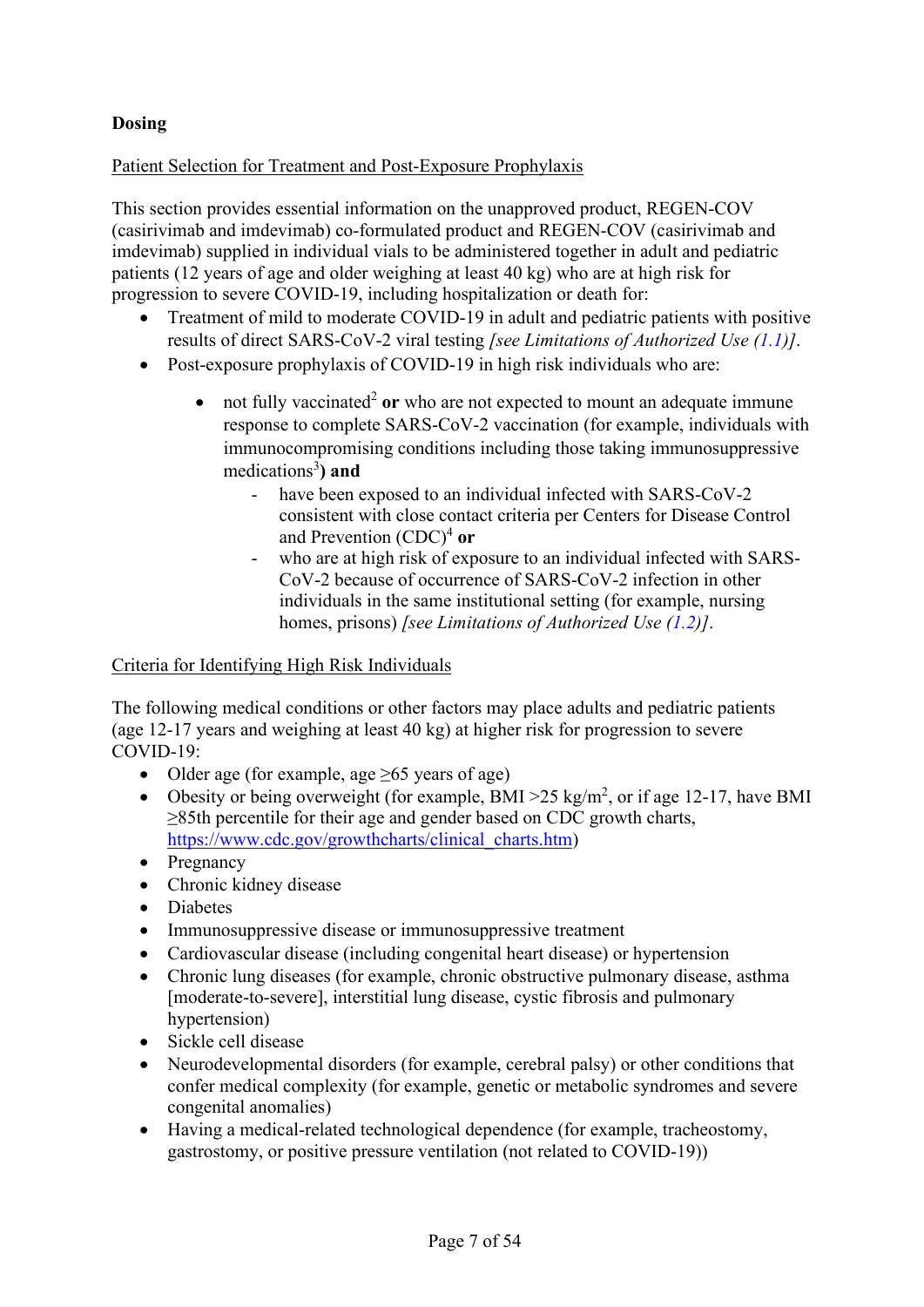Other medical conditions or factors (for example, race or ethnicity) may also place individual patients at high risk for progression to severe COVID-19 and authorization of REGEN-COV under the EUA is not limited to the medical conditions or factors listed above. For additional information on medical conditions and factors associated with increased risk for progression to severe COVID-19, see the CDC website: [https://www.cdc.gov/coronavirus/2019](https://www.cdc.gov/coronavirus/2019-ncov/need-extra-precautions/people-with-medical-conditions.html) [ncov/need-extra-precautions/people-with-medical-conditions.html.](https://www.cdc.gov/coronavirus/2019-ncov/need-extra-precautions/people-with-medical-conditions.html) Healthcare providers should consider the benefit-risk for an individual patient.

## Dosage

## Treatment:

The dosage in adult and pediatric patients (12 years of age and older weighing at least 40 kg) is 600 mg of casirivimab and 600 mg of imdevimab administered together as a single intravenous infusion or by subcutaneous injection. Casirivimab and imdevimab should be given together as soon as possible after positive results of direct SARS-CoV-2 viral testing and within 10 days of symptom onset.

## Post-Exposure Prophylaxis:

The dosage in adult and pediatric individuals (12 years of age and older weighing at least 40 kg) is 600 mg of casirivimab and 600 mg of imdevimab administered by subcutaneous injection or together as a single intravenous infusion. Casirivimab and imdevimab should be given together as soon as possible following exposure to SARS-CoV-2.

For individuals in whom repeat dosing is determined to be appropriate for ongoing exposure to SARS-CoV-2 for longer than 4 weeks and who are not expected to mount an adequate immune response to complete SARS-CoV-2 vaccination, the initial dose is 600 mg of casirivimab and 600 mg of imdevimab by subcutaneous injection or intravenous infusion followed by subsequent repeat dosing of 300 mg of casirivimab and 300 mg of imdevimab by subcutaneous injection or intravenous infusion once every 4 weeks for the duration of ongoing exposure.

### For Intravenous Infusion:

- Casirivimab and imdevimab solution co-formulated in a vial and in individual vials, including co-packaged carton and dose pack, must be diluted prior to intravenous administration.
- Administer casirivimab and imdevimab together as a single intravenous infusion via pump or gravity (see [Table 1,](#page-9-0) [Table 2,](#page-9-1) [Table 3](#page-10-0) and [Table 4\)](#page-11-0).
- Clinically monitor patients during infusion and observe patients for at least 1 hour after infusion is complete.

### For Subcutaneous Injection:

- Administer casirivimab and imdevimab using the co-formulated vial or using the individual vials by subcutaneous injection (see [Table 5](#page-12-0) and [Table 6\)](#page-12-1).
- Clinically monitor patients after injections and observe patients for at least 1 hour.

### Dosage Adjustment in Specific Populations

No dosage adjustment is recommended in pregnant or lactating women and in patients with renal impairment *[see Full EUA Prescribing Information, Use in Specific Populations [\(11\)](#page-36-1)]*.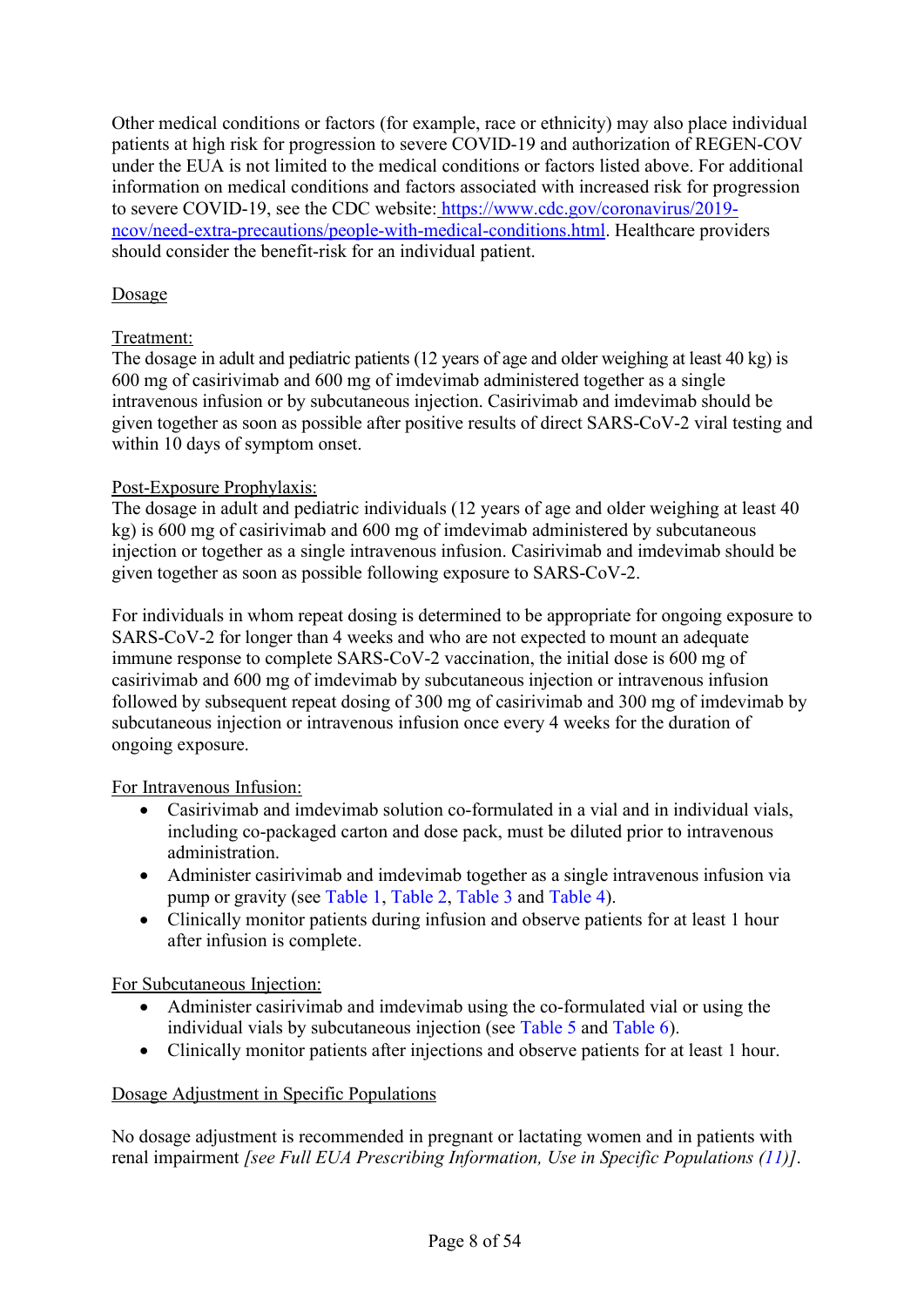## **Preparation and Administration**

There are TWO different formulations of REGEN-COV:

- Casirivimab and imdevimab co-formulated solution containing two antibodies in a 1:1 ratio in a vial.
- Casirivimab and imdevimab available as individual antibody solutions in separate vials supplied as follows:
	- o Individual vials in individual cartons, or
	- o together in a single carton (as referred to as a co-packaged carton), or
	- o in a dose pack. The dose pack contains individual vials of casirivimab and imdevimab, configurations that may vary in vial size, strength and appearance and are available in dose pack configurations that include 2, 5, and 8 cartons *[see Full EUA Prescribing Information, How Supplied/Storage and Handling [\(19\)](#page-50-0)].*

**For treatment, intravenous infusion is strongly recommended. Subcutaneous injection is an alternative route of administration when intravenous infusion is not feasible and would lead to delay in treatment.** 

### **For post-exposure prophylaxis, either subcutaneous injection or intravenous infusion can be used.**

There are differences in the way the two formulations are prepared. Carefully follow the preparation procedures below.

- Casirivimab and imdevimab co-formulated solution in a vial and casirivimab or imdevimab as individual antibody solutions in separate 11.1 mL vials may be used to prepare more than one dose simultaneously as appropriate, either in intravenous bags or in syringes for subcutaneous injection. Discard any product remaining in the vial.
- Store unopened casirivimab and imdevimab vials in a refrigerator at  $2^{\circ}$ C to  $8^{\circ}$ C (36°F) to 46°F) in the original carton to protect from light. Unopened vials may be stored in the original carton at room temperature [up to  $25^{\circ}$ C (77°F)] and must be used within 30 days. If not used in the 30 days, discard vials.

### **Under the EUA, a single-dose vial may be used to prepare more than one dose.**

### **Preparation for Intravenous Infusion**

For treatment, the preferred route of administration for casirivimab and imdevimab is by intravenous infusion after dilution.

Casirivimab and imdevimab solution for intravenous infusion should be prepared by a qualified healthcare professional using aseptic technique:

- 1. Remove the casirivimab and imdevimab vials from refrigerated storage and allow to equilibrate to room temperature for approximately 20 minutes before preparation. **Do not expose to direct heat. Do not shake the vials**.
- 2. Inspect casirivimab and imdevimab vials visually for particulate matter and discoloration prior to administration. Should either be observed, the vial must be discarded and replaced with a new vial.
	- The solution for each vial should be clear to slightly opalescent, colorless to pale yellow.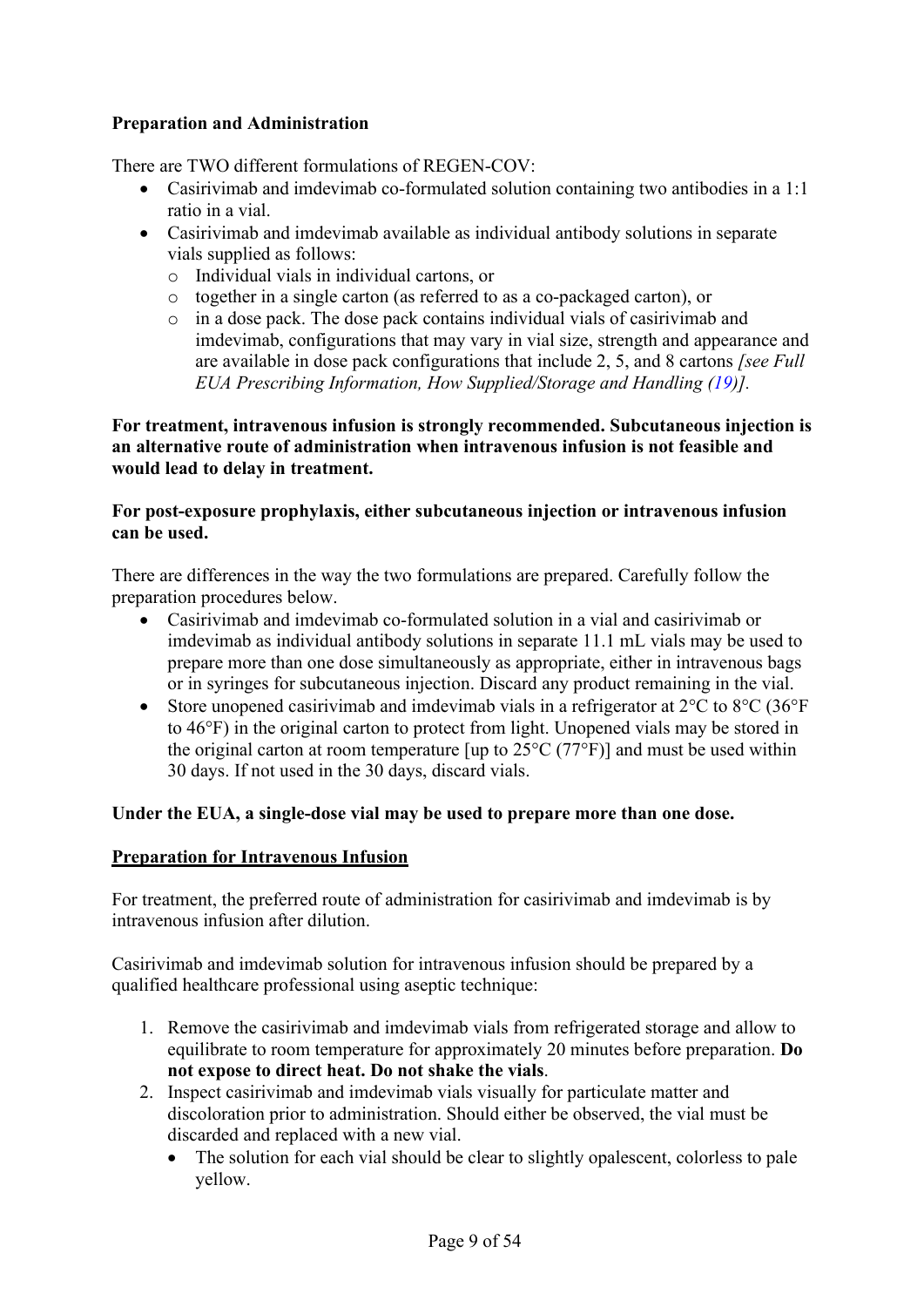- 3. Obtain a prefilled intravenous infusion bag containing either 50 mL, 100 mL, 150 mL, or 250 mL of either 0.9% Sodium Chloride Injection, USP or 5% Dextrose Injection, USP.
- 4. Withdraw the appropriate amount of casirivimab and imdevimab from each respective vial(s) and inject into a prefilled infusion bag containing either 0.9% Sodium Chloride Injection, USP or 5% Dextrose Injection, USP (see [Table 1](#page-9-0) and [Table](#page-9-1) 2). If using one vial to prepare more than one infusion bag, then prepare all infusion bags at the same time. The product is preservative-free, therefore do not store unused solution in vial(s).
- 5. Gently invert infusion bag by hand approximately 10 times to mix. **Do not shake**.
- 6. This product is preservative-free and therefore, the diluted infusion solution should be administered immediately (see [Table 3](#page-10-0) and [Table 4\)](#page-11-0).
	- If immediate administration is not possible, store the diluted casirivimab and imdevimab infusion solution in the refrigerator between 2°C to 8°C (36°F to 46°F) for no more than 36 hours or at room temperature up to  $25^{\circ}$ C (77°F) for no more than 4 hours. If refrigerated, allow the infusion solution to equilibrate to room temperature for approximately 30 minutes prior to administration.

| TAVIV T.<br>ACCOMMICHACA D'HUGON THRU UCHONS TOT OUV ME OT CASHTVIMAD ANU OUV<br>mg of Imdevimab for Intravenous Infusion |                            |  |  |  |
|---------------------------------------------------------------------------------------------------------------------------|----------------------------|--|--|--|
| <b>Size of Prefilled</b>                                                                                                  | <b>Preparing Using Co-</b> |  |  |  |
|                                                                                                                           | $      -$<br>.             |  |  |  |

<span id="page-9-0"></span>**Table 1: Recommended Dilution Instructions for 600 mg of Casirivimab and 600** 

| <b>Size of Prefilled</b><br>0.9% Sodium<br>Chloride or 5%<br><b>Dextrose Infusion</b><br><b>Bag</b> | <b>Preparing Using Co-</b><br><b>Formulated Casirivimab and</b><br><b>Imdevimab Vial</b>   | <b>Preparing Casirivimab and</b><br><b>Imdevimab Using Individual</b><br><b>Vials</b> <sup>a</sup>                       |  |
|-----------------------------------------------------------------------------------------------------|--------------------------------------------------------------------------------------------|--------------------------------------------------------------------------------------------------------------------------|--|
| $50$ mL                                                                                             |                                                                                            | Add:<br>5 mL of casirivimab (may use<br>$\bullet$<br>2 vials of 2.5 mL OR 1 vial                                         |  |
| $100$ mL                                                                                            | Add 10 mL of co-formulated<br>casirivimab and imdevimab (1)<br>vial) into a prefilled 0.9% | of $11.1$ mL) and<br>5 mL of imdevimab (may use<br>$\bullet$                                                             |  |
| $150$ mL                                                                                            | Sodium Chloride or 5% Dextrose<br>infusion bag and administer as<br>instructed below       | 2 vials of 2.5 mL OR 1 vial<br>of $11.1$ mL)                                                                             |  |
| $250$ mL                                                                                            |                                                                                            | and inject into a prefilled 0.9%<br>Sodium Chloride or 5% Dextrose<br>infusion bag and administer as<br>instructed below |  |

<sup>a</sup> 600 mg of casirivimab and 600 mg of imdevimab are added to the same infusion bag and administered together as a single intravenous infusion.

#### <span id="page-9-1"></span>**Table 2: Recommended Dilution Instructions for 300 mg of Casirivimab and 300 mg of Imdevimab for Intravenous Infusion for Repeat Dosinga**

| <b>Size of Prefilled</b> | <b>Preparing Using Co-</b>        | Preparing Casirivimab and  |
|--------------------------|-----------------------------------|----------------------------|
| 0.9% Sodium              | <b>Formulated Casirivimab and</b> | Imdevimab Using Individual |
| Chloride or 5%           | <b>Imdevimab Vial</b>             | <b>Vials</b> <sup>b</sup>  |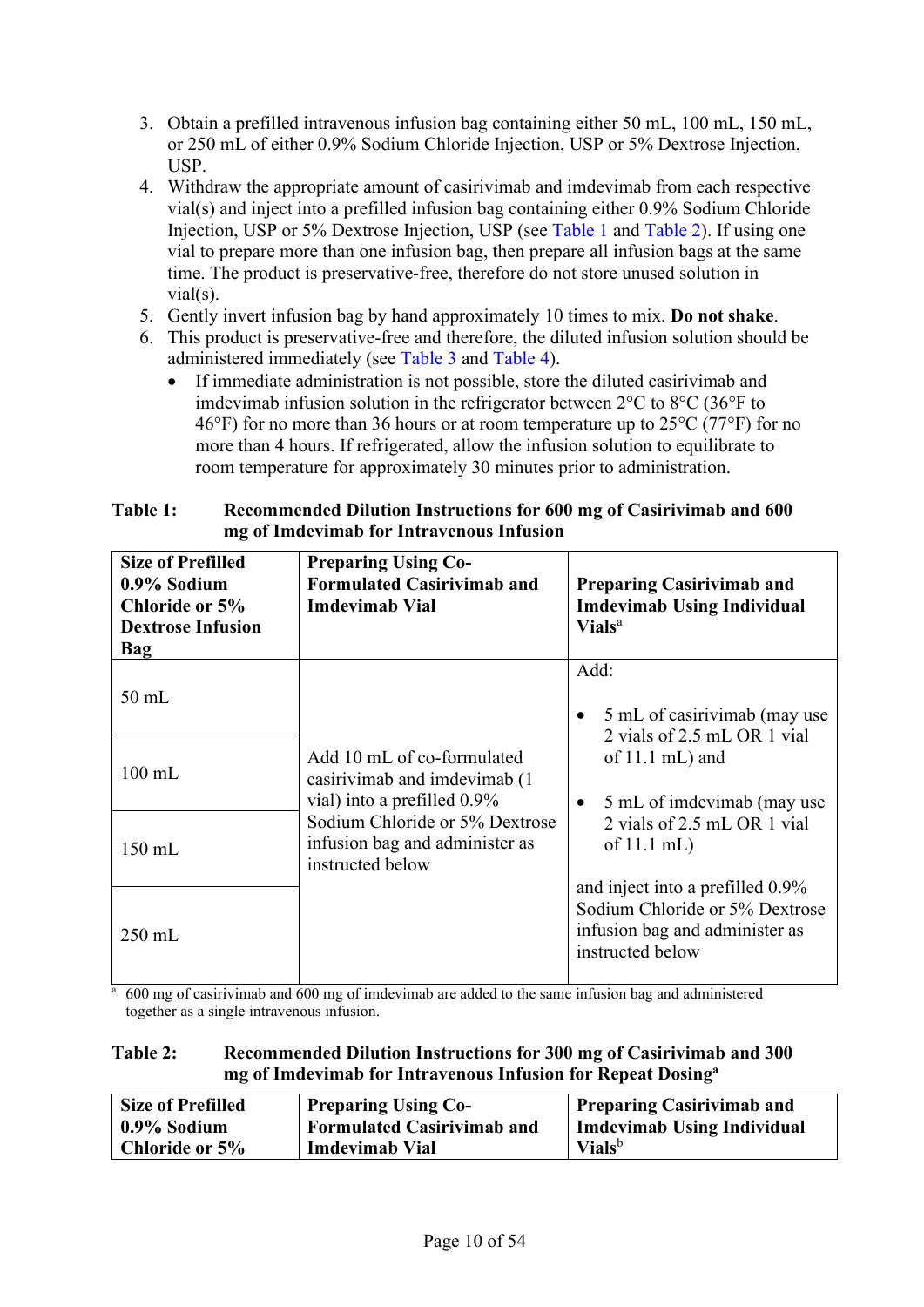| <b>Dextrose Infusion</b><br>Bag |                                                                                                       |                                                                                                                          |
|---------------------------------|-------------------------------------------------------------------------------------------------------|--------------------------------------------------------------------------------------------------------------------------|
| $50$ mL                         |                                                                                                       | Add:<br>2.5 mL of casirivimab (may                                                                                       |
| $100 \text{ mL}$                | Add 5 mL of co-formulated<br>casirivimab and imdevimab into                                           | use 1 vial of $2.5$ mL OR 1<br>vial of 11.1 mL) and<br>2.5 mL of imdevimab (may<br>$\bullet$                             |
| $150 \text{ mL}$                | a prefilled 0.9% Sodium Chloride<br>or 5% Dextrose infusion bag and<br>administer as instructed below | use 1 vial of 2.5 mL OR 1<br>vial of $11.1$ mL)                                                                          |
| $250 \text{ mL}$                |                                                                                                       | and inject into a prefilled 0.9%<br>Sodium Chloride or 5% Dextrose<br>infusion bag and administer as<br>instructed below |

<sup>a</sup> Subsequent repeat dosing every 4 weeks after initial 600 mg casirivimab and 600 mg imdevimab dosing for the duration of ongoing exposure.

<sup>b</sup> 300 mg of casirivimab and 300 mg of imdevimab are added to the same infusion bag and administered together as a single intravenous infusion.

### **Administration by Intravenous Infusion**

Casirivimab and imdevimab infusion solution should be administered by a qualified healthcare professional using aseptic technique.

- Gather the recommended materials for infusion:
	- o Polyvinyl chloride (PVC), polyethylene (PE)-lined PVC, or polyurethane (PU) infusion set
	- o In-line or add-on 0.2 micron polyethersulfone (PES) filter
- Attach the infusion set to the intravenous bag.
- Prime the infusion set.
- Administer the entire infusion solution in the bag via pump or gravity through an intravenous line containing a sterile, in-line or add-on 0.2-micron polyethersulfone (PES) filter (see [Table 3](#page-10-0) and [Table 4\)](#page-11-0). Due to potential overfill of prefilled saline bags, the entire infusion solution in the bag should be administered to avoid underdosage.
- The prepared infusion solution should not be administered simultaneously with any other medication. The compatibility of casirivimab and imdevimab injection with intravenous solutions and medications other than 0.9% Sodium Chloride Injection, USP or 5% Dextrose Injection, USP is not known.
- After infusion is complete, flush the tubing with either 0.9% Sodium Chloride Injection, USP or 5% Dextrose Injection, USP to ensure delivery of the required dose.
- Discard unused product.
- Clinically monitor patients during administration and observe patients for at least 1 hour after infusion is complete.

#### <span id="page-10-0"></span>**Table 3: Recommended Administration Rate for 600 mg of Casirivimab and 600 mg of Imdevimab for Intravenous Infusion**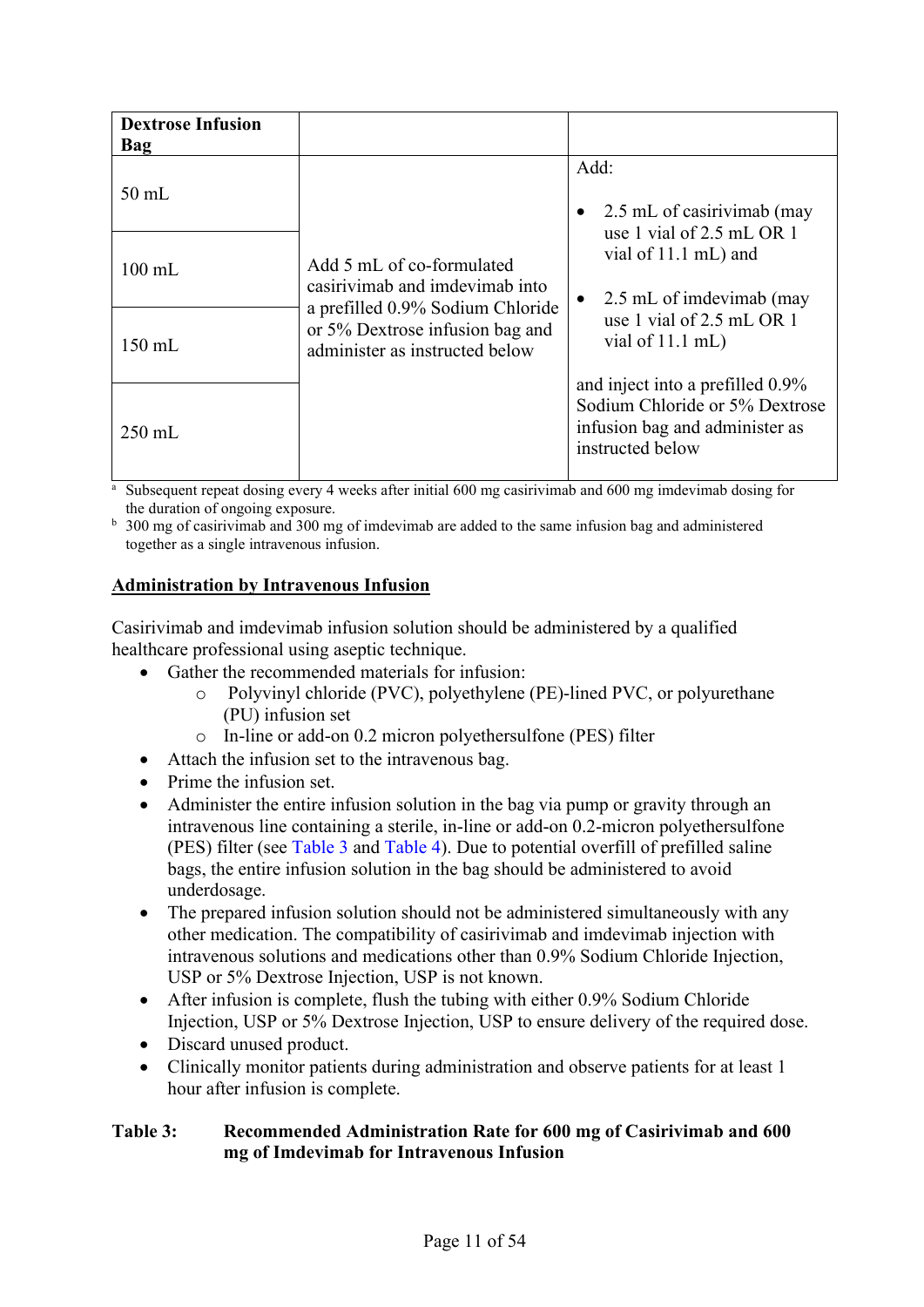| Size of Prefilled 0.9% Sodium<br><b>Chloride or 5% Dextrose</b><br><b>Infusion Bag used</b> | <b>Maximum Infusion Rate</b> | <b>Minimum Infusion Time</b> |
|---------------------------------------------------------------------------------------------|------------------------------|------------------------------|
| $50 \text{ mL}^{\text{a}}$                                                                  | $180$ mL/hr                  | 20 minutes                   |
| $100$ mL                                                                                    | $310$ mL/hr                  | 21 minutes                   |
| $150$ mL                                                                                    | $310$ mL/hr                  | 31 minutes                   |
| $250$ mL                                                                                    | $310 \text{ mL/hr}$          | 50 minutes                   |

<sup>a</sup> The minimum infusion time for patients administered casirivimab and imdevimab together using the 50 mL prefilled 0.9% Sodium Chloride or 5% Dextrose infusion bag must be at least 20 minutes to ensure safe use.

### <span id="page-11-0"></span>**Table 4: Recommended Administration Rate for 300 mg of Casirivimab and 300 mg of Imdevimab for Intravenous Infusion for Repeat Dosinga**

| Size of Prefilled 0.9% Sodium<br><b>Chloride or 5% Dextrose</b><br><b>Infusion Bag used</b> | <b>Maximum Infusion Rate</b> | <b>Minimum Infusion Time</b> |
|---------------------------------------------------------------------------------------------|------------------------------|------------------------------|
| $50 \text{ mL}^{\text{b}}$                                                                  | $165$ mL/hr                  | 20 minutes                   |
| $100 \text{ mL}$                                                                            | $310$ mL/hr                  | 20 minutes                   |
| $150 \text{ mL}$                                                                            | $310$ mL/hr                  | 30 minutes                   |
| $250$ mL                                                                                    | $310$ mL/hr                  | 49 minutes                   |

<sup>a</sup> Subsequent repeat dosing every 4 weeks after initial 600 mg casirivimab and 600 mg imdevimab dosing for the duration of ongoing exposure.

b The minimum infusion time for patients administered casirivimab and imdevimab together using the 50 mL prefilled 0.9% Sodium Chloride or 5% Dextrose infusion bag must be at least 20 minutes to ensure safe use.

### **Preparation for Subcutaneous Injection**

Remove the casirivimab and imdevimab vial(s) from refrigerated storage and allow to equilibrate to room temperature for approximately 20 minutes before preparation. **Do not expose to direct heat. Do not shake the vials.**

Inspect casirivimab and imdevimab vial(s) visually for particulate matter and discoloration prior to administration. Should either be observed, the vial must be discarded and replaced with a new vial. The solution for each vial should be clear to slightly opalescent, colorless to pale yellow.

- 1. Casirivimab and imdevimab should be prepared using the appropriate number of syringes (see [Table 5](#page-12-0) and [Table 6\)](#page-12-1). Obtain 3 mL or 5 mL polypropylene Luer Lock syringes with luer connection and 21-gauge 1½ inch transfer needles.
- 2. Withdraw the appropriate amount of solution into each syringe (see [Table 5](#page-12-0) and [Table](#page-12-1)  [6\)](#page-12-1). Prepare all syringes at the same time.
- 3. Replace the 21-gauge transfer needle with a 25-gauge or 27-gauge needle for subcutaneous injection.
- 4. This product is preservative-free and therefore, the prepared syringes should be administered immediately. If immediate administration is not possible, store the prepared casirivimab and imdevimab syringes in the refrigerator between 2ºC to 8ºC (36ºF to 46ºF) for no more than 24 hours, or at room temperature up to 25ºC (77ºF) for no more than 8 hours. If refrigerated, allow the syringes to equilibrate to room temperature for approximately 20 minutes prior to administration.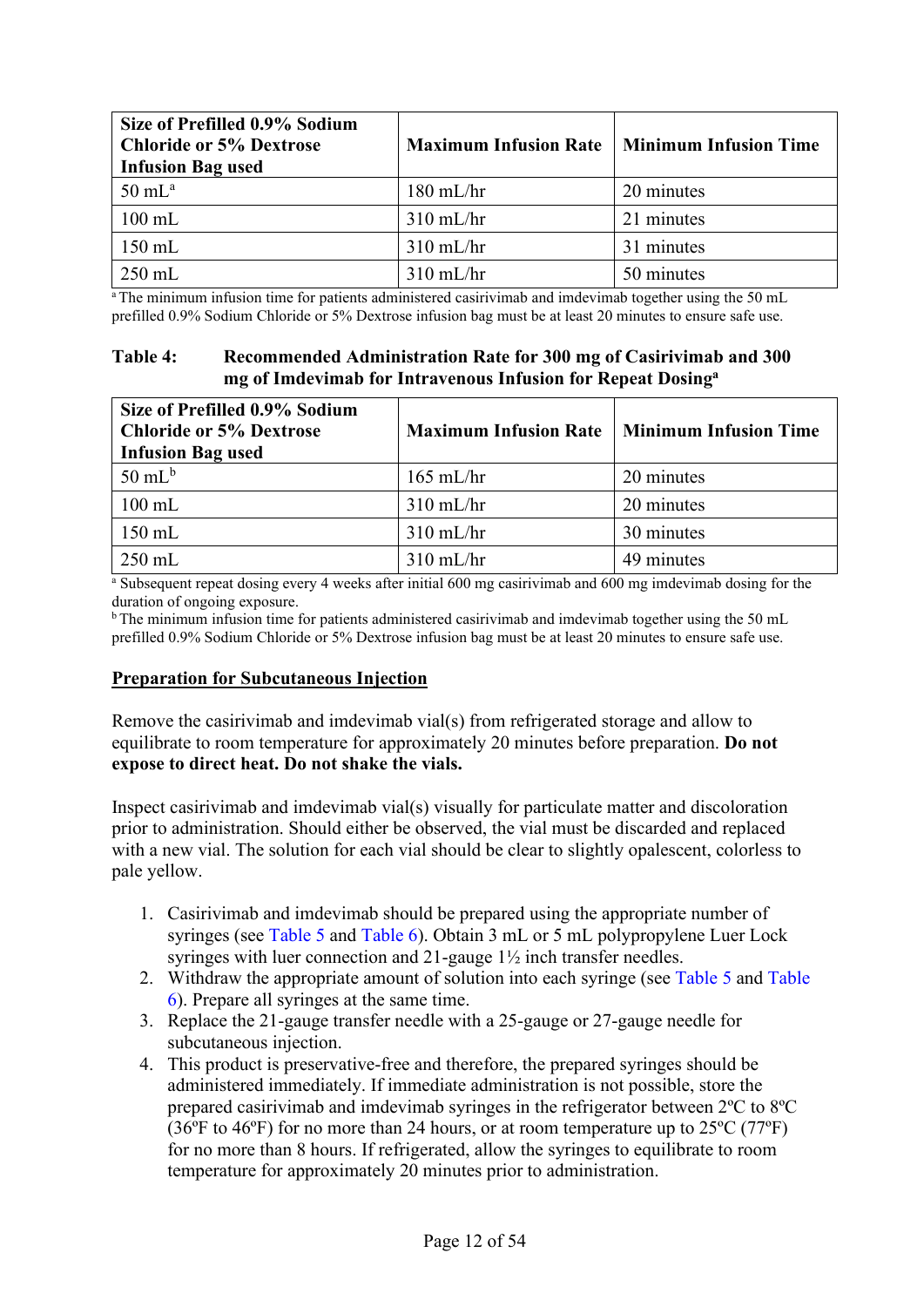## <span id="page-12-0"></span>**Table 5: Preparation of 600 mg of Casirivimab and 600 mg of Imdevimab for Subcutaneous Injections**

| Prepare 600 mg of Casirivimab<br>and 600 mg of Imdevimab               | <b>Preparation of 4 Syringes</b>                                                                                                                                                       |
|------------------------------------------------------------------------|----------------------------------------------------------------------------------------------------------------------------------------------------------------------------------------|
| <b>Using Casirivimab</b><br>and Imdevimab Co-formulated<br><b>Vial</b> | Withdraw 2.5 mL solution per syringe into FOUR<br>separate syringes.                                                                                                                   |
| <b>Using Casirivimab</b><br>and Imdevimab Individual Vials             | Casirivimab: Withdraw 2.5 mL solution per<br>syringe into TWO separate syringes.<br><b>Imdevimab:</b> Withdraw 2.5 mL solution per<br>$\bullet$<br>syringe into TWO separate syringes. |
|                                                                        | For total of 4 syringes.                                                                                                                                                               |

## <span id="page-12-1"></span>**Table 6: Preparation of 300 mg of Casirivimab and 300 mg of Imdevimab for Subcutaneous Injections for Repeat Dosinga**

| Prepare 300 mg of Casirivimab<br>and 300 mg of Imdevimab        | <b>Preparation of 2 Syringes</b>                                                                                                                                              |
|-----------------------------------------------------------------|-------------------------------------------------------------------------------------------------------------------------------------------------------------------------------|
| <b>Using Casirivimab</b><br>and Imdevimab Co-formulated<br>Vial | Withdraw 2.5 mL solution per syringe into TWO<br>separate syringes.                                                                                                           |
| <b>Using Casirivimab</b><br>and Imdevimab Individual Vials      | <b>Casirivimab:</b> Withdraw 2.5 mL solution into<br>ONE syringe.<br><b>Imdevimab:</b> Withdraw 2.5 mL solution into<br>$\bullet$<br>ONE syringe.<br>For total of 2 syringes. |
|                                                                 |                                                                                                                                                                               |

a Subsequent repeat dosing every 4 weeks after initial 600 mg casirivimab and 600 mg imdevimab dosing for the duration of ongoing exposure.

# **Administration for Subcutaneous Injection**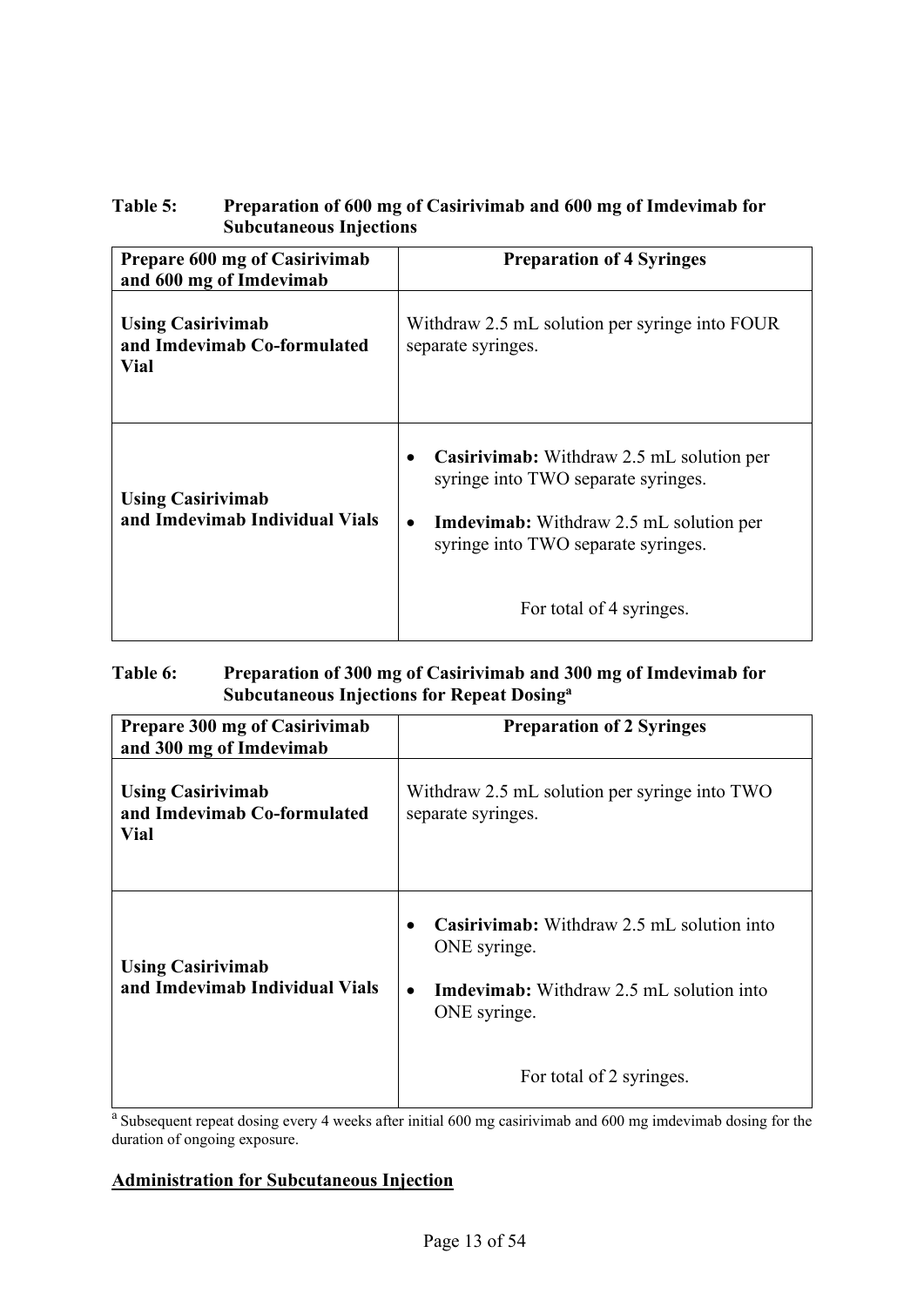- For the administration of 600 mg of casirivimab and 600 mg of imdevimab, gather 4 syringes (see [Table 5\)](#page-12-0) and prepare for subcutaneous injections.
- For the administration of 300 mg of casirivimab and 300 mg of imdevimab, gather 2 syringes (see [Table 6\)](#page-12-1) and prepare for subcutaneous injections.
- Administer the subcutaneous injections consecutively, each at a different injection site, into the thigh, back of the upper arm, or abdomen, except for 2 inches (5 cm) around the navel. The waistline should be avoided.
- When administering the subcutaneous injections, it is recommended that providers use different quadrants of the abdomen or upper thighs or back of the upper arms to space apart each 2.5 mL subcutaneous injection of casirivimab and imdevimab. DO NOT inject into skin that is tender, damaged, bruised, or scarred.
- Clinically monitor patients after injections and observe patients for at least 1 hour.

## **Storage**

Store unopened casirivimab and imdevimab vials in a refrigerator at  $2^{\circ}C$  to  $8^{\circ}C$  (36°F to 46°F) in the original carton to protect from light. Unopened vials may be stored in the original carton at room temperature [up to 25°C (77°F)] and must be used within 30 days. If not used in the 30 days, discard vials.

# **Warnings**

There are limited clinical data available for REGEN-COV (casirivimab and imdevimab). Serious and unexpected adverse events may occur that have not been previously reported with REGEN-COV use.

### Hypersensitivity Including Anaphylaxis and Infusion-Related Reactions

Serious hypersensitivity reactions, including anaphylaxis, have been observed with administration of REGEN-COV (casirivimab and imdevimab). If signs or symptoms of a clinically significant hypersensitivity reaction or anaphylaxis occur, immediately discontinue administration and initiate appropriate medications and/or supportive therapy.

Infusion-related reactions, occurring during the infusion and up to 24 hours after the infusion, have been observed with administration of REGEN-COV. These reactions may be severe or life-threatening.

Signs and symptoms of infusion-related reactions may include:

• fever, difficulty breathing, reduced oxygen saturation, chills, fatigue, arrhythmia (e.g., atrial fibrillation, tachycardia, bradycardia), chest pain or discomfort, weakness, altered mental status, nausea, headache, bronchospasm, hypotension, hypertension, angioedema, throat irritation, rash including urticaria, pruritus, myalgia, vasovagal reactions (e.g., pre-syncope, syncope), dizziness, and diaphoresis.

Consider slowing or stopping the infusion and administer appropriate medications and/or supportive care if an infusion-related reaction occurs.

Hypersensitivity reactions occurring more than 24 hours after the infusion have also been reported with the use of REGEN-COV under Emergency Use Authorization.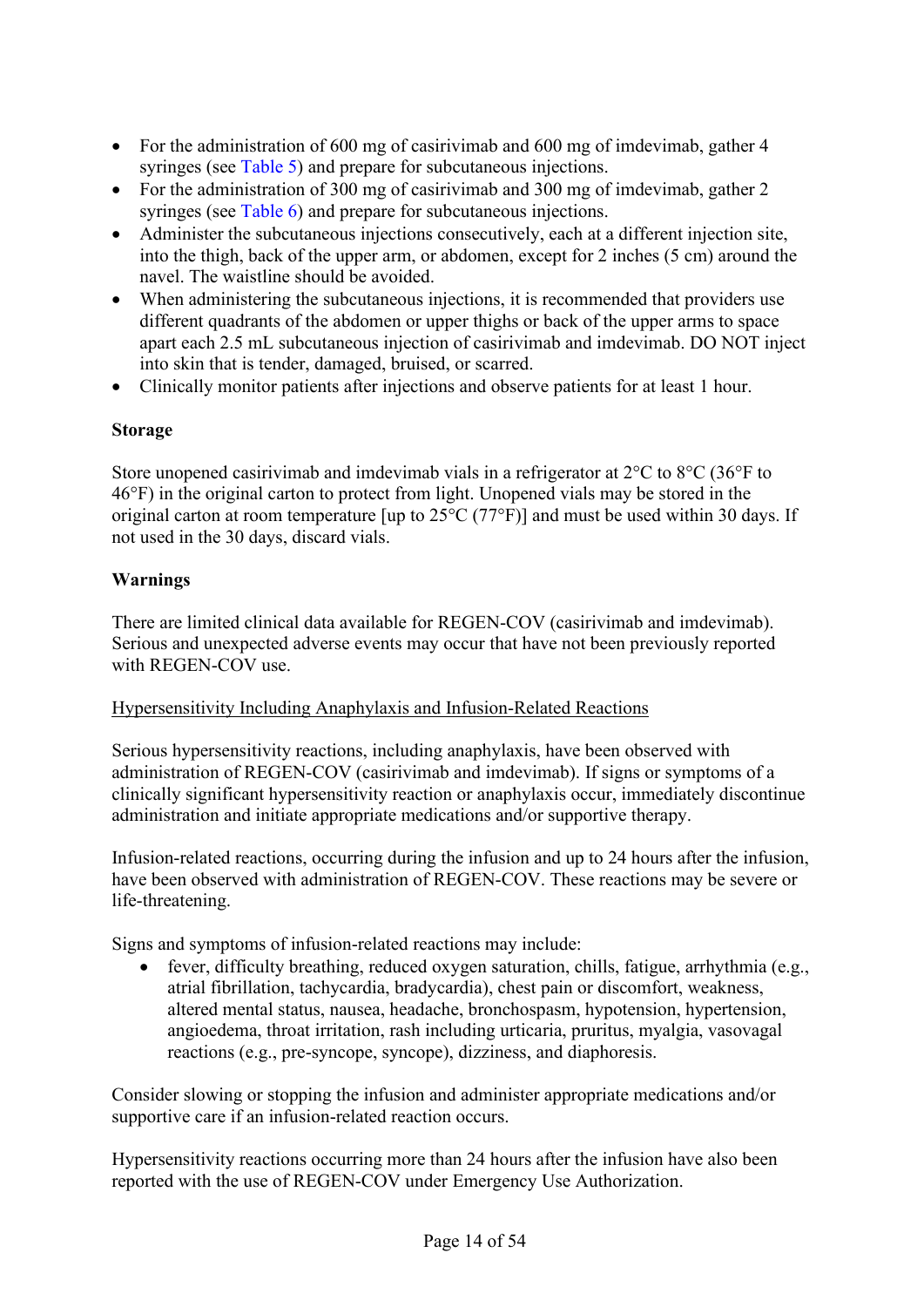## Clinical Worsening After REGEN-COV Administration

Clinical worsening of COVID-19 after administration of REGEN-COV has been reported and may include signs or symptoms of fever, hypoxia or increased respiratory difficulty, arrhythmia (e.g., atrial fibrillation, tachycardia, bradycardia), fatigue, and altered mental status. Some of these events required hospitalization. It is not known if these events were related to REGEN-COV use or were due to progression of COVID-19.

#### Limitations of Benefit and Potential for Risk in Patients with Severe COVID-19

Monoclonal antibodies, such as REGEN-COV, may be associated with worse clinical outcomes when administered to hospitalized patients with COVID-19 requiring high flow oxygen or mechanical ventilation. Therefore, REGEN-COV is not authorized for use in patients *[see Limitations of Authorized Use [\(1.1\)](#page-20-0)]*:

- o who are hospitalized due to COVID-19, OR
- o who require oxygen therapy due to COVID-19, OR
- $\circ$  who require an increase in baseline oxygen flow rate due to COVID-19 in those on chronic oxygen therapy due to underlying non-COVID-19 related comorbidity.

#### **Side Effects**

Adverse events have been reported with REGEN-COV (casirivimab and imdevimab) [*see Full EUA Prescribing Information, Clinical Trials Experience [\(6.1\)](#page-32-2)*].

Additional adverse events associated with REGEN-COV, some of which may be serious, may become apparent with more widespread use.

### **INSTRUCTIONS FOR HEALTH CARE PROVIDERS**

As the health care provider, you must communicate to your patient or parent/caregiver, as age appropriate, information consistent with the "Fact Sheet for Patients, Parents and Caregivers" (and provide a copy of the Fact Sheet) prior to the patient receiving REGEN-COV (casirivimab and imdevimab), including:

- FDA has authorized the emergency use of REGEN-COV (casirivimab and imdevimab) co-formulated product and REGEN-COV (casirivimab and imdevimab) supplied as individual vials to be administered together, for the treatment of mild to moderate COVID-19 in adult and pediatric patients (12 years of age and older weighing at least 40 kg) with positive results of direct SARS-CoV-2 testing, and who are at high risk for progression to severe COVID-19, including hospitalization or death *[see Limitations of Authorized Use [\(1.1\)](#page-20-0)]*.
- FDA has authorized the emergency use of REGEN-COV (casirivimab and imdevimab) co-formulated product and REGEN-COV (casirivimab and imdevimab) supplied as individual vials to be administered together, in adult and pediatric individuals (12 years of age and older weighing at least 40 kg) for post-exposure prophylaxis of COVID-19 in individuals who are at high risk for progression to severe COVID-19, including hospitalization or death, and are: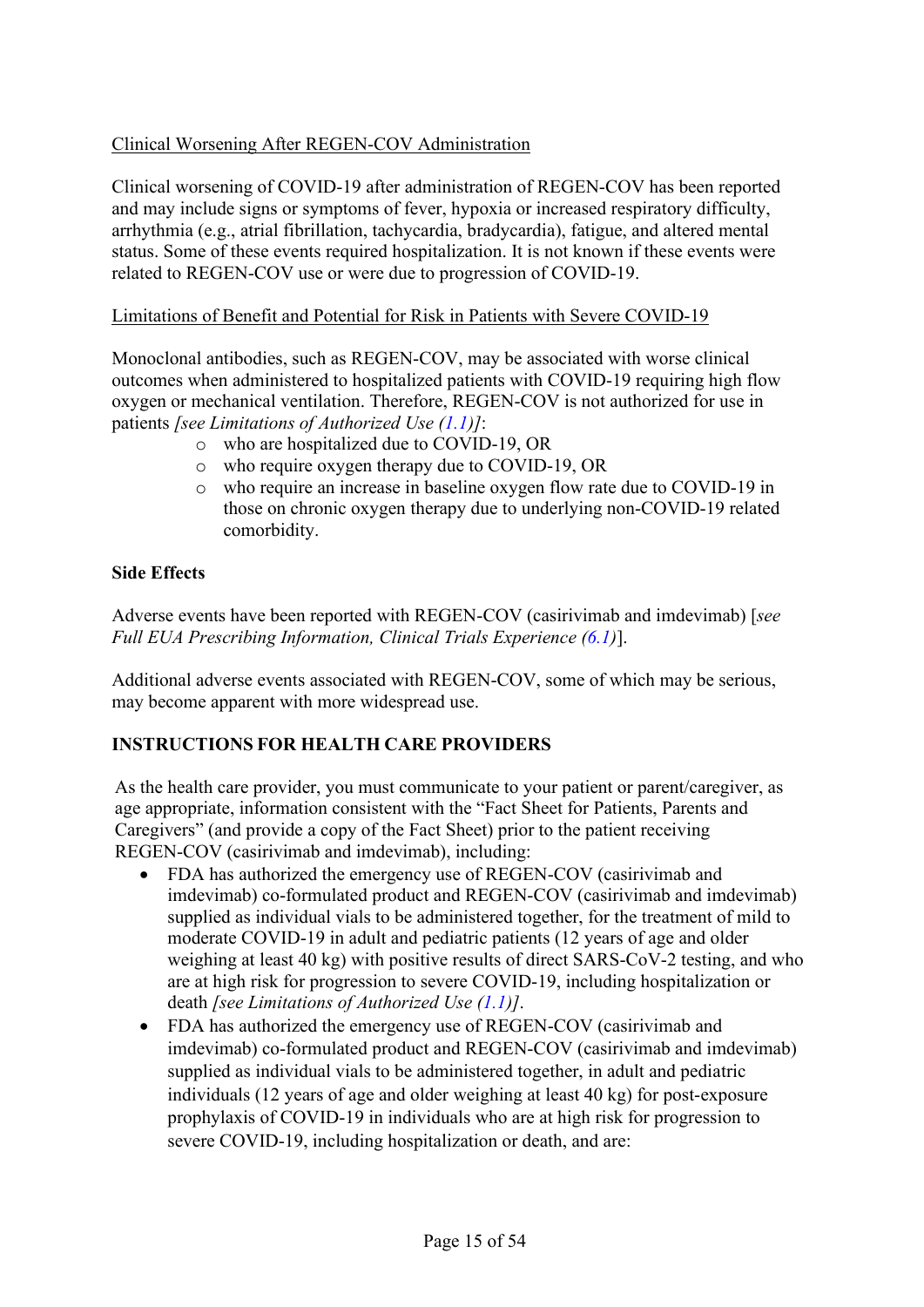- $\circ$  not fully vaccinated<sup>2</sup> or who are not expected to mount an adequate immune response to complete SARS-CoV-2 vaccination (for example, individuals with immunocompromising conditions including those taking immunosuppressive medications<sup>[3](#page-1-3)</sup>) and
	- have been exposed to an individual infected with SARS-CoV-2 consistent with close contact criteria per Center for Disease Control and Prevention (CDC[\)4](#page-1-4) **or**
	- who are at high risk of exposure to an individual infected with SARS-CoV-2 because of occurrence of SARS-CoV-2 infection in other individuals in the same institutional setting (for example, nursing homes, prisons) *[see Limitations of Authorized Use [\(1.2\)](#page-21-0)]*.
- The patient or parent/caregiver has the option to accept or refuse REGEN-COV.
- The significant known and potential risks and benefits of REGEN-COV, and the extent to which such risks and benefits are unknown.
- Information on available alternative treatments and the risks and benefits of those alternatives, including clinical trials.
- Patients treated with REGEN-COV should continue to self-isolate and use infection control measures (e.g., wear mask, isolate, social distance, avoid sharing personal items, clean and disinfect "high touch" surfaces, and frequent handwashing) according to CDC guidelines.

For information on clinical trials that are testing the use of REGEN-COV related to COVID-19, please see [www.clinicaltrials.gov.](http://www.clinicaltrials.gov/)

# **MANDATORY REQUIREMENTS FOR REGEN-COV UNDER EMERGENCY USE AUTHORIZATION:**

In order to mitigate the risks of using this unapproved product under EUA and to optimize the potential benefit of REGEN-COV (casirivimab and imdevimab) co-formulated product and REGEN-COV (casirivimab and imdevimab) supplied as individual vials to be administered together, the following items are required. Use of REGEN-COV under this EUA is limited to the following (all requirements **must** be met):

- 1. Treatment of mild to moderate COVID-19 in adult and pediatric patients (12 years of age and older weighing at least 40 kg) with positive results of direct SARS-CoV-2 viral testing and who are at high risk for severe COVID-19, including hospitalization or death *[see Limitations of Authorized Use [\(1.1\)](#page-20-0)]*.
- 2. Post-exposure prophylaxis of COVID-19 in adult and pediatric individuals (12 years of age and older weighing at least 40 kg) who are at high risk for progression to severe COVID-19, including hospitalization or death, and are:
	- a. not fully vaccinated<sup>[2](#page-0-2)</sup> or who are not expected to mount an adequate immune response to complete SARS-CoV-2 vaccination (for example, individuals with immunocompromising conditions including those taking immunosuppressive medications<sup>[3](#page-1-3)</sup>) and
		- have been exposed to an individual infected with SARS-CoV-2 consistent with close contact criteria per Center for Disease Control and Prevention (CDC[\)4](#page-1-4) **or**
		- who are at high risk of exposure to an individual infected with SARS-CoV-2 because of occurrence of SARS-CoV-2 infection in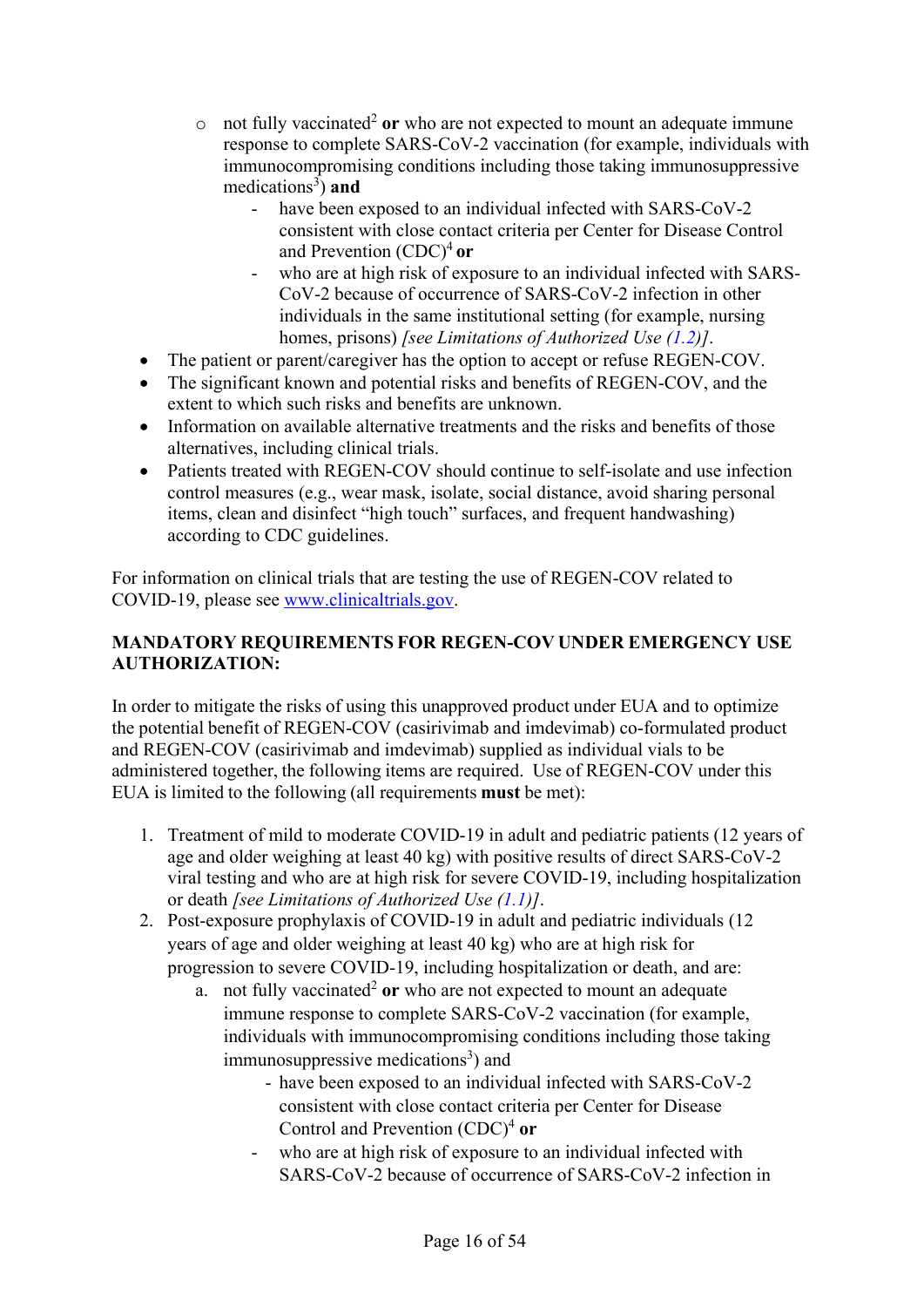other individuals in the same institutional setting (for example, nursing homes, prisons) *[see Limitations of Authorized Use [\(1.2\)](#page-21-0)].*

- 3. As the health care provider, communicate to your patient or parent/caregiver, as age appropriate, information consistent with the "Fact Sheet for Patients, Parents and Caregivers" prior to the patient receiving REGEN-COV. Health care providers (to the extent practicable given the circumstances of the emergency) must document in the patient's medical record that the patient/caregiver has been:
	- a. Given the "Fact Sheet for Patients, Parents and Caregivers",
	- b. Informed of alternatives to receiving REGEN-COV, and
	- c. Informed that REGEN-COV is an unapproved drug that is authorized for use under this Emergency Use Authorization.
- 4. Patients with known hypersensitivity to any ingredient of REGEN-COV must not receive REGEN-COV.
- 5. The prescribing health care provider and/or the provider's designee are/is responsible for mandatory reporting of all medication errors and serious adverse events\* potentially related to REGEN-COV treatment within 7 calendar days from the onset of the event. The reports must include unique identifiers and the words "REGEN-COV use for COVID-19 under Emergency Use Authorization (EUA)" in the description section of the report.
	- Submit adverse event reports to FDA MedWatch using one of the following methods:
		- o Complete and submit the report online: [www.fda.gov/medwatch/report.htm,](http://www.fda.gov/medwatch/report.htm) or
		- o Complete and submit a postage-paid FDA Form 3500 [\(https://www.fda.gov/media/76299/download\)](https://www.fda.gov/media/76299/download) and return by:
			- Mail to MedWatch, 5600 Fishers Lane, Rockville, MD 20852-9787, or
			- Fax  $(1-800-FDA-0178)$ , or
		- o Call 1-800-FDA-1088 to request a reporting form
		- o Submitted reports must include in the field name, "Describe Event, Problem, or Product Use/Medication Error" a statement "REGEN-COV use for COVID-19 under Emergency Use Authorization (EUA)."

\*Serious Adverse Events are defined as:

- death;
- a life-threatening adverse event;
- inpatient hospitalization or prolongation of existing hospitalization;
- a persistent or significant incapacity or substantial disruption of the ability to conduct normal life functions;
- a congenital anomaly/birth defect;
- a medical or surgical intervention to prevent death, a life-threatening event, hospitalization, disability, or congenital anomaly.
- 6. The prescribing health care provider and/or the provider's designee is/are responsible for mandatory responses to requests from FDA for information about adverse events and medication errors following receipt of REGEN-COV.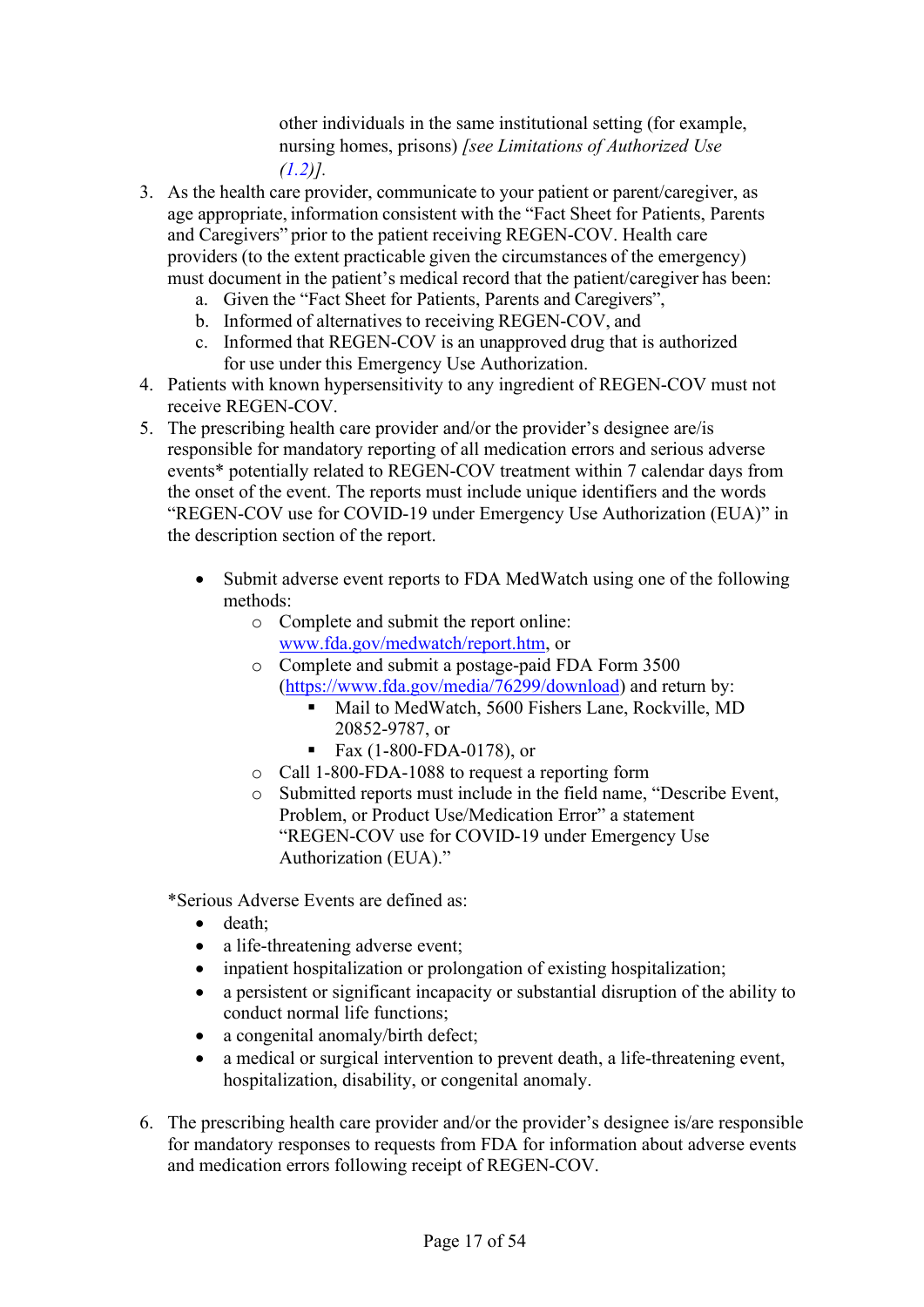## 7. OTHER REPORTING REQUIREMENTS

- Healthcare facilities and providers must report therapeutics information and utilization data through HHS Protect, Teletracking or National Healthcare Safety Network (NHSN) as directed by the U.S. Department of Health and Human Services.
- In addition, please provide a copy of all FDA MedWatch forms to: Regeneron Pharmaceuticals, Inc Fax: 1-888-876-2736 E-mail: [medical.information@regeneron.com](mailto:medical.information@regeneron.com) Or call Regeneron Pharmaceuticals at 1-844-734-6643 to report adverse events.

# **APPROVED AVAILABLE ALTERNATIVES**

Veklury (remdesivir) is FDA-approved for the treatment of COVID-19 in adults and pediatric patients (12 years of age and older weighing at least 40 kg) with positive results of direct SARS-CoV-2 viral testing, who are not hospitalized and have mild-to-moderate COVID-19, and who are at high risk for progression to severe COVID-19, including hospitalization or death. Veklury is administered via intravenous infusion for a total treatment duration of 3 days.

Although Veklury is an approved alternative treatment of mild-to-moderate COVID-19 in adults and pediatric patients (12 years of age and older weighing at least 40 kg) with positive results of direct SARS-CoV-2 viral testing, and who are at high risk for progression to severe COVID-19, including hospitalization or death, FDA does not consider Veklury to be an adequate alternative to REGEN-COV for this authorized use because it may not be feasible or practical for certain patients (e.g., it requires a 3-day treatment duration).

There is no adequate, approved and available alternative to REGEN-COV (casirivimab and imdevimab) co-formulated product and REGEN-COV (casirivimab and imdevimab) supplied as individual vials to be administered together, for post-exposure prophylaxis of COVID-19 in individuals who are at high risk for progression to severe COVID-19, including hospitalization or death, and are:

- not fully vaccinated<sup>2</sup> or who are not expected to mount an adequate immune response to complete SARS-CoV-2 vaccination (for example, individuals with immunocompromising conditions including those taking immunosuppressive medications<sup>[3](#page-1-3)</sup>) and
	- have been exposed to an individual infected with SARS-CoV-2 consistent with close contact criteria per CDC<sup>[4](#page-1-4)</sup> or
	- who are at high risk of exposure to an individual infected with SARS-CoV-2 because of occurrence of SARS-CoV-2 infection in other individuals in the same institutional setting (for example, nursing homes, prisons) *[see Limitations of Authorized Use [\(1.2\)](#page-21-0)]*.

Additional information on COVID-19 treatments can be found at [https://www.cdc.gov/coronavirus/2019-ncov/index.html.](https://www.cdc.gov/coronavirus/2019ncov/index.html) The health care provider should visit<https://clinicaltrials.gov/> to determine whether the patient may be eligible for enrollment in a clinical trial.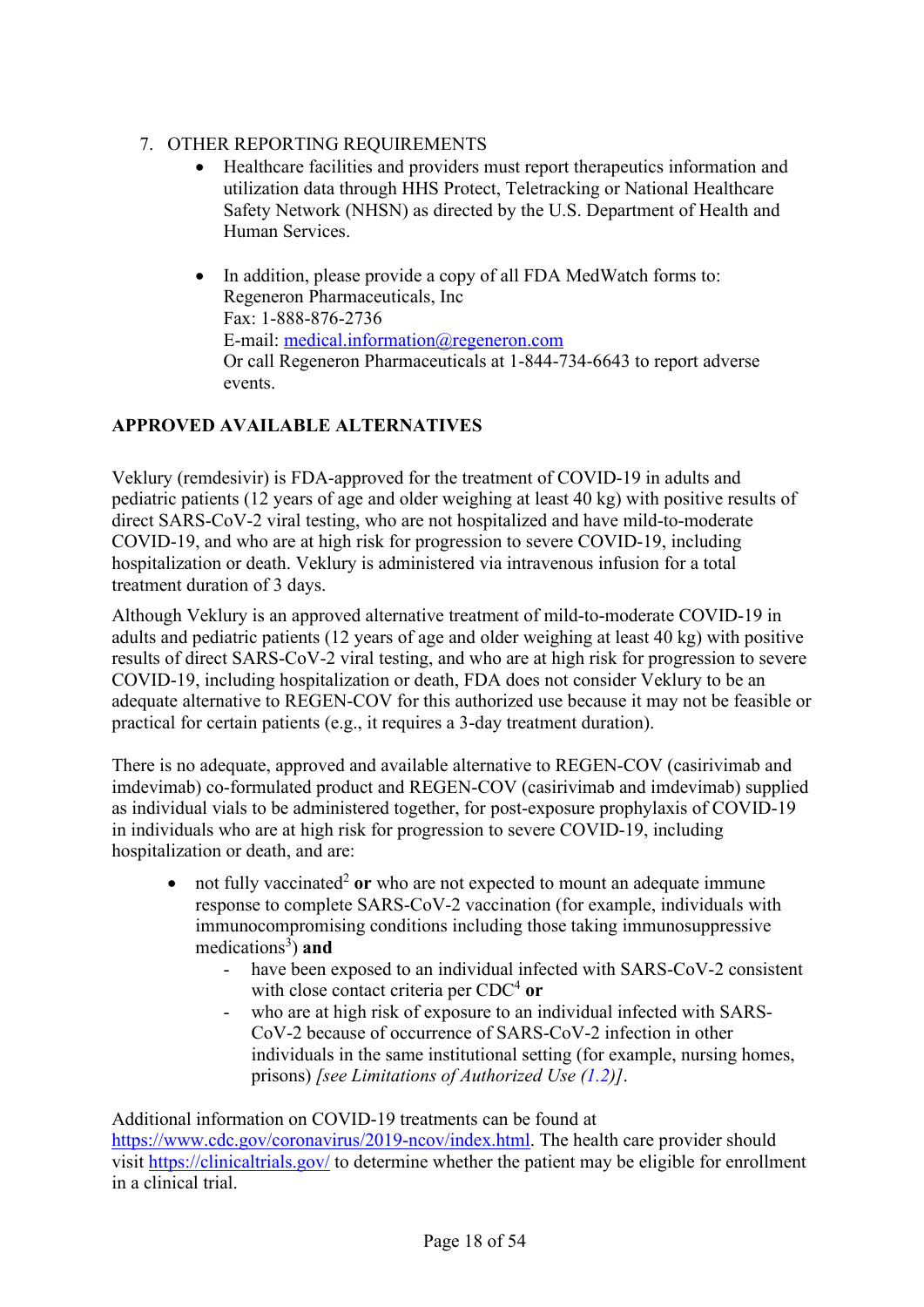## **AUTHORITY FOR ISSUANCE OF THE EUA**

The Secretary of the Department of Health and Human Services (HHS) has declared a public health emergency that justifies the emergency use of drugs and biological products during the COVID-19 pandemic.

FDA has issued this EUA, requested by Regeneron Pharmaceuticals, Inc. for the unapproved product, REGEN-COV (casirivimab and imdevimab) co-formulated product and REGEN-COV (casirivimab and imdevimab) supplied as individual vials to be administered together, for the treatment of mild to moderate COVID-19 in adult and pediatric patients (12 years of age and older weighing at least 40 kg) with positive results of direct SARS-CoV-2 viral testing and who are at high risk for progression to severe COVID-19, including hospitalization or death.<sup>[6](#page-18-0)</sup> As a health care provider, you must comply with the mandatory requirements of the EUA (see above).

FDA has issued this EUA, requested by Regeneron Pharmaceuticals, Inc. for the unapproved product, REGEN-COV (casirivimab and imdevimab) co-formulated product and REGEN-COV (casirivimab and imdevimab) supplied as individual vials to be administered together in adult and pediatric individuals (12 years of age and older weighing at least 40 kg) for post-exposure prophylaxis of COVID-19 in individuals who are at high risk for progression to severe COVID-19, including hospitalization or death, and are:

- not fully vaccinated<sup>[2](#page-0-2)</sup> or who are not expected to mount an adequate immune response to complete SARS-CoV-2 vaccination (for example, individuals with immunocompromising conditions including those taking immunosuppressive medications<sup>[3](#page-1-3)</sup>) and
	- o have been exposed to an individual infected with SARS-CoV-2 consistent with close contact criteria per Centers for Disease Control and Prevention  $(CDC)^4$  or who are at high risk of exposure to an individual infected with SARS-CoV-2 because of occurrence of SARS-CoV-2 infection in other individuals in the same institutional setting (for example, nursing homes, prisons) *[see Limitations of Authorized Use [\(1.2\)](#page-21-0)]*.

Although limited scientific information is available, based on the totality of the scientific evidence available to date, it is reasonable to believe that REGEN-COV (casirivimab and imdevimab) co-formulated product and REGEN-COV (casirivimab and imdevimab) supplied as individual vials to be administered together, may be effective for the treatment of COVID-19 or for post-exposure prophylaxis of COVID-19 in individuals as specified in this Fact Sheet. You may be contacted and asked to provide information to help with the assessment of the use of the product during this emergency.

This EUA for REGEN-COV will end when the Secretary determines that the circumstances justifying the EUA no longer exist or when there is a change in the approval status of the product such that an EUA may no longer be needed.

<span id="page-18-0"></span> $6$  The health care provider should visit<https://clinicaltrials.gov/> to determine whether there is an active clinical trial for the product in this disease/condition and whether enrollment of the patient(s) in a clinical trial is more appropriate than product use under this EUA.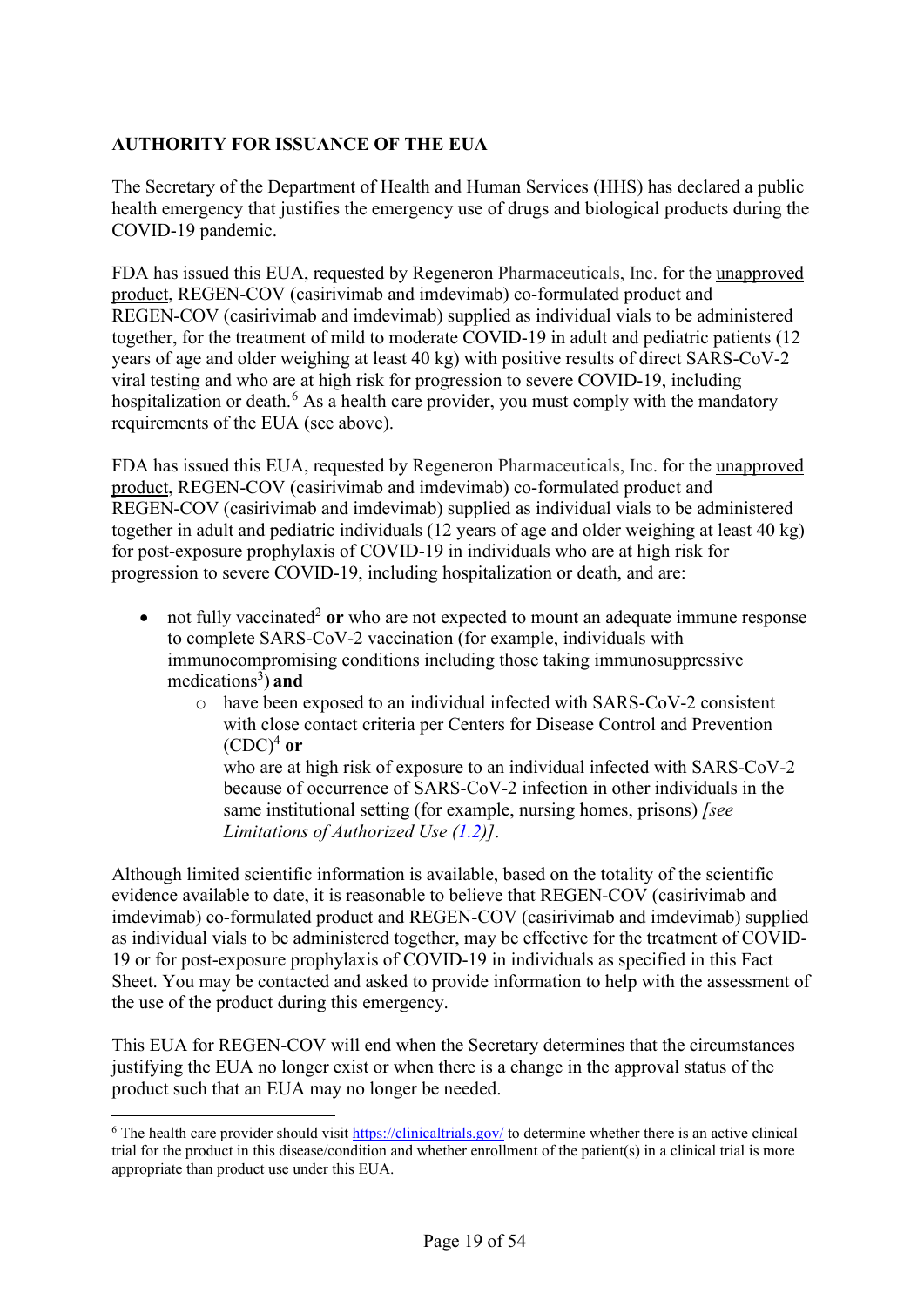### **CONTACT INFORMATION**

For additional information visit [www.REGENCOV.com](http://www.regencov.com/) If you have questions, please contact Regeneron at 1-844-734-6643.

## **END SHORT VERSION FACT SHEET Long Version Begins on Next Page**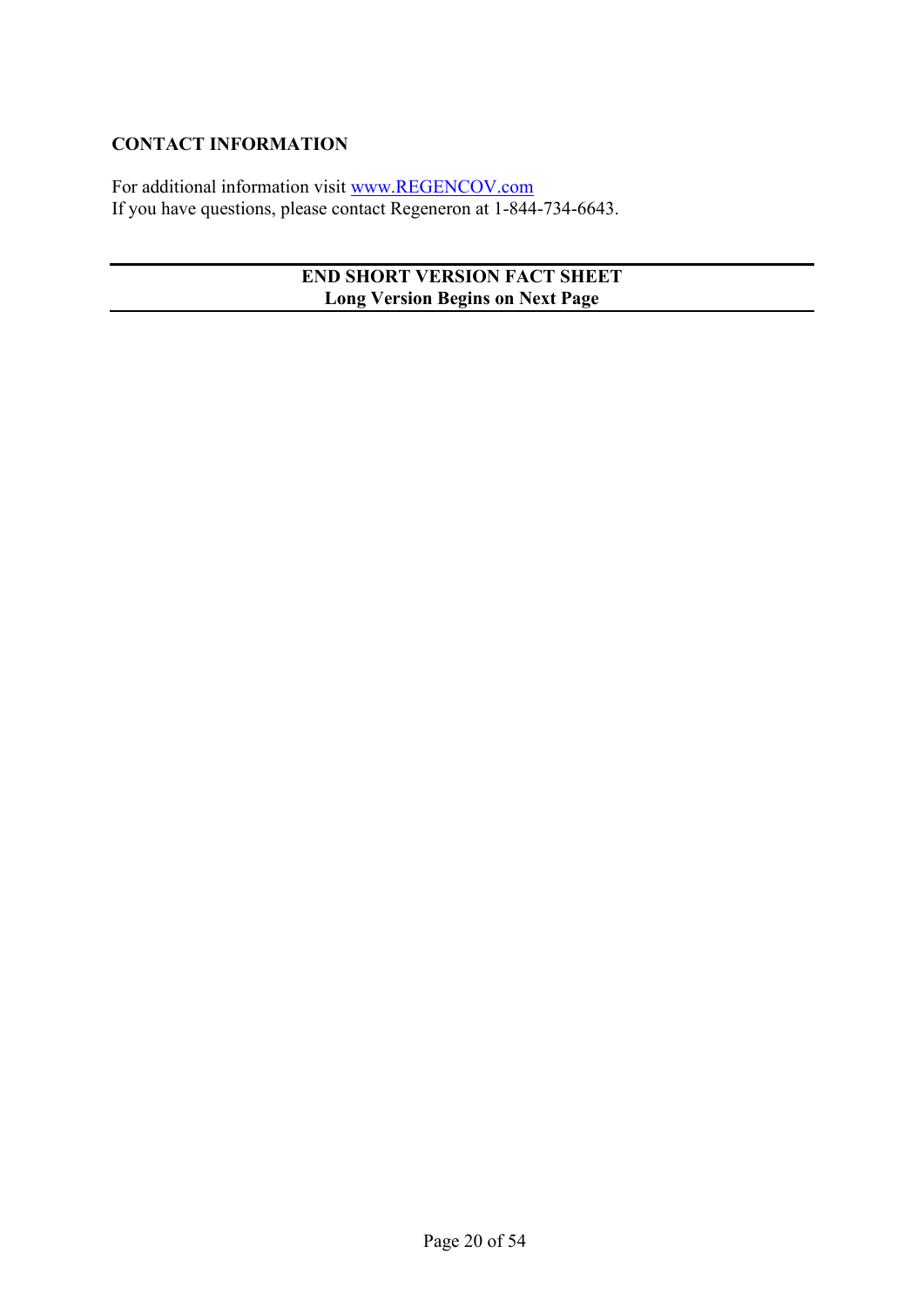## **FULL EUA PRESCRIBING INFORMATION**

| <b>FULL EUA PRESCRIBING INFORMATION:</b><br><b>CONTENTS*</b>  | <b>11 USE IN SPECIFIC POPULATIONS</b><br>11.1 Pregnancy                     |
|---------------------------------------------------------------|-----------------------------------------------------------------------------|
| <b>1 AUTHORIZED USE</b>                                       | 11.2 Lactation                                                              |
| <b>1.1 TREATMENT</b>                                          | 11.3 Pediatric Use                                                          |
| <b>1.2 POST-EXPOSURE PROPHYLAXIS</b>                          | 11.4 Geriatric Use                                                          |
| <b>2 DOSAGE AND ADMINISTRATION</b>                            | 11.5 Renal Impairment                                                       |
| 2.1 Patient Selection                                         | 11.6 Hepatic Impairment                                                     |
| 2.2 Dosage                                                    | 11.7 Other Specific Populations                                             |
| 2.3 Dose Adjustment in Specific Populations                   | <b>12 OVERDOSAGE</b>                                                        |
| 2.4 Dose Preparation and Administration                       | <b>13 PRODUCT DESCRIPTION</b>                                               |
| <b>3 DOSAGE FORMS AND STRENGTHS</b>                           | <b>14 CLINICAL PHARMACOLOGY</b>                                             |
| <b>4 CONTRAINDICATIONS</b>                                    | 14.1 Mechanism of Action                                                    |
| <b>5 WARNINGS AND PRECAUTIONS</b>                             | 14.2 Pharmacodynamics                                                       |
| 5.1 Hypersensitivity including Anaphylaxis and                | 14.3 Pharmacokinetics                                                       |
| <b>Infusion-Related Reactions</b>                             | <b>15 MICROBIOLOGY</b>                                                      |
| 5.2 Clinical Worsening After REGEN-COV Administration         | <b>16 NONCLINICAL TOXICOLOGY</b>                                            |
| 5.3 Limitations of Benefit and Potential for Risk in Patients | 17 ANIMAL PHARMACOLOGIC AND EFFICACY DATA                                   |
| with Severe COVID-19                                          | <b>18 CLINICAL TRIAL RESULTS AND SUPPORTING DATA FOR EUA</b>                |
| <b>6 OVERALL SAFETY SUMMARY</b>                               | 18.1 Treatment of Mild to Moderate COVID-19 (COV-2067)                      |
| 6.1 Clinical Trials Experience                                | 18.2 Post-exposure Prophylaxis of COVID-19 (COV-2069)                       |
| <b>7 PATIENT MONITORING RECOMMENDATIONS</b>                   | <b>19 HOW SUPPLIED/STORAGE AND HANDLING</b>                                 |
| <b>8 ADVERSE REACTIONS AND MEDICATION ERRORS</b>              | <b>20 PATIENT COUNSELING INFORMATION</b>                                    |
| REPORTING REQUIREMENTS AND INSTRUCTIONS                       | <b>21 CONTACT INFORMATION</b>                                               |
| <b>9 OTHER REPORTING REQUIREMENTS</b>                         | * Sections or subsections omitted from the full prescribing information are |
| <b>10 DRUG INTERACTIONS</b>                                   | not listed.                                                                 |
|                                                               |                                                                             |

# <span id="page-20-1"></span>**1 AUTHORIZED USE**

# <span id="page-20-2"></span>**1.1 TREATMENT**

<span id="page-20-0"></span>REGEN-COV (casirivimab and imdevimab) co-formulated product and REGEN-COV (casirivimab and imdevimab) supplied as individual vials to be administered together, is authorized for use under an EUA for the treatment of mild to moderate COVID-19 in adult and pediatric patients (12 years of age and older weighing at least 40 kg) with positive results of direct SARS-CoV-2 viral testing, and who are at high risk for progression to severe COVID-19, including hospitalization or death.

### **Limitations of Authorized Use**

- REGEN-COV is not authorized for treatment of mild to moderate COVID-19 in geographic regions where infection is likely to have been caused by a non-susceptible SARS-CoV-2 variant based on available information such as variant susceptibility to this drug and regional variant frequency.
	- o FDA's determination and any updates will be available at: [https://www.fda.gov/emergency-preparedness-and-response/mcm-legal](https://www.fda.gov/emergency-preparedness-and-response/mcm-legal-regulatory-and-policy-framework/emergency-use-authorization#coviddrugs)[regulatory-and-policy-framework/emergency-use-authorization#coviddrugs.](https://www.fda.gov/emergency-preparedness-and-response/mcm-legal-regulatory-and-policy-framework/emergency-use-authorization#coviddrugs) [1](#page-20-3)
- REGEN-COV (casirivimab and imdevimab) is not authorized for use in patients:
	- o who are hospitalized due to COVID-19, OR
	- o who require oxygen therapy due to COVID-19, OR

<span id="page-20-3"></span> $<sup>1</sup>$  FDA will monitor conditions to determine whether use in a geographic region is consistent with this scope of authorization,</sup> referring to available information, including information on variant susceptibility *[see Microbiology/Resistance Information (15)]*, and CDC regional variant frequency data available at: [https://covid.cdc.gov/covid-data-tracker/#variant-proportions.](https://covid.cdc.gov/covid-data-tracker/?CDC_AA_refVal=https%3A%2F%2Fwww.cdc.gov%2Fcoronavirus%2F2019-ncov%2Fcases-updates%2Fvariant-proportions.html#variant-proportions)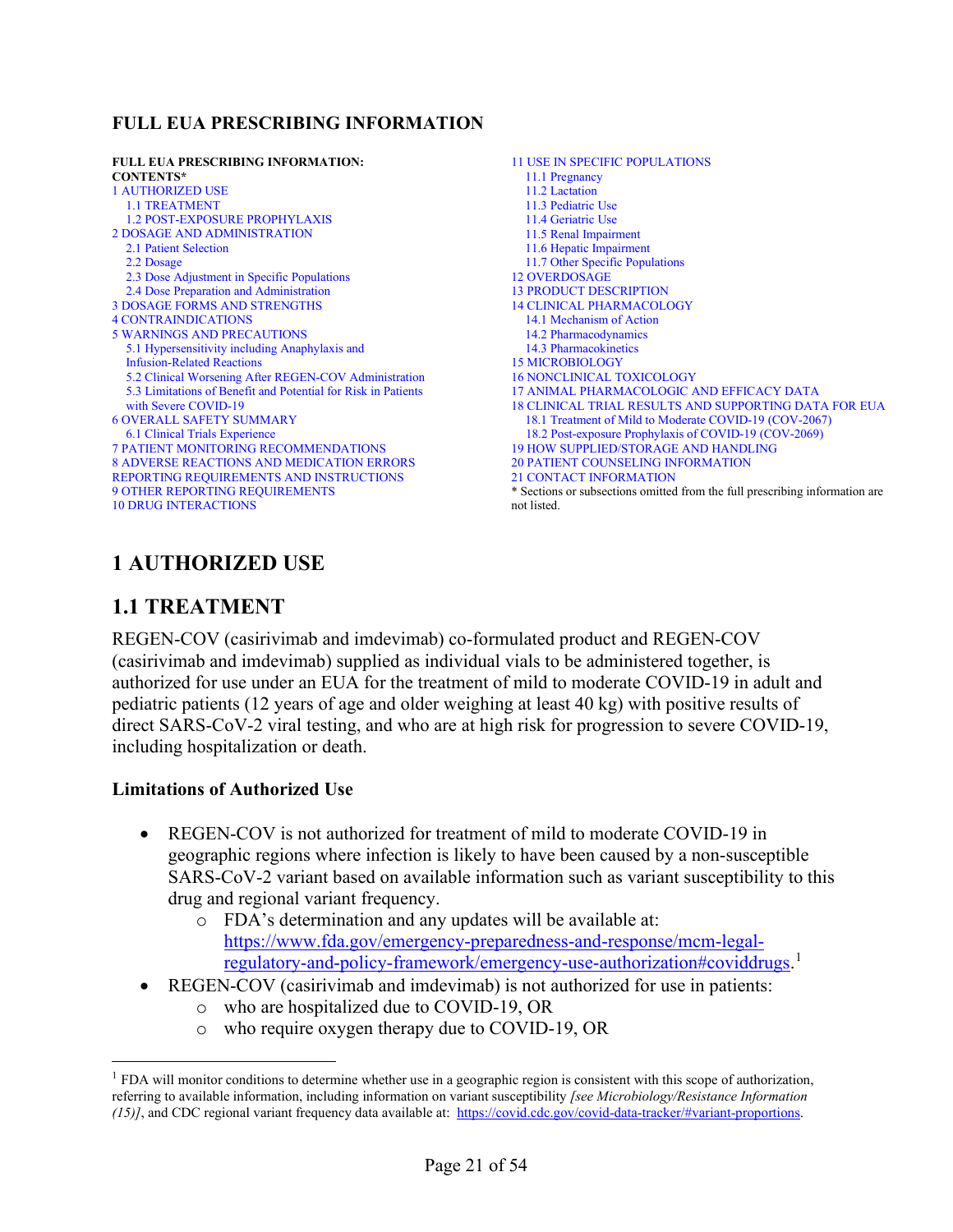- o who require an increase in baseline oxygen flow rate due to COVID-19 in those on chronic oxygen therapy due to underlying non-COVID-19 related comorbidity.
- Monoclonal antibodies, such as REGEN-COV, may be associated with worse clinical outcomes when administered to hospitalized patients with COVID-19 requiring high flow oxygen or mechanical ventilation *[see Warnings and Precautions [\(5.2\)](#page-32-3)]*.

# <span id="page-21-1"></span>**1.2 POST-EXPOSURE PROPHYLAXIS**

<span id="page-21-0"></span>REGEN-COV (casirivimab and imdevimab) co-formulated product and REGEN-COV (casirivimab and imdevimab) supplied as individual vials to be administered together, is authorized for use under an EUA for the post-exposure prophylaxis of COVID-19 in adult and pediatric individuals (12 years of age and older weighing at least 40 kg) who are at high risk for progression to severe COVID-19, including hospitalization or death, and are:

- not fully vaccinated<sup>[2](#page-21-2)</sup> or who are not expected to mount an adequate immune response to complete SARS-CoV-2 vaccination (for example, individuals with immunocompromising conditions including those taking immunosuppressive medications<sup>[3](#page-21-3)</sup>) and
	- o have been exposed to an individual infected with SARS-CoV-2 consistent with close contact criteria per Centers for Disease Control and Prevention (CDC)[4](#page-21-4) **or**
	- who are at high risk of exposure to an individual infected with SARS-CoV-2 because of occurrence of SARS-CoV-2 infection in other individuals in the same institutional setting (for example, nursing homes, prisons).

# **Limitations of Authorized Use**

- REGEN-COV is not authorized for post-exposure prophylaxis of COVID-19 in geographic regions where exposure is likely to have been to a non-susceptible SARS-CoV-2 variant, based on available information including variant susceptibility to this drug and regional variant frequency.
	- o FDA's determination and any updates will be available at: [https://www.fda.gov/emergency-preparedness-and-response/mcm-legal-regulatory](https://www.fda.gov/emergency-preparedness-and-response/mcm-legal-regulatory-and-policy-framework/emergency-use-authorization#coviddrugs)[and-policy-framework/emergency-use-authorization#coviddrugs.](https://www.fda.gov/emergency-preparedness-and-response/mcm-legal-regulatory-and-policy-framework/emergency-use-authorization#coviddrugs)<sup>[5](#page-21-5)</sup>
- Post-exposure prophylaxis with REGEN-COV (casirivimab and imdevimab) is not a substitute for vaccination against COVID-19.

<span id="page-21-2"></span><sup>&</sup>lt;sup>2</sup> Individuals are considered to be fully vaccinated 2 weeks after their second vaccine dose in a 2-dose series (such as the Pfizer or Moderna vaccines), or 2 weeks after a single-dose vaccine (such as Johnson & Johnson's Janssen vaccine). See this website for more details[: https://www.cdc.gov/coronavirus/2019-ncov/vaccines/fully-vaccinated.html#vaccinated](https://www.cdc.gov/coronavirus/2019-ncov/vaccines/fully-vaccinated.html#vaccinated)

<span id="page-21-3"></span><sup>3</sup> See this website for more details: [https://www.cdc.gov/coronavirus/2019-ncov/science/science-briefs/fully-vaccinated](https://www.cdc.gov/coronavirus/2019-ncov/science/science-briefs/fully-vaccinated-people.html)[people.html](https://www.cdc.gov/coronavirus/2019-ncov/science/science-briefs/fully-vaccinated-people.html)

<span id="page-21-4"></span><sup>4</sup> Close contact with an infected individual is defined as: being within 6 feet for a total of 15 minutes or more, providing care at home to someone who is sick, having direct physical contact with the person (hugging or kissing, for example), sharing eating or drinking utensils, or being exposed to respiratory droplets from an infected person (sneezing or coughing, for example). See this website for additional details:<https://www.cdc.gov/coronavirus/2019-ncov/if-you-are-sick/quarantine.html>

<span id="page-21-5"></span><sup>&</sup>lt;sup>5</sup> FDA will monitor conditions to determine whether use in a geographic region is consistent with this scope of authorization, referring to available information, including information on variant susceptibility *[see Microbiology/Resistance Information (15)]*, and CDC regional variant frequency data available at: [https://covid.cdc.gov/covid-data-tracker/#variant-proportions.](https://covid.cdc.gov/covid-data-tracker/?CDC_AA_refVal=https%3A%2F%2Fwww.cdc.gov%2Fcoronavirus%2F2019-ncov%2Fcases-updates%2Fvariant-proportions.html#variant-proportions)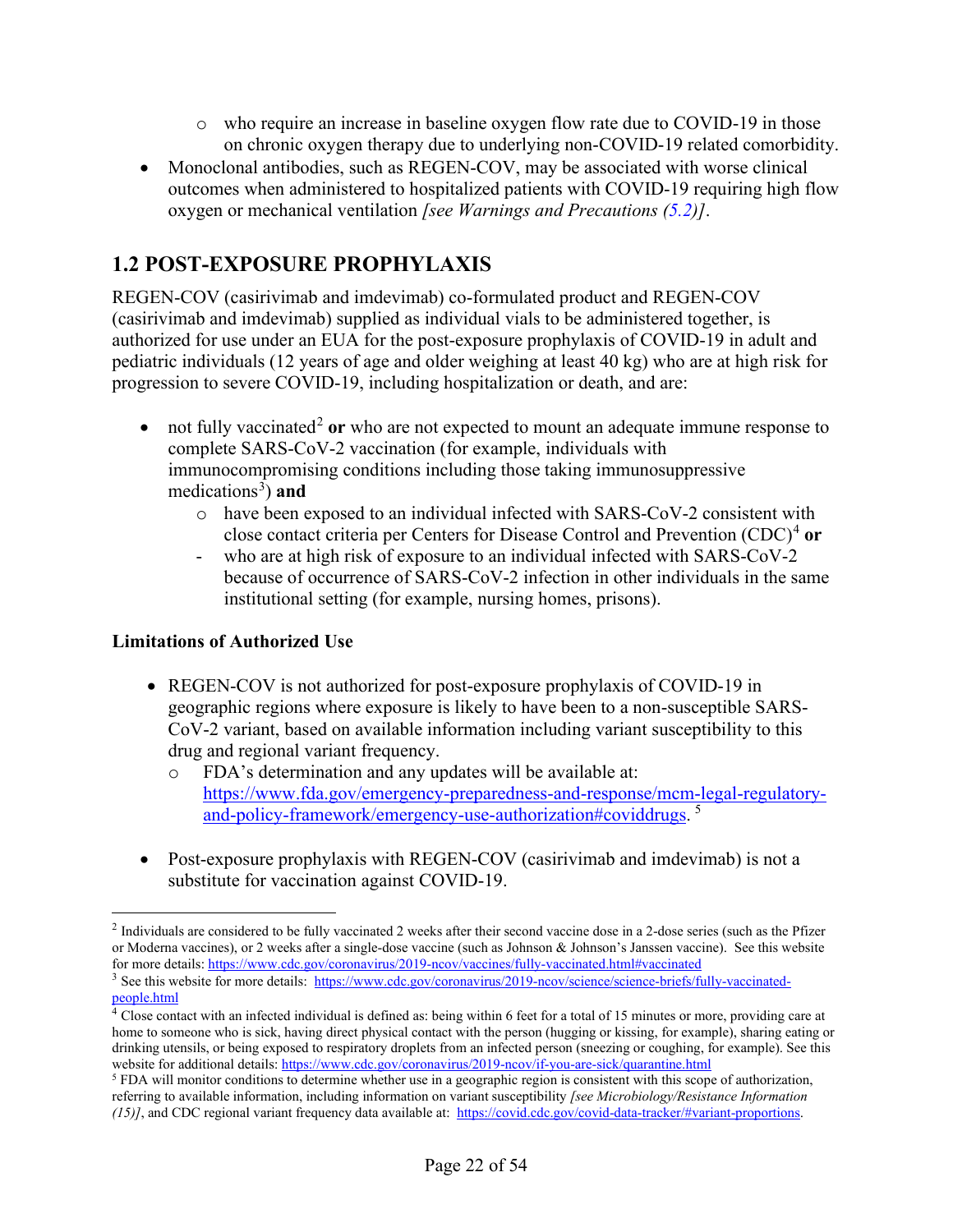• REGEN-COV (casirivimab and imdevimab) is not authorized for pre-exposure prophylaxis for prevention of COVID-19.

# <span id="page-22-1"></span>**2 DOSAGE AND ADMINISTRATION**

# <span id="page-22-2"></span>**2.1 Patient Selection**

The optimal dosing regimen for treatment of COVID-19 has not yet been established. The recommended dosing regimen may be updated as data from clinical trials become available.

### <span id="page-22-0"></span>Patient Selection for Treatment and Post-Exposure Prophylaxis

#### Treatment:

This section provides essential information on the unapproved product, REGEN-COV (casirivimab and imdevimab) co-formulated product and REGEN-COV (casirivimab and imdevimab) supplied as individual vials to be administered together, for the treatment of adult and pediatric patients (12 years of age and older weighing at least 40 kg) with positive results of direct SARS-CoV-2 viral testing, and who are at high risk for progression to severe COVID-19, including hospitalization or death *[see Limitations of Authorized Use [\(1.1\)](#page-20-2)]*.

### Post-Exposure Prophylaxis:

This section provides essential information on the unapproved product, REGEN-COV (casirivimab and imdevimab) co-formulated product and REGEN-COV (casirivimab and imdevimab) supplied in individual vials to be administered together, in adult and pediatric individuals (12 years of age and older weighing at least 40 kg) for the post-exposure prophylaxis of COVID-19 in individuals who are at high risk for progression to severe COVID-19, including hospitalization or death, and are:

- not fully vaccinated<sup>2</sup> or who are not expected to mount an adequate immune response to complete SARS-CoV-2 vaccination (for example, individuals with immunocompromising conditions including those taking immunosuppressive medications<sup>[3](#page-1-5)</sup>) and
	- have been exposed to an individual infected with SARS-CoV-2 consistent with close contact criteria per Centers for Disease Control and Prevention (CDC[\)4](#page-1-6) **or**
	- who are at high risk of exposure to an individual infected with SARS-CoV-2 because of occurrence of SARS-CoV-2 infection in other individuals in the same institutional setting (for example, nursing homes, prisons) *[see Limitations of Authorized Use [\(1.2\)](#page-21-1)]*.

The following medical conditions or other factors may place adults and pediatric patients (age 12-17 years and weighing at least 40 kg) at higher risk for progression to severe COVID-19:

- Older age (for example, age  $\geq 65$  years of age)
- Obesity or being overweight (for example, BMI > 25 kg/m<sup>2</sup>, or if age 12-17, have BMI ≥85th percentile for their age and gender based on CDC growth charts, [https://www.cdc.gov/growthcharts/clinical\\_charts.htm\)](https://www.cdc.gov/growthcharts/clinical_charts.htm)
- Pregnancy
- Chronic kidney disease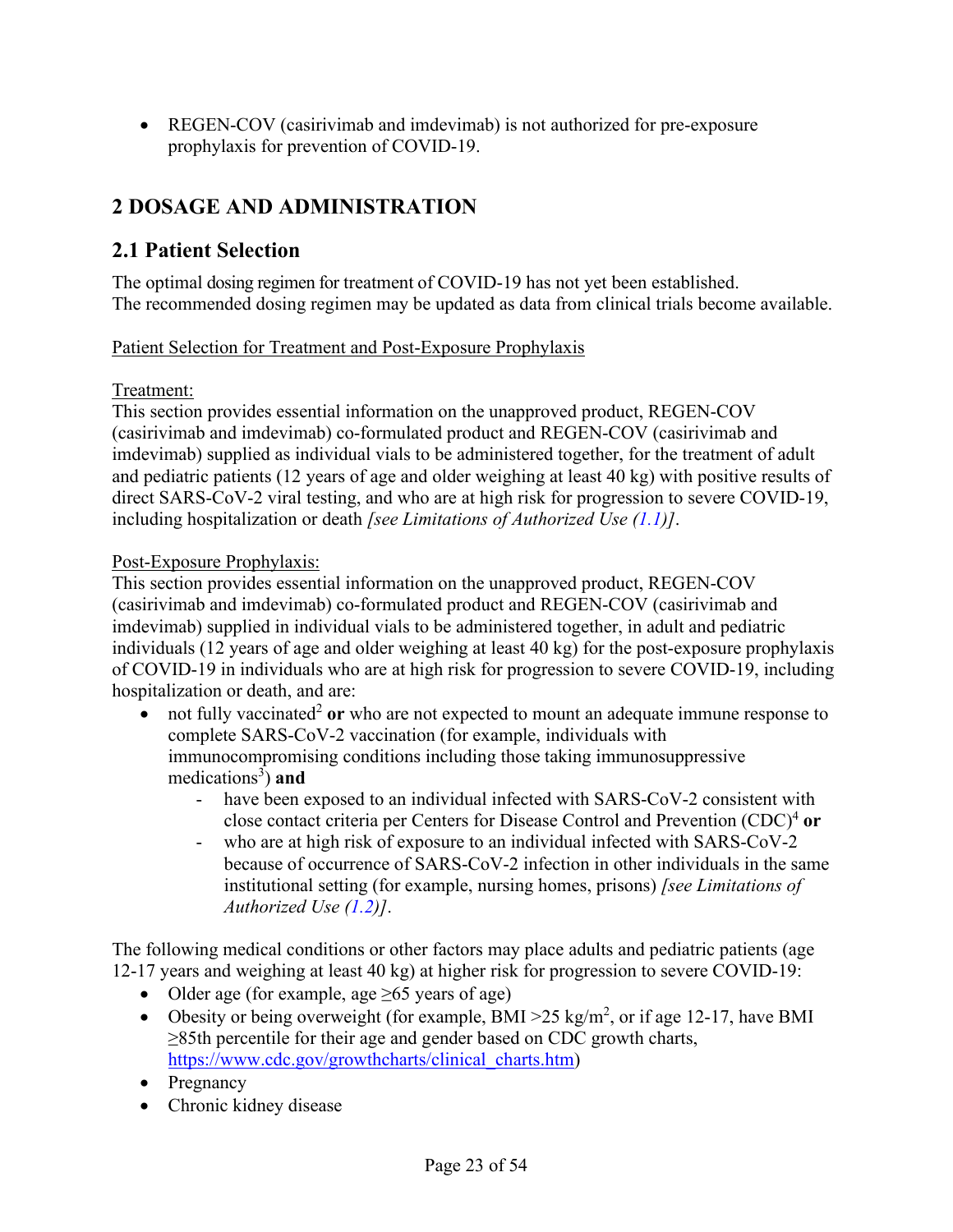- Diabetes
- Immunosuppressive disease or immunosuppressive treatment
- Cardiovascular disease (including congenital heart disease) or hypertension
- Chronic lung diseases (for example, chronic obstructive pulmonary disease, asthma [moderate-to-severe], interstitial lung disease, cystic fibrosis and pulmonary hypertension)
- Sickle cell disease
- Neurodevelopmental disorders (for example, cerebral palsy) or other conditions that confer medical complexity (for example, genetic or metabolic syndromes and severe congenital anomalies)
- Having a medical-related technological dependence (for example, tracheostomy, gastrostomy, or positive pressure ventilation (not related to COVID-19))

Other medical conditions or factors (for example, race or ethnicity) may also place individual patients at high risk for progression to severe COVID-19 and authorization of REGEN-COV under the EUA is not limited to the medical conditions or factors listed above.

For additional information on medical conditions and factors associated with increased risk for progression to severe COVID-19, see the CDC website: [https://www.cdc.gov/coronavirus/2019](https://www.cdc.gov/coronavirus/2019-ncov/need-extra-precautions/people-with-medical-conditions.html) [ncov/need-extra-precautions/people-with-medical-conditions.html.](https://www.cdc.gov/coronavirus/2019-ncov/need-extra-precautions/people-with-medical-conditions.html) Healthcare providers should consider the benefit-risk for an individual patient.

# <span id="page-23-1"></span>**2.2 Dosage**

### Treatment:

<span id="page-23-0"></span>The dosage in adult and pediatric patients (12 years of age and older weighing at least 40 kg) is 600 mg of casirivimab and 600 mg of imdevimab administered together as a single intravenous infusion or by subcutaneous injection. Casirivimab and imdevimab should be given together as soon as possible after a positive viral test for SARS-CoV-2 and within 10 days of symptom onset.

### Post-Exposure Prophylaxis:

The dosage in adult and pediatric individuals (12 years of age and older weighing at least 40 kg) is 600 mg of casirivimab and 600 mg of imdevimab administered by subcutaneous injection or together as a single intravenous infusion. Casirivimab and imdevimab should be given together as soon as possible following exposure to SARS-CoV-2.

For individuals whom repeat dosing is determined to be appropriate for ongoing exposure to SARS-CoV-2 for longer than 4 weeks and who are not expected to mount an adequate immune response to complete SARS-CoV-2 vaccination, the initial dose is 600 mg of casirivimab and 600 mg of imdevimab by subcutaneous injection or intravenous infusion followed by subsequent repeat dosing of 300 mg of casirivimab and 300 mg of imdevimab by subcutaneous injection or intravenous infusion once every 4 weeks for the duration of ongoing exposure.

### For Intravenous Infusion: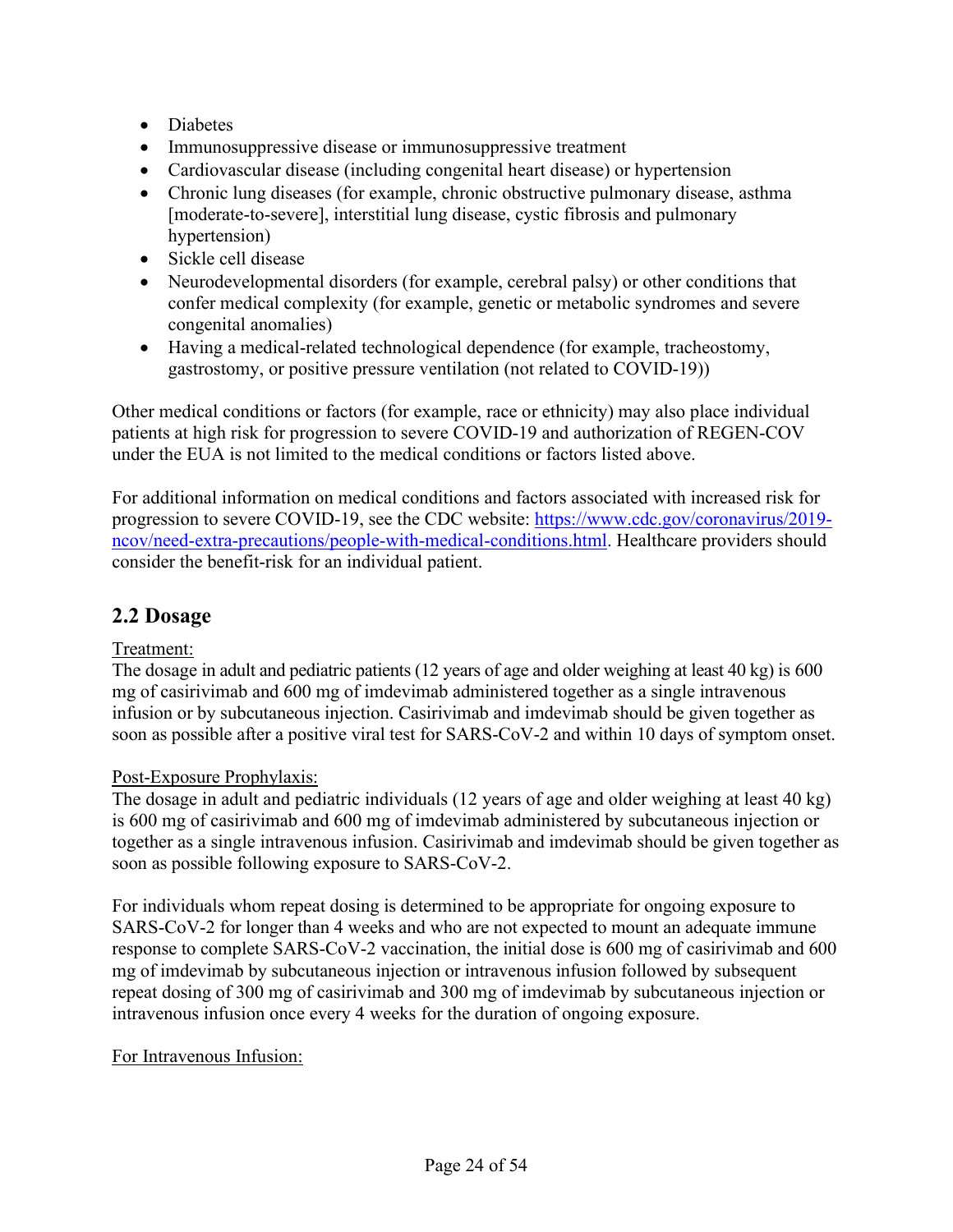- Casirivimab and imdevimab solution co-formulated in a vial and in individual vials, including co-packaged carton and dose pack, must be diluted prior to intravenous administration.
- Administer casirivimab and imdevimab together as a single intravenous infusion via pump or gravity (see [Table](#page-26-0) 1, [Table](#page-26-1) 2, [Table](#page-28-0) 3 and [Table](#page-28-1) 4).
- Clinically monitor patients during infusion and observe patients for at least 1 hour after infusion is complete.

For Subcutaneous Injection:

- Administer casirivimab and imdevimab using the co-formulated vial or using the individual vials by subcutaneous injection (see [Table](#page-29-0) 5 and [Table](#page-29-1) 6).
- Clinically monitor patients after injections and observe patients for at least 1 hour.

# <span id="page-24-1"></span>**2.3 Dose Adjustment in Specific Populations**

### Pregnancy or Lactation

No dosage adjustment is recommended in pregnant or lactating women *[see Use in Specific Populations [\(11.1,](#page-36-5) [11.2\)](#page-37-0)]*. Pediatric Use

No dosage adjustment is recommended in pediatric patients who weigh at least 40 kg and are older than 12 years of age. REGEN-COV (casirivimab and imdevimab) is not recommended for pediatric patients weighing less than 40 kg or those less than 12 years of age *[see Use in Specific Populations [\(11.3\)](#page-37-1)]*.

### Renal Impairment

No dosage adjustment is recommended in patients with renal impairment *[see Use in Specific Populations [\(11.5\)](#page-37-3)].*

# <span id="page-24-2"></span>**2.4 Dose Preparation and Administration**

There are TWO different formulations of REGEN-COV:

- <span id="page-24-0"></span>• Casirivimab and imdevimab co-formulated solution containing two antibodies in a 1:1 ratio in a vial.
- Casirivimab and imdevimab available as individual antibody solutions in separate vials supplied as follows:
	- o Individual vials in individual cartons, or
	- o together in a single carton (also referred to as a co-packaged carton), or
	- o in a dose pack. The dose pack contains individual vials of casirivimab and imdevimab, configurations that may vary in vial size, strength and appearance and are available in dose pack configurations that include 2, 5, and 8 cartons *[see Full EUA Prescribing Information, How Supplied/Storage and Handling [\(19\)](#page-50-1)].*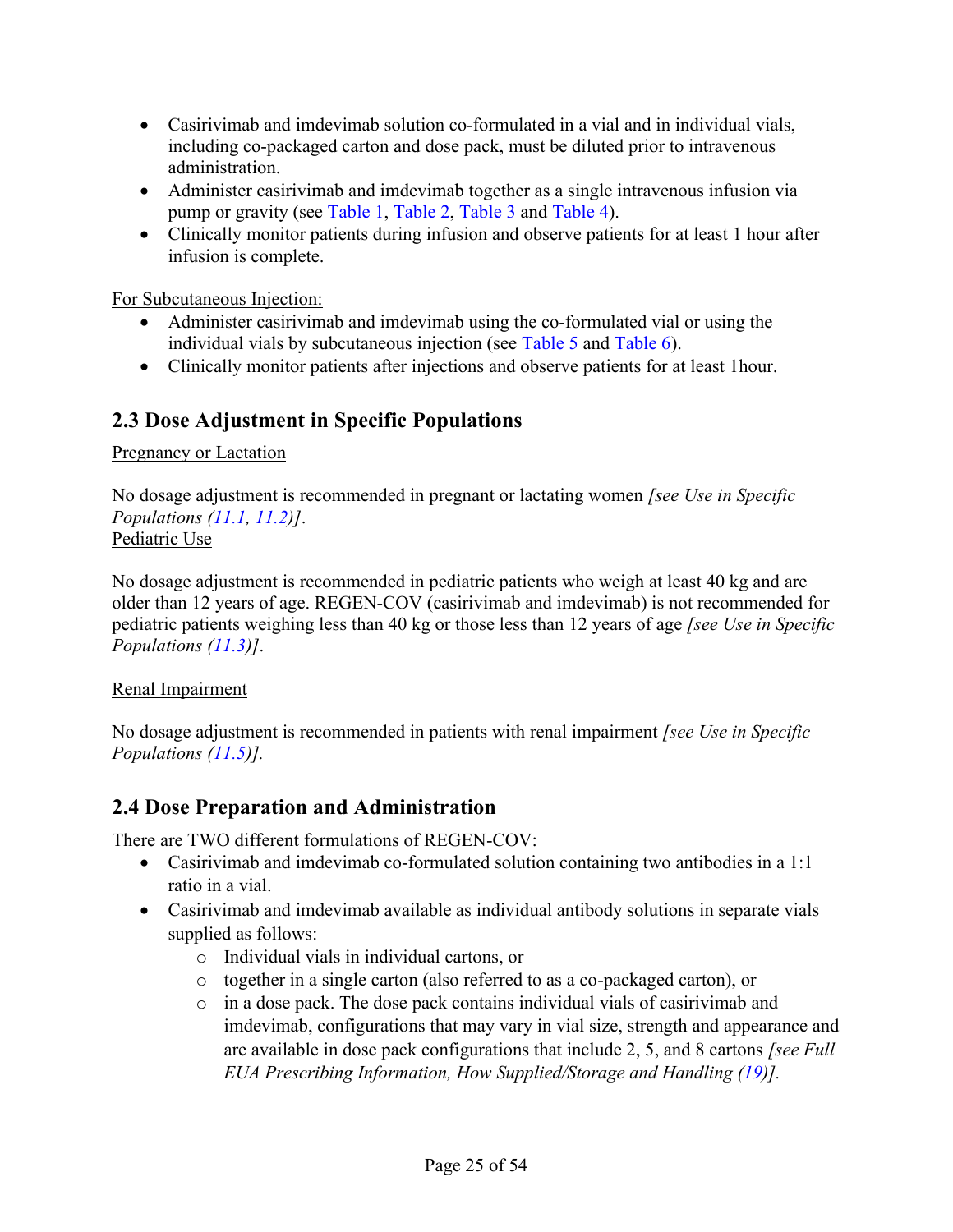### **For treatment, intravenous infusion is strongly recommended. Subcutaneous injection is an alternative route of administration when intravenous infusion is not feasible and would lead to delay in treatment.**

## **For post-exposure prophylaxis, either subcutaneous injection or intravenous infusion can be used.**

There are differences in the way the two formulations are prepared. Carefully follow the preparation procedures below.

- Casirivimab and imdevimab co-formulated solution in a vial and casirivimab or imdevimab as individual antibody solutions in separate 11.1 mL vials may be used to prepare more than one dose simultaneously as appropriate, either in intravenous bags or in syringes for subcutaneous injection. Discard any product remaining in the vial.
- Store unopened casirivimab and imdevimab vials in a refrigerator at  $2^{\circ}C$  to  $8^{\circ}C$  (36 $^{\circ}F$  to 46°F) in the original carton to protect from light. Unopened vials may be stored in the original carton at room temperature [up to  $25^{\circ}$ C (77°F)] and must be used within 30 days. If not used in the 30 days, discard vials.

# **Under the EUA, a single-dose vial may be used to prepare more than one dose.**

## **Preparation for Intravenous Infusion**

For treatment, the preferred route of administration for casirivimab and imdevimab is by intravenous infusion after dilution.

Casirivimab and imdevimab solution for intravenous infusion should be prepared by a qualified healthcare professional using aseptic technique:

- 1. Remove the casirivimab and imdevimab vials from refrigerated storage and allow to equilibrate to room temperature for approximately 20 minutes before preparation. **Do not expose to direct heat. Do not shake the vials**.
- 2. Inspect casirivimab and imdevimab vials visually for particulate matter and discoloration prior to administration. Should either be observed, the vial must be discarded and replaced with a new vial.
	- The solution for each vial should be clear to slightly opalescent, colorless to pale yellow.
- 3. Obtain a prefilled intravenous infusion bag containing either 50 mL, 100 mL, 150 mL, or 250 mL of either 0.9% Sodium Chloride Injection, USP or 5% Dextrose Injection, USP.
- 4. Withdraw the appropriate amount of casirivimab and imdevimab from each respective vial(s) and inject into a prefilled infusion bag containing either 0.9% Sodium Chloride Injection, USP or 5% Dextrose Injection, USP, (see [Table](#page-26-0) 1 and [Table](#page-26-1) 2). If using one vial to prepare more than one infusion bag, then prepare all infusion bags at the same time. The product is preservative-free, therefore do not store unused solution in vial(s).
- 5. Gently invert infusion bag by hand approximately 10 times to mix. **Do not shake**.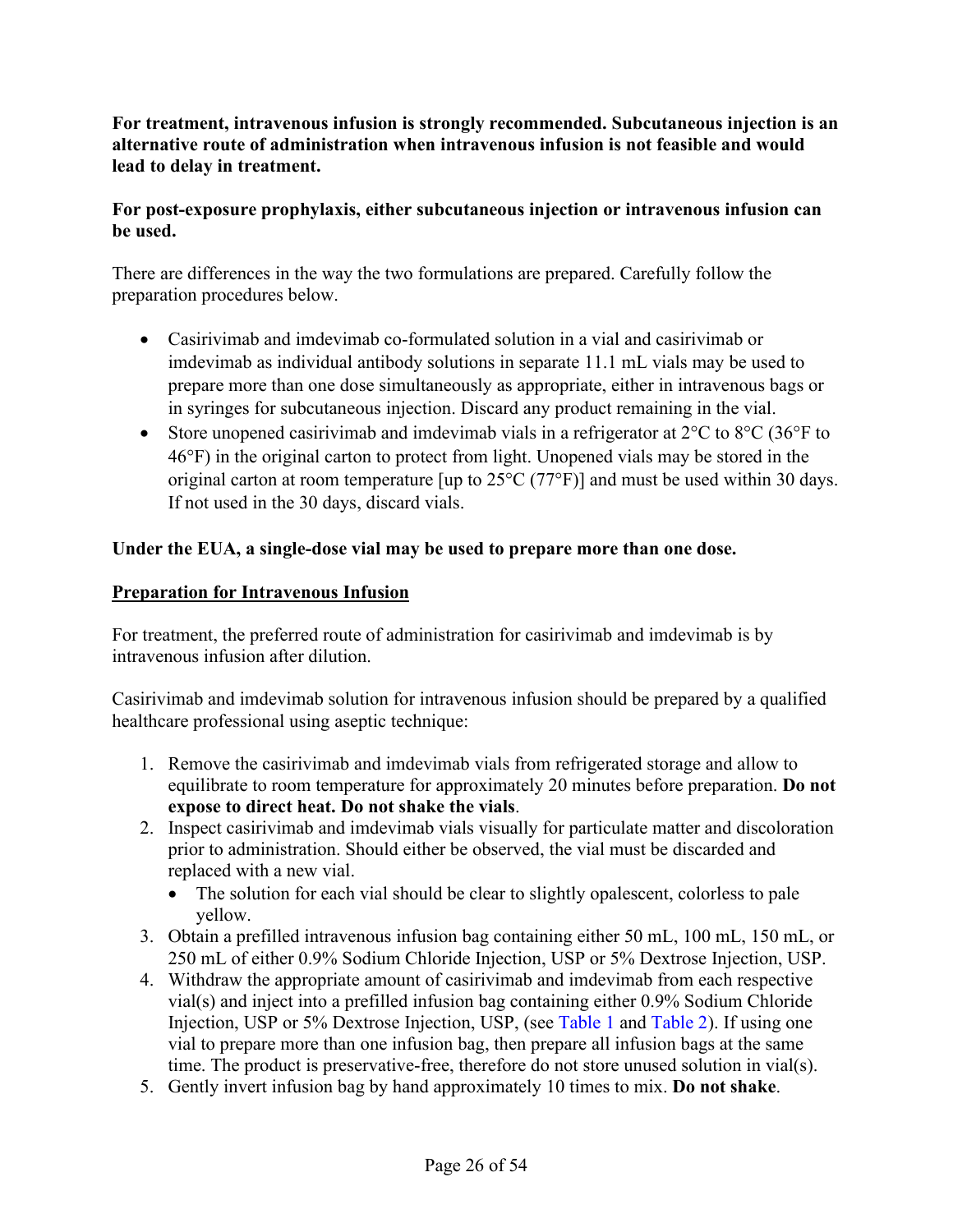- 6. This product is preservative-free and therefore, the diluted infusion solution should be administered immediately (see [Table](#page-28-0) 3 and [Table](#page-28-1) 4).
	- If immediate administration is not possible, store the diluted casirivimab and imdevimab infusion solution in the refrigerator between 2°C to 8°C (36°F to 46°F) for no more than 36 hours or at room temperature up to  $25^{\circ}$ C (77 $^{\circ}$ F) for no more than 4 hours. If refrigerated, allow the infusion solution to equilibrate to room temperature for approximately 30 minutes prior to administration.

| Size of Prefilled 0.9%<br>Sodium Chloride or 5%<br><b>Dextrose Infusion Bag</b> | <b>Preparing Using Co-Formulated</b><br><b>Casirivimab and Imdevimab</b><br><b>Vial</b>                             | <b>Preparing Casirivimab</b><br>and Imdevimab Using<br><b>Individual Vials</b> <sup>a</sup>                                 |
|---------------------------------------------------------------------------------|---------------------------------------------------------------------------------------------------------------------|-----------------------------------------------------------------------------------------------------------------------------|
| $50$ mL                                                                         |                                                                                                                     | Add:<br>5 mL of casirivimab<br>(may use 2 vials of $2.5$ )                                                                  |
| $100 \text{ mL}$                                                                | Add 10 mL of co-formulated<br>casirivimab and imdevimab (1)                                                         | mL OR 1 vial of 11.1<br>mL) and<br>5 mL of imdevimab                                                                        |
| $150$ mL                                                                        | vial) into a prefilled 0.9% Sodium<br>Chloride or 5% Dextrose infusion<br>bag and administer as instructed<br>below | (may use 2 vials of $2.5$ )<br>mL OR 1 vial of 11.1<br>$mL$ )                                                               |
| $250$ mL                                                                        |                                                                                                                     | and inject into a prefilled<br>0.9% Sodium Chloride or<br>5% Dextrose infusion bag<br>and administer as instructed<br>below |

## <span id="page-26-0"></span>**Table 1: Recommended Dilution Instructions for 600 mg of Casirivimab and 600 mg of Imdevimab for Intravenous Infusion**

<sup>a</sup> 600 mg of casirivimab and 600 mg of imdevimab are added to the same infusion bag and administered together as a single intravenous infusion.

### <span id="page-26-1"></span>**Table 2: Recommended Dilution Instructions for 300 mg of Casirivimab and 300 mg of Imdevimab for Intravenous Infusion for Repeat Dosinga**

| Size of Prefilled 0.9%       | <b>Preparing Using Co-Formulated</b>                                                               | <b>Preparing Casirivimab</b>                                |
|------------------------------|----------------------------------------------------------------------------------------------------|-------------------------------------------------------------|
| <b>Sodium Chloride or 5%</b> | <b>Casirivimab and Imdevimab</b>                                                                   | and Imdevimab Using                                         |
| <b>Dextrose Infusion Bag</b> | Vial                                                                                               | Individual Vials <sup>b</sup>                               |
| $50$ mL                      | Add 5 mL of co-formulated<br>casirivimab and imdevimab into a<br>prefilled 0.9% Sodium Chloride or | Add:<br>2.5 mL of casirivimab<br>(may use 1 vial of $2.5$ ) |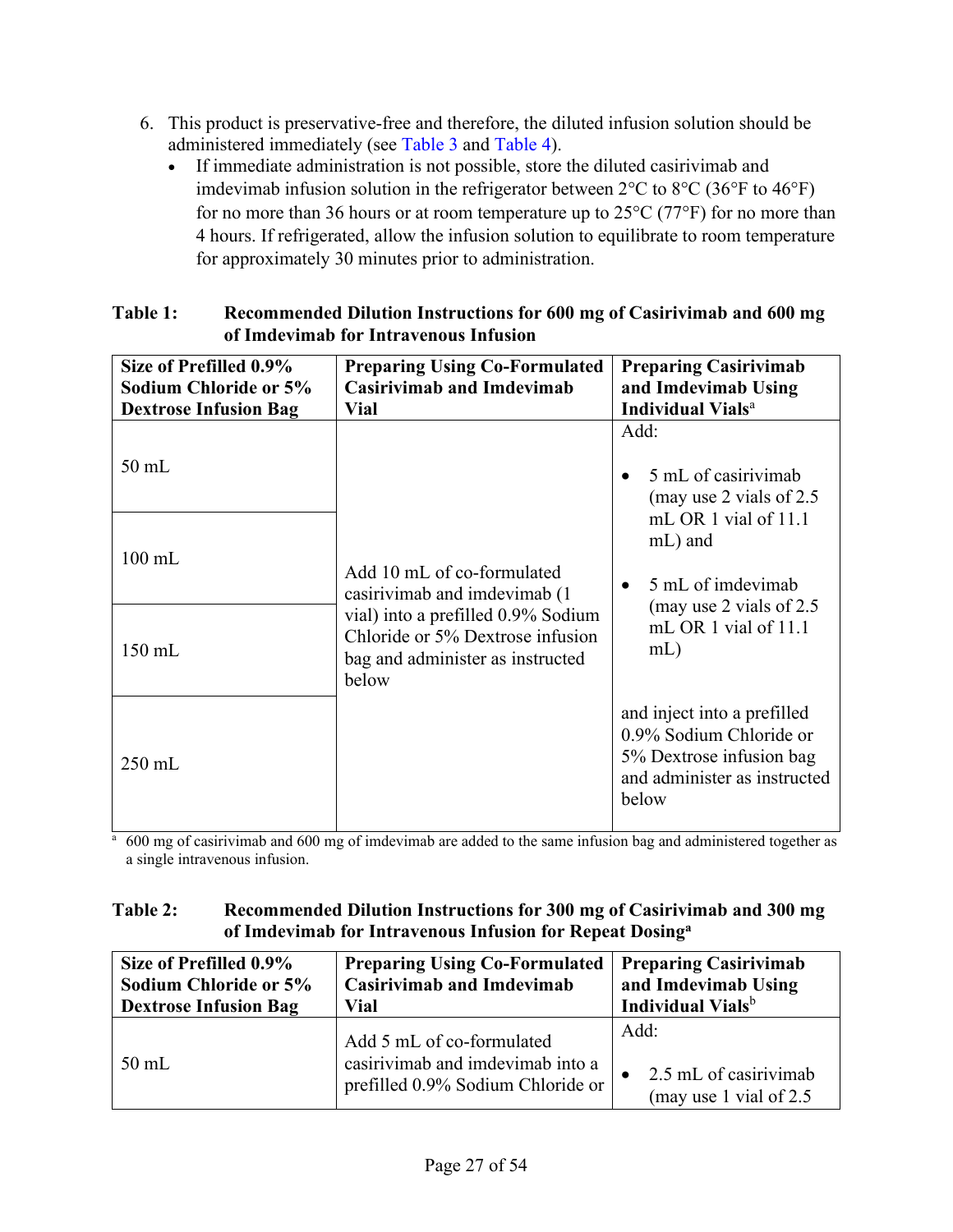| $100 \text{ mL}$ | 5% Dextrose infusion bag and<br>administer as instructed below | mL OR 1 vial of 11.1<br>mL) and                                                                                             |
|------------------|----------------------------------------------------------------|-----------------------------------------------------------------------------------------------------------------------------|
| $150$ mL         |                                                                | 2.5 mL of imdevimab<br>(may use 1 vial of 2.5)<br>mL OR 1 vial of 11.1<br>$mL$ )                                            |
| $250$ mL         |                                                                | and inject into a prefilled<br>0.9% Sodium Chloride or<br>5% Dextrose infusion bag<br>and administer as instructed<br>below |

Subsequent repeat dosing every 4 weeks after initial 600 mg casirivimab and 600 mg imdevimab dosing for the duration of ongoing exposure.

b 300 mg of casirivimab and 300 mg of imdevimab are added to the same infusion bag and administered together as a single intravenous infusion.

### **Administration by Intravenous Infusion**

Casirivimab and imdevimab infusion solution should be administered by a qualified healthcare professional using aseptic technique.

- Gather the recommended materials for infusion:
	- o Polyvinyl chloride (PVC), polyethylene (PE)-lined PVC, or polyurethane (PU) infusion set
	- o In-line or add-on 0.2 micron polyethersulfone (PES) filter
- Attach the infusion set to the intravenous bag.
- Prime the infusion set.
- Administer the entire infusion solution in the bag via pump or gravity through an intravenous line containing a sterile, in-line or add-on 0.2-micron polyethersulfone (PES) filter (see [Table](#page-28-0) 3 and [Table](#page-28-1) 4). Due to potential overfill of prefilled saline bags, the entire infusion solution in the bag should be administered to avoid underdosage.
- The prepared infusion solution should not be administered simultaneously with any other medication. The compatibility of casirivimab and imdevimab injection with intravenous solutions and medications other than 0.9% Sodium Chloride Injection, USP or 5% Dextrose Injection, USP is not known.
- After infusion is complete, **flush the tubing** with either 0.9% Sodium Chloride Injection, USP or 5% Dextrose Injection, USP to ensure delivery of the required dose.
- Discard unused product.
- Clinically monitor patients during administration and observe patients for at least 1 hour after infusion is complete.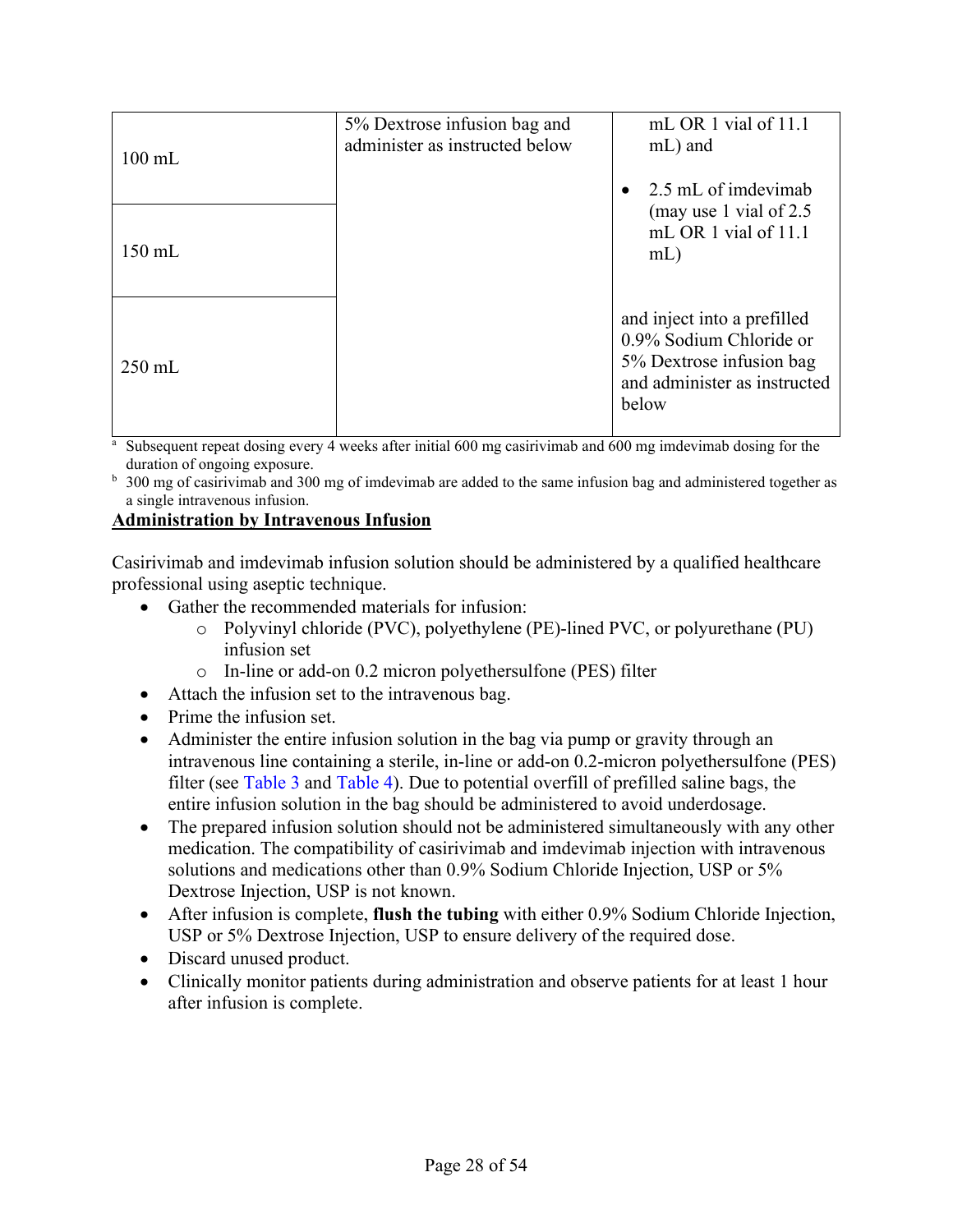### <span id="page-28-0"></span>**Table 3: Recommended Administration Rate for 600 mg of Casirivimab and 600 mg of Imdevimab for Intravenous Infusion**

| Size of Prefilled 0.9% Sodium<br><b>Chloride or 5% Dextrose</b><br><b>Infusion Bag used</b> | <b>Maximum Infusion Rate</b> | <b>Minimum Infusion Time</b> |
|---------------------------------------------------------------------------------------------|------------------------------|------------------------------|
| $50 \text{ mL}^{\text{a}}$                                                                  | $180$ mL/hr                  | 20 minutes                   |
| $100 \text{ mL}$                                                                            | $310$ mL/hr                  | 21 minutes                   |
| 150 mL                                                                                      | $310$ mL/hr                  | 31 minutes                   |
| $250$ mL                                                                                    | $310$ mL/hr                  | 50 minutes                   |

<sup>a</sup> The minimum infusion time for patients administered casirivimab and imdevimab together using the 50 mL prefilled 0.9% Sodium Chloride or 5% Dextrose infusion bag must be at least 20 minutes to ensure safe use.

### <span id="page-28-1"></span>**Table 4: Recommended Administration Rate for 300 mg of Casirivimab and 300 mg of Imdevimab for Intravenous Infusion for Repeat Dosinga**

| Size of Prefilled 0.9% Sodium<br><b>Chloride or 5% Dextrose</b><br><b>Infusion Bag used</b> | <b>Maximum Infusion Rate</b> | <b>Minimum Infusion Time</b> |
|---------------------------------------------------------------------------------------------|------------------------------|------------------------------|
| $50 \text{ mL}^{\text{b}}$                                                                  | $165$ mL/hr                  | 20 minutes                   |
| $100$ mL                                                                                    | $310$ mL/hr                  | 20 minutes                   |
| $150$ mL                                                                                    | $310$ mL/hr                  | 30 minutes                   |
| $250$ mL                                                                                    | $310$ mL/hr                  | 49 minutes                   |

a Subsequent repeat dosing every 4 weeks after initial 600 mg casirivimab and 600 mg imdevimab dosing for the duration of ongoing exposure.

<sup>b</sup> The minimum infusion time for patients administered casirivimab and imdevimab together using the 50 mL prefilled 0.9% Sodium Chloride or 5% Dextrose infusion bag must be at least 20 minutes to ensure safe use.

#### **Preparation for Subcutaneous Injection**

Remove the casirivimab and imdevimab vial(s) from refrigerated storage and allow to equilibrate to room temperature for approximately 20 minutes before preparation. **Do not expose to direct heat. Do not shake the vials.**

Inspect casirivimab and imdevimab vial(s) visually for particulate matter and discoloration prior to administration. Should either be observed, the vial must be discarded and replaced with a new vial. The solution for each vial should be clear to slightly opalescent, colorless to pale yellow.

- 1. Casirivimab and imdevimab should be prepared using the appropriate number of syringes (see [Table](#page-29-0) 5 and [Table](#page-29-1) 6). Obtain 3 mL or 5 mL polypropylene Luer Lock syringes with luer connection and 21-gauge 1½ inch transfer needles.
- 2. Withdraw the appropriate amount of solution into each syringe (see [Table](#page-29-0) 5 and [Table](#page-29-1) 6). Prepare all syringes at the same time.
- 3. Replace the 21-gauge transfer needle with a 25-gauge or 27-gauge needle for subcutaneous injection.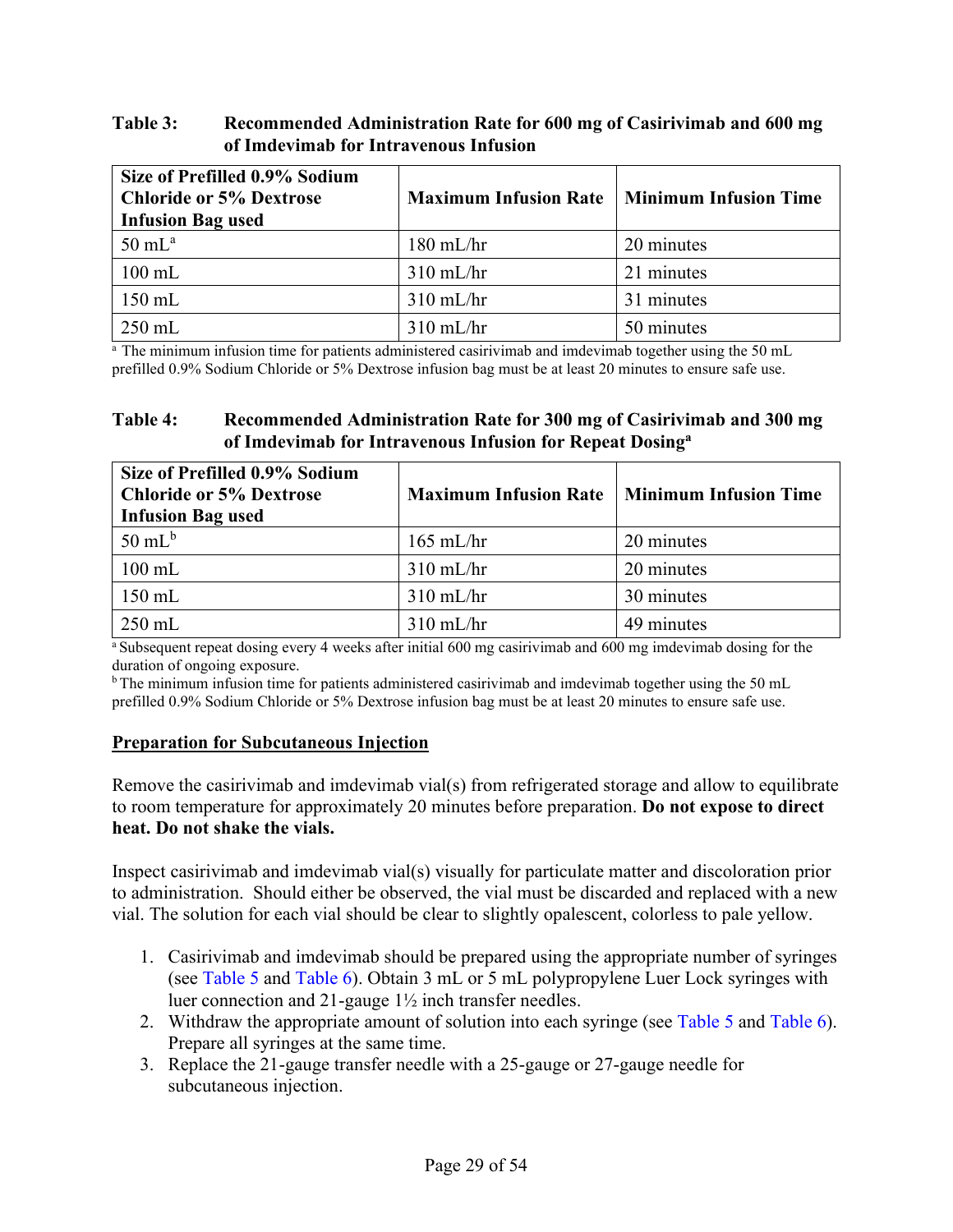4. This product is preservative-free and therefore, the prepared syringes should be administered immediately. If immediate administration is not possible, store the prepared casirivimab and imdevimab syringes in the refrigerator between 2ºC to 8ºC (36ºF to 46ºF) for no more than 24 hours, or at room temperature up to  $25^{\circ}C$  (77 $^{\circ}F$ ) for no more than 8 hours. If refrigerated, allow the syringes to equilibrate to room temperature for approximately 20 minutes prior to administration.

<span id="page-29-0"></span>

| Table 5: | Preparation of 600 mg of Casirivimab and 600 mg of Imdevimab for |
|----------|------------------------------------------------------------------|
|          | <b>Subcutaneous Injections</b>                                   |

| Prepare 600 mg of Casirivimab<br>and 600 mg of Imdevimab               | <b>Preparation of 4 Syringes</b>                                                                                                                                                                                   |
|------------------------------------------------------------------------|--------------------------------------------------------------------------------------------------------------------------------------------------------------------------------------------------------------------|
| <b>Using Casirivimab</b><br>and Imdevimab Co-formulated<br><b>Vial</b> | Withdraw 2.5 mL solution per syringe into FOUR<br>separate syringes.                                                                                                                                               |
| <b>Using Casirivimab</b><br>and Imdevimab Individual Vials             | Casirivimab: Withdraw 2.5 mL solution per<br>syringe into TWO separate syringes.<br><b>Imdevimab:</b> Withdraw 2.5 mL solution per<br>$\bullet$<br>syringe into TWO separate syringes.<br>For total of 4 syringes. |

## <span id="page-29-1"></span>**Table 6: Preparation of 300 mg of Casirivimab and 300 mg of Imdevimab for Subcutaneous Injections for Repeat Dosinga**

| Prepare 300 mg of Casirivimab<br>and 300 mg of Imdevimab        | <b>Preparation of 2 Syringes</b>                                    |
|-----------------------------------------------------------------|---------------------------------------------------------------------|
| <b>Using Casirivimab</b><br>and Imdevimab Co-formulated<br>Vial | Withdraw 2.5 mL solution per syringe into TWO<br>separate syringes. |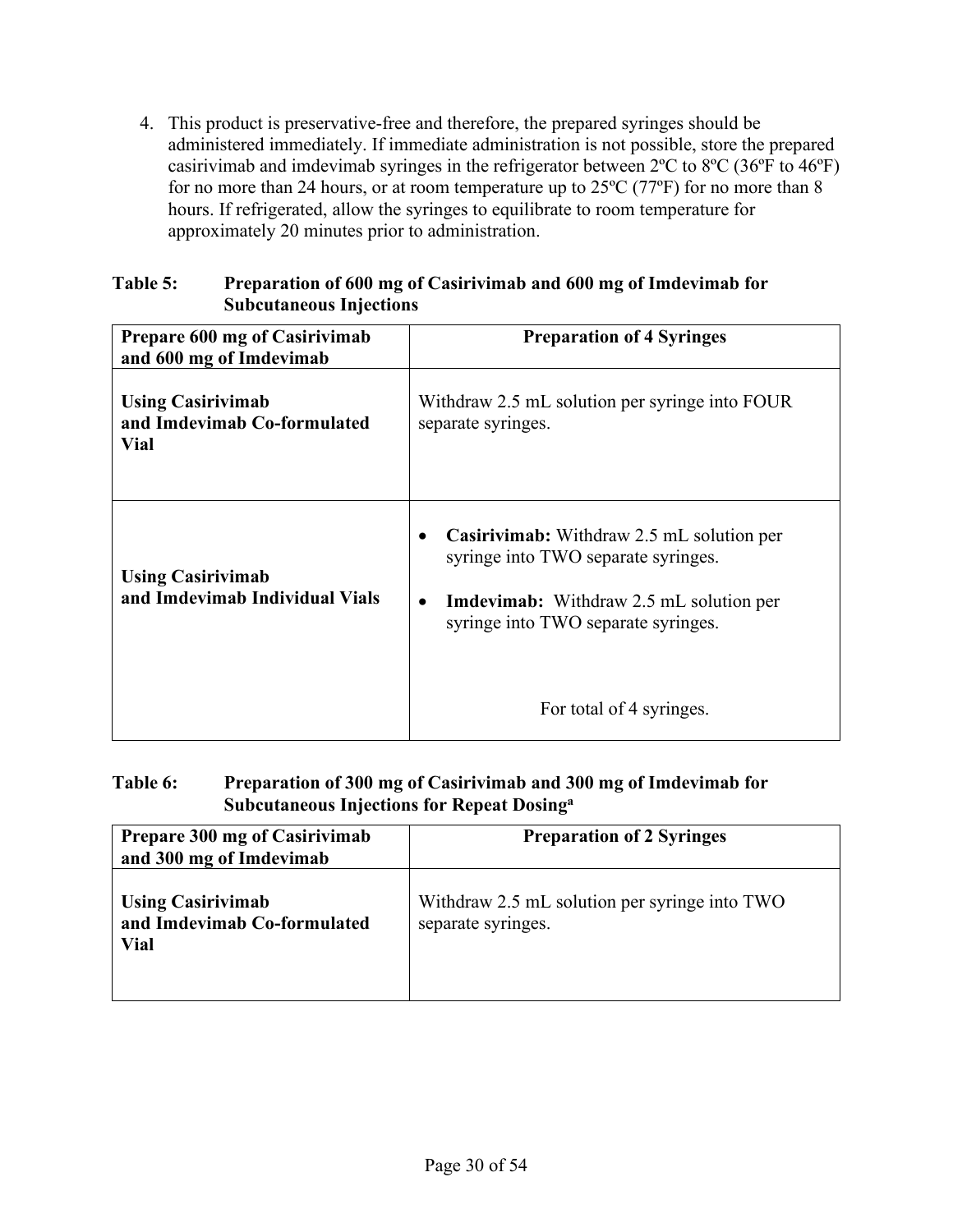| <b>Using Casirivimab</b><br>and Imdevimab Individual Vials | Casirivimab: Withdraw 2.5 mL solution into ONE<br>$\bullet$<br>syringe.<br><b>Imdevimab:</b> Withdraw 2.5 mL solution into ONE<br>$\bullet$<br>syringe. |  |
|------------------------------------------------------------|---------------------------------------------------------------------------------------------------------------------------------------------------------|--|
|                                                            | For total of 2 syringes.                                                                                                                                |  |

<sup>a</sup> Subsequent repeat dosing every 4 weeks after initial 600 mg casirivimab and 600 mg imdevimab dosing for the duration of ongoing exposure.

## **Administration for Subcutaneous Injection**

- For the administration of 600 mg of casirivimab and 600 mg of imdevimab, gather 4 syringes (see [Table](#page-29-0) 5) and prepare for subcutaneous injections.
- For the administration of 300 mg of casirivimab and 300 mg of imdevimab, gather 2 syringes (see [Table](#page-29-1) 6) and prepare for subcutaneous injections.
- Administer the subcutaneous injections consecutively, each at a different injection site, into the thigh, back of the upper arm, or abdomen, except for 2 inches (5 cm) around the navel. The waistline should be avoided.
- When administering the subcutaneous injections, it is recommended that providers use different quadrants of the abdomen or upper thighs or back of the upper arms to space apart each 2.5 mL subcutaneous injection of casirivimab and imdevimab. DO NOT inject into skin that is tender, damaged, bruised, or scarred.
- <span id="page-30-1"></span>• Clinically monitor patients after injections and observe patients for at least 1 hour.

# **3 DOSAGE FORMS AND STRENGTHS**

<span id="page-30-0"></span>REGEN-COV (casirivimab and imdevimab) is available as:

- 1. A single vial which contains two antibodies co-formulated in a 1:1 ratio of casirivimab and imdevimab. Co-formulated casirivimab and imdevimab is a sterile, preservativefree, clear to slightly opalescent, colorless to pale yellow solution available as:
	- Injection: 600 mg of casirivimab and 600 mg of imdevimab per 10 mL (60)  $mg/60$  $mg/60$  $mg/60$  mg per mL) in a single-dose<sup>6</sup> vial
- 2. Individual antibody solutions in separate single-dose<sup>[4](#page-30-3)</sup> vials, which may be supplied in separate cartons or together in a single carton (also referred to as a co-packaged carton), or as dose pack.
	- Casirivimab is a sterile, preservative-free, clear to slightly opalescent, colorless to pale yellow solution available as:

<span id="page-30-3"></span><span id="page-30-2"></span><sup>6</sup> Under the EUA, a single-dose vial may be used to prepare more than one dose.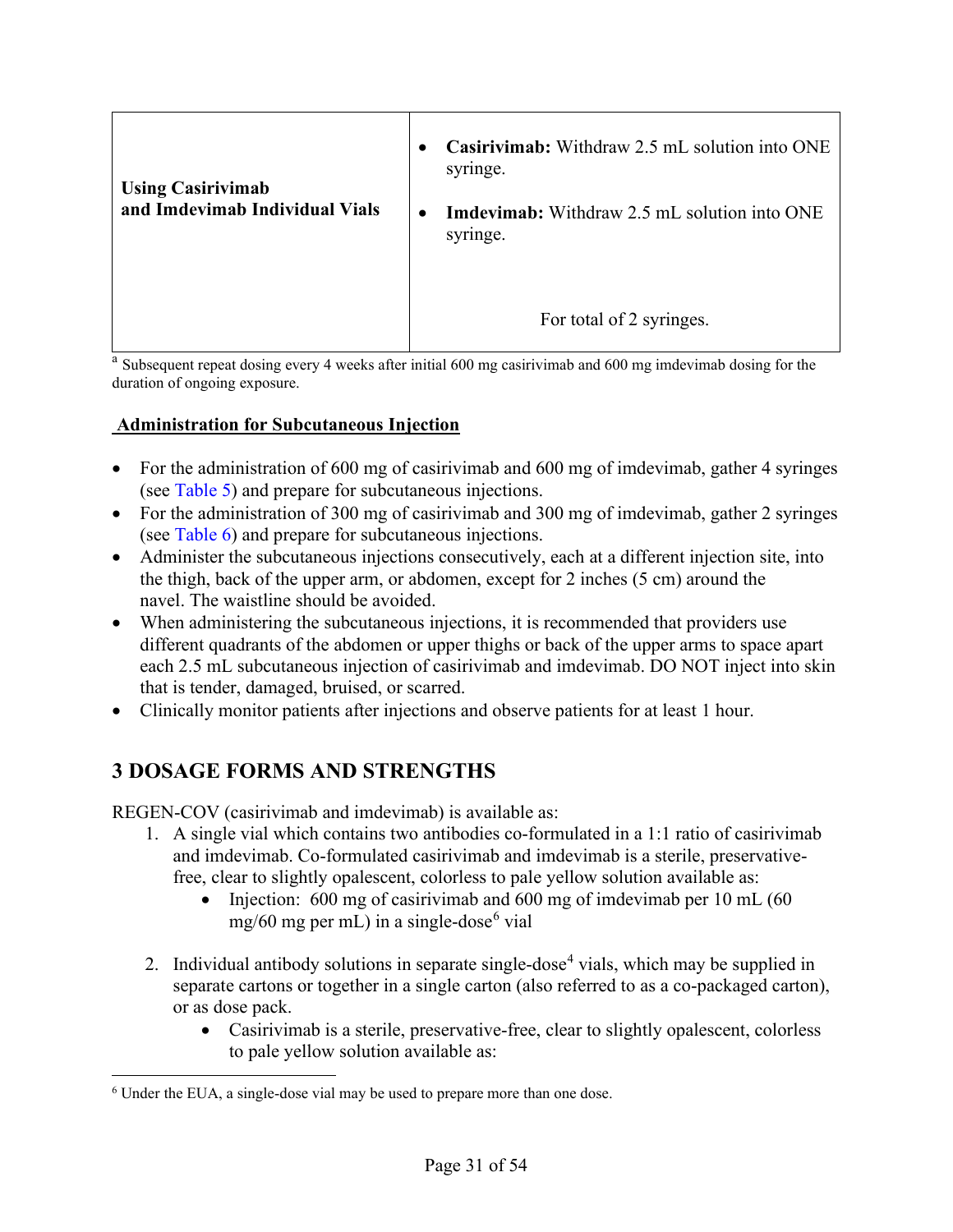- Injection:  $300 \text{ mg}/2.5 \text{ mL}$  (120 mg/mL) or 1,332 mg/11.1 mL (120 mg/mL)
- Imdevimab is a sterile, preservative-free, clear to slightly opalescent, colorless to pale yellow solution available as:
	- Injection:  $300 \text{ mg}/2.5 \text{ mL} (120 \text{ mg/mL})$  or  $1,332 \text{ mg}/11.1 \text{ mL} (120 \text{ mg/mL})$
- Each REGEN-COV dose pack contains 1,200 mg of casirivimab [REGN10933] and 1,200 mg of imdevimab [REGN10987] *[see How Supplied/Storage and Handling [\(19\)](#page-50-1)]*. Casirivimab and imdevimab vial labels and carton labeling may instead be labeled REGN10933 and REGN10987, respectively.

# <span id="page-31-1"></span>**4 CONTRAINDICATIONS**

REGEN-COV is contraindicated in individuals with previous severe hypersensitivity reactions, including anaphylaxis, to REGEN-COV *[see Warnings and Precautions [\(5.1\)](#page-31-3)].*

# <span id="page-31-2"></span>**5 WARNINGS AND PRECAUTIONS**

There are limited clinical data available for REGEN-COV (casirivimab and imdevimab). Serious and unexpected adverse events may occur that have not been previously reported with REGEN-COV use.

# <span id="page-31-3"></span>**5.1 Hypersensitivity including Anaphylaxis and Infusion-Related Reactions**

<span id="page-31-0"></span>Serious hypersensitivity reactions, including anaphylaxis, have been reported with administration of REGEN-COV (casirivimab and imdevimab). If signs or symptoms of a clinically significant hypersensitivity reaction or anaphylaxis occur, immediately discontinue administration and initiate appropriate medications and/or supportive care.

Infusion-related reactions, occurring during the infusion and up to 24 hours after the infusion, have been observed with administration of REGEN-COV. These reactions may be severe or life threatening.

Signs and symptoms of infusion related reactions may include:

• fever, difficulty breathing, reduced oxygen saturation, chills, nausea, arrhythmia (e.g., atrial fibrillation, tachycardia, bradycardia), chest pain or discomfort, weakness, altered mental status, headache, bronchospasm, hypotension, hypertension, angioedema, throat irritation, rash including urticaria, pruritus, myalgia, vasovagal reactions (e.g., presyncope, syncope), dizziness, fatigue, and diaphoresis *[see Overall Safety Summary [\(6.1\)](#page-32-6)]*.

If an infusion-related reaction occurs, consider slowing or stopping the infusion and administer appropriate medications and/or supportive care.

Hypersensitivity reactions occurring more than 24 hours after the infusion have also been reported with the use of REGEN-COV under Emergency Use Authorization.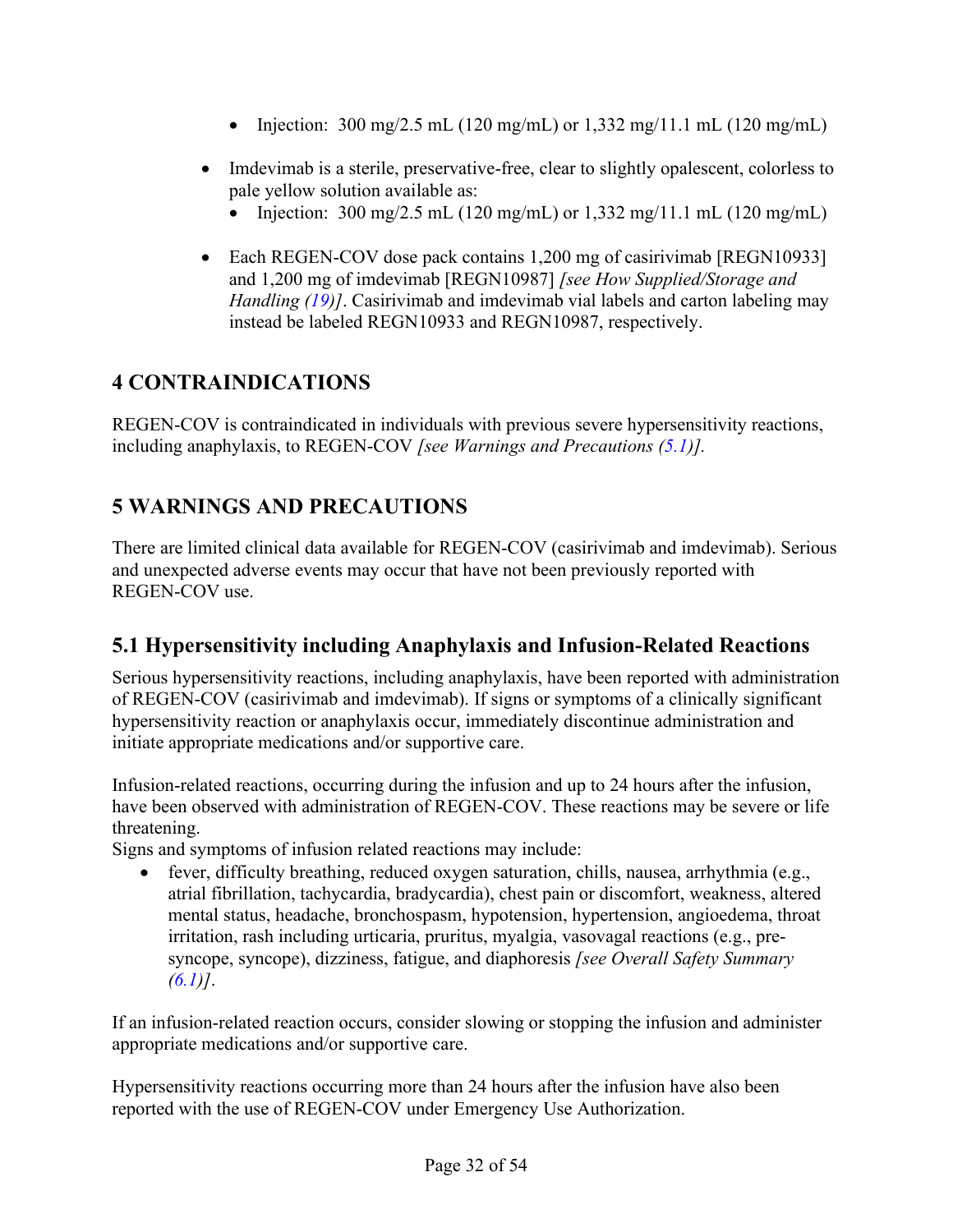# <span id="page-32-3"></span>**5.2 Clinical Worsening After REGEN-COV Administration**

<span id="page-32-1"></span>Clinical worsening of COVID-19 after administration of REGEN-COV has been reported and may include signs or symptoms of fever, hypoxia or increased respiratory difficulty, arrhythmia (e.g., atrial fibrillation, tachycardia, bradycardia), fatigue, and altered mental status. Some of these events required hospitalization. It is not known if these events were related to REGEN-COV use or were due to progression of COVID-19.

# <span id="page-32-4"></span>**5.3 Limitations of Benefit and Potential for Risk in Patients with Severe COVID-19**

Monoclonal antibodies, such as REGEN-COV, may be associated with worse clinical outcomes when administered to hospitalized patients with COVID-19 requiring high flow oxygen or mechanical ventilation. Therefore, REGEN-COV is not authorized for use in patients *[see Limitations of Authorized Use [\(1.1\)](#page-20-2)]*:

- who are hospitalized due to COVID-19, OR
- who require oxygen therapy due to COVID-19, OR
- who require an increase in baseline oxygen flow rate due to COVID-19 in those on chronic oxygen therapy due to underlying non-COVID-19 related comorbidity.

# <span id="page-32-5"></span>**6 OVERALL SAFETY SUMMARY**

# <span id="page-32-6"></span>**6.1 Clinical Trials Experience**

<span id="page-32-0"></span>Overall, approximately 16,000 subjects have been exposed to REGEN-COV (casirivimab and imdevimab) in clinical trials in hospitalized and non-hospitalized subjects. Approximately 13,500 subjects received intravenous infusions and 2,500 subjects received subcutaneous injections.

<span id="page-32-7"></span><span id="page-32-2"></span>The safety of REGEN-COV (casirivimab and imdevimab) is based on analyses from COV-2067, a Phase 1/2/3 trial of ambulatory (non-hospitalized) subjects with COVID-19; COV-2069, a Phase 3 post-exposure prophylaxis trial for prevention of COVID-19; and COV-2093, a Phase 1 trial evaluating the safety and pharmacokinetics of REGEN-COV repeat subcutaneous dosing every 4 weeks for 24 weeks.

# COV-2067

This is a randomized, double-blind, placebo-controlled clinical trial in subjects with mild to moderate COVID-19 who had a sample collected for the first positive SARS-CoV-2 viral infection determination within 3 days prior to the start of the infusion. In the phase 3 portion of the trial, subjects were treated with a single intravenous infusion of 600 mg of casirivimab and 600 mg of imdevimab (n=827), or 1,200 mg of casirivimab and 1,200 mg of imdevimab  $(n=1,849)$ , or 4,000 mg of casirivimab and 4,000 mg of imdevimab  $(n=1,012)$ , or placebo (n=1,843). REGEN-COV is not authorized at the 4,000 mg of casirivimab and 4,000 mg of imdevimab dose. The 1,200 mg of casirivimab and 1,200 mg of imdevimab is no longer authorized under this EUA *[see Clinical Trial Results and Supporting Data for EUA [\(18\)](#page-45-5)].*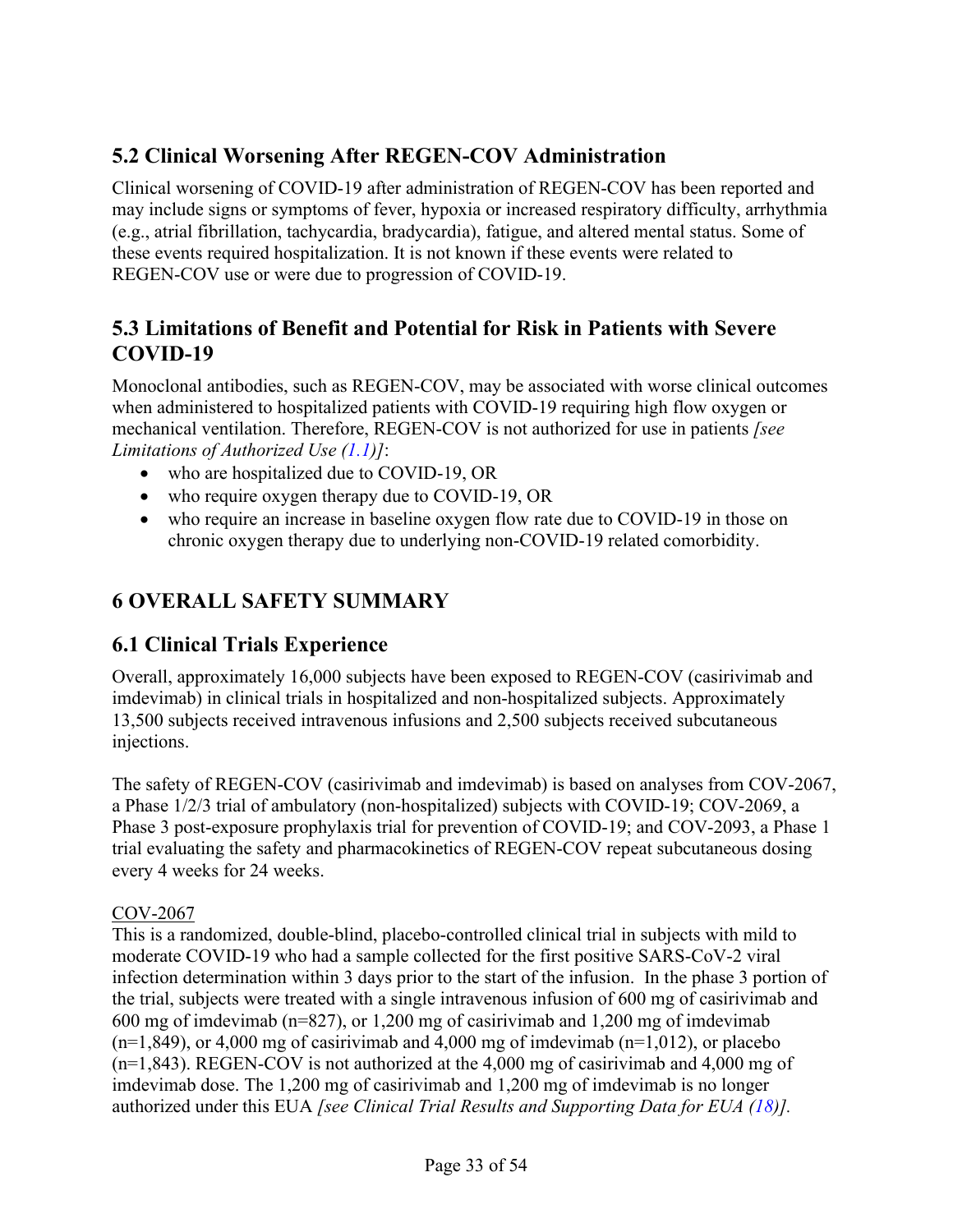In pooled phase 1/2/3 analysis, infusion-related reactions (adverse event assessed as causally related by the investigator) of grade 2 or higher severity have been observed in 10/4,206 (0.2%) of those who received REGEN-COV at the authorized dose or a higher dose *[see Warnings and Precautions [\(5.1\)](#page-31-3)].*

Overall, in Phase 1/2/3, three subjects receiving the 8,000 mg dose of REGEN-COV, and one subject receiving the 1,200 mg of casirivimab and 1,200 mg of imdevimab infusion-related reactions (urticaria, pruritus, flushing, pyrexia, shortness of breath, chest tightness, nausea, vomiting, rash) which resulted in permanent discontinuation of the infusion. All events resolved [*see Warnings and Precautions [\(5.1\)](#page-31-3)*].

Anaphylactic reactions have been reported in the clinical program in subjects receiving REGEN-COV. The events began within 1 hour of completion of the infusion, and in at least one case required treatment including epinephrine. The events resolved.

## COV-2069

This is a randomized, double-blind, placebo-controlled clinical trial assessing the efficacy and safety of REGEN-COV (casirivimab and imdevimab) for post-exposure prophylaxis of COVID-19 in household contacts of individuals infected with SARS-CoV-2. Subjects who were SARS-CoV-2 negative at baseline were enrolled in Cohort A and received a single dose of 600 mg of casirivimab and 600 mg of imdevimab subcutaneously  $(n=1,311)$  or placebo  $(n=1,306)$ .

Adverse events were reported in 265 subjects (20%) in the REGEN-COV group and 379 subjects (29%) in the placebo group. Injection site reactions (all grade 1 and 2) occurred in 55 subjects (4%) in the REGEN-COV group and 19 subjects (2%) in the placebo group. The most common signs and symptoms of injection site reactions which occurred in at least 1% of subjects in the REGEN-COV group were erythema and pruritus. Hypersensitivity reactions occurred in 2 subjects (0.2%) in the REGEN-COV group and all hypersensitivity reactions were grade 1 in severity. There were no cases of anaphylaxis.

Subjects who were SARS-CoV-2 positive at baseline were enrolled in Cohort B and received a single dose of 600 mg of casirivimab and 600 mg of imdevimab subcutaneously (n=155) or placebo  $(n=156)$ .

Adverse events were reported in 52 subjects (34%) in the REGEN-COV group and 75 subjects (48%) in the placebo group. Injection site reactions, all of which were grade 1 or 2, occurred in 6 subjects (4%) in the REGEN-COV group and 1 subject (1%) in the placebo group. The most common signs and symptoms of injection site reactions which occurred in at least 1% of subjects in the REGN-COV group were ecchymosis and erythema. There were no cases of hypersensitivity reaction or anaphylaxis.

### COV-2093

This is a randomized double-blind, placebo-controlled Phase 1 trial evaluating the safety, pharmacokinetic and immunogenicity of repeated doses of 600 mg of casirivimab and 600 mg of imdevimab administered subcutaneously in healthy adult subjects. In COV-2093, subjects were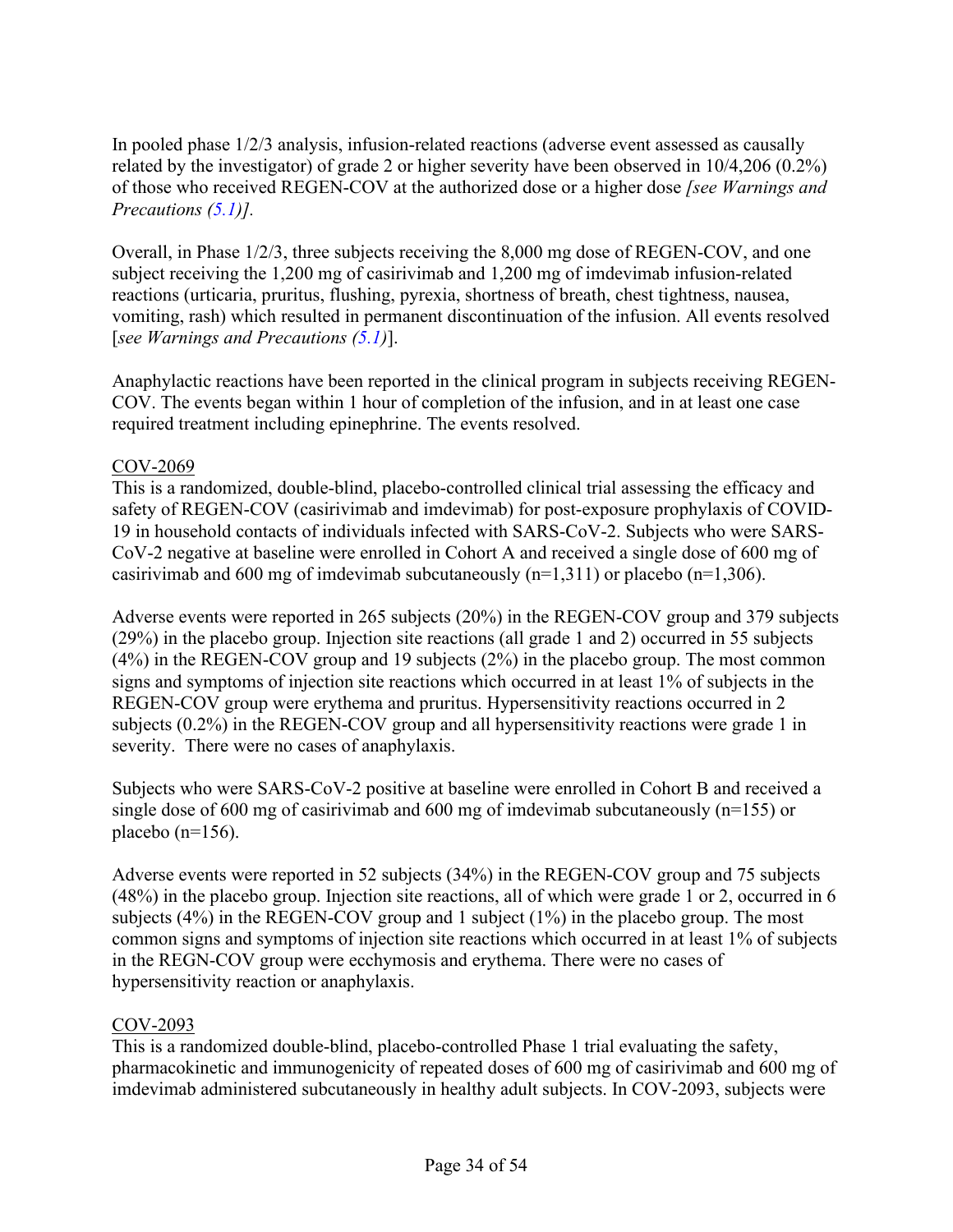randomized 3:1 to REGEN-COV ( $n=729$ ) or placebo ( $n=240$ ) administered every 4 weeks for 24 weeks. Adverse events were reported in 380 subjects (52%) in the REGEN-COV group and 111 subjects (46%) in the placebo group. Injection site reactions occurred in 12% and 4% of subjects following single dose administration in the REGEN-COV and placebo groups, respectively; the remaining safety findings following subcutaneous administration in the REGEN-COV group were similar to the safety findings observed with intravenous administration of REGEN-COV in COV-2067.

With repeat dosing, injection site reactions occurred in 252 subjects (35%) in the REGEN-COV group and 38 subjects (16%) in the placebo group; all injection site reactions were grade 1 or 2 in severity. Hypersensitivity reactions occurred in 8 subjects (1%) in the REGEN-COV group; and all hypersensitivity reactions were grade 1 or 2 in severity. There were no cases of anaphylaxis.

The authorized dosage for repeat dosing for post-exposure prophylaxis of COVID-19 for certain individuals who remain at high risk of exposure for longer than 4 weeks is the initial dose of 600 mg casirivimab and 600 mg imdevimab followed by 300 mg of casirivimab and 300 mg of imdevimab administered every 4 weeks *[see Dosage and Administration [\(2.2\)](#page-23-1)]*.

# <span id="page-34-1"></span>**7 PATIENT MONITORING RECOMMENDATIONS**

Clinically monitor patients during dose administration and observe patients for at least 1 hour after intravenous infusion or subcutaneous dosing is complete *[see Warnings and Precautions [\(5.1\)](#page-31-3) and Clinical Trials Experience [\(6.1\)](#page-32-7)]*.

# <span id="page-34-2"></span>**8 ADVERSE REACTIONS AND MEDICATION ERRORS REPORTING REQUIREMENTS AND INSTRUCTIONS**

<span id="page-34-0"></span>Clinical trials evaluating the safety of REGEN-COV (casirivimab and imdevimab) are ongoing *[see Overall Safety Summary (*[6](#page-32-5)*)].*

Completion of an FDA MedWatch Form to report all medication errors and serious adverse events<sup>\*</sup> occurring during REGEN-COV use and considered to be potentially related to REGEN-COV is mandatory and must be done by the prescribing healthcare provider and/or the provider's designee. These adverse events must be reported within 7 calendar days from the onset of the event:

\* Serious Adverse Events are defined as:

- death:
- a life-threatening adverse event;
- inpatient hospitalization or prolongation of existing hospitalization;
- a persistent or significant incapacity or substantial disruption of the ability to conduct normal life functions;
- a congenital anomaly/birth defect;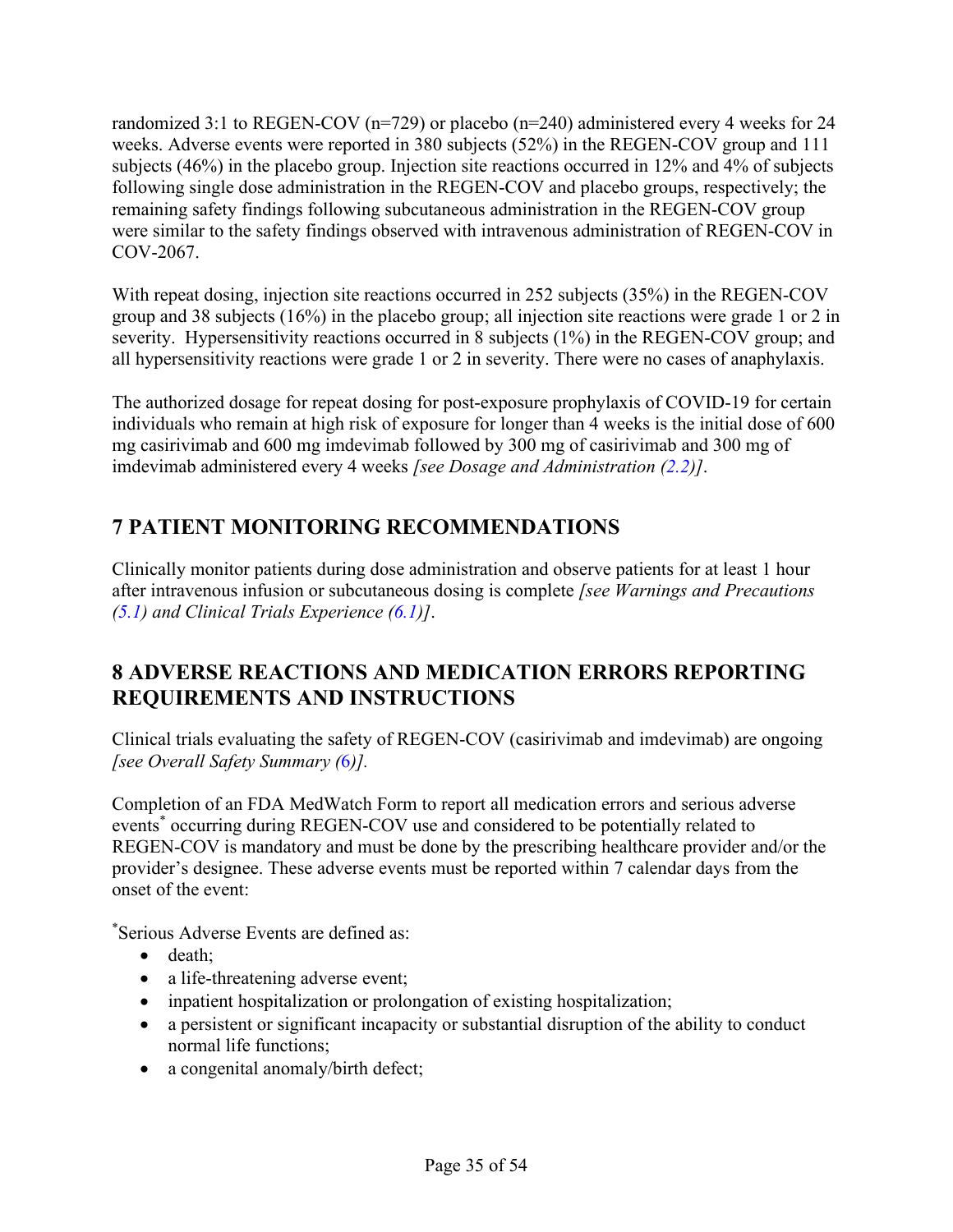• a medical or surgical intervention to prevent death, a life-threatening event, hospitalization, disability, or congenital anomaly.

If a serious and unexpected adverse event occurs and appears to be associated with the use of REGEN-COV, the prescribing health care provider and/or the provider's designee must complete and submit a MedWatch form to FDA using one of the following methods:

- Complete and submit the report online: [www.fda.gov/medwatch/report.htm,](http://www.fda.gov/medwatch/report.htm) or
- Complete and submit a postage-paid FDA Form 3500 [\(https://www.fda.gov/media/76299/download\)](https://www.fda.gov/media/76299/download) and return by:
	- o Mail to MedWatch, 5600 Fishers Lane, Rockville, MD 20852-9787, or
	- o Fax (1-800-FDA-0178), or
- Call 1-800-FDA-1088 to request a reporting form

**IMPORTANT: When reporting adverse events or medication errors to MedWatch, please complete the entire form with detailed information. It is important that the information reported to FDA be as detailed and complete as possible. Information that must be included:**

- Patient demographics (e.g., patient initials, date of birth)
- Pertinent medical history
- Pertinent details regarding admission and course of illness
- Concomitant medications
- Timing of adverse event(s) in relationship to administration of REGEN-COV
- Pertinent laboratory and virology information
- Outcome of the event and any additional follow-up information if it is available at the time of the MedWatch report. Subsequent reporting of follow-up information should be completed if additional details become available.

The following steps are highlighted to provide the necessary information for safety tracking:

- 1. In section A, box 1, provide the patient's initials in the Patient Identifier
- 2. In section A, box 2, provide the patient's date of birth or age
- 3. In section B, box 5, description of the event:
	- a. Write "REGEN-COV use for COVID-19 under Emergency Use Authorization (EUA)" as the first line
	- b. Provide a detailed report of medication error and/or adverse event. It is important to provide detailed information regarding the patient and adverse event/medication error for ongoing safety evaluation of this unapproved drug. Please see information to include listed above.
- 4. In section G, box 1, name and address:
	- a. Provide the name and contact information of the prescribing health care provider or institutional designee who is responsible for the report
	- b. Provide the address of the treating institution (NOT the health care provider's office address).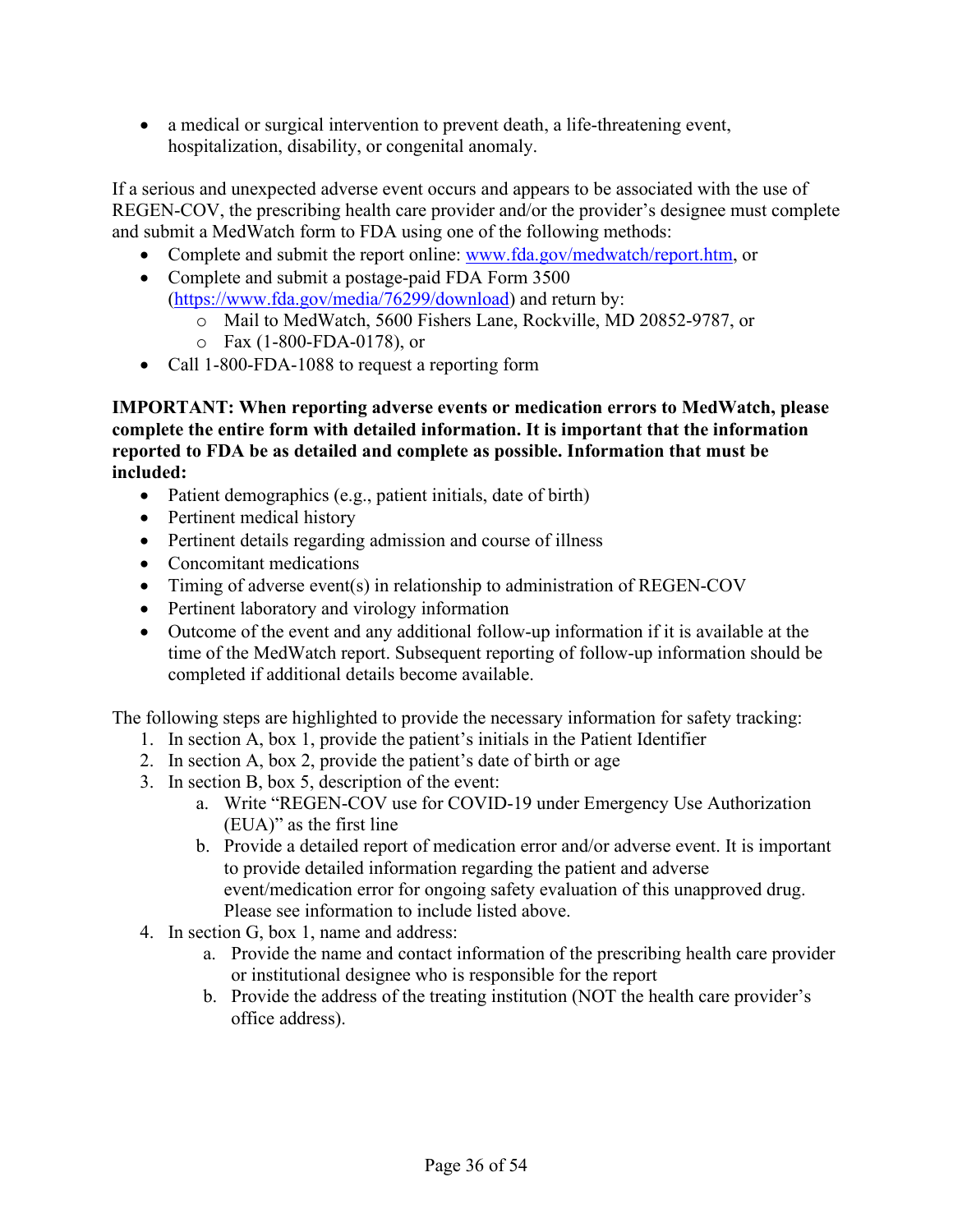# <span id="page-36-2"></span>**9 OTHER REPORTING REQUIREMENTS**

<span id="page-36-0"></span>Healthcare facilities and providers must report therapeutics information and utilization data through HHS Protect, Teletracking or National Healthcare Safety Network (NHSN) as directed by the U.S. Department of Health and Human Services.

In addition, please provide a copy of all FDA MedWatch forms to: Regeneron Pharmaceuticals, Inc Fax: 1-888-876-2736 E-mail: [medical.information@regeneron.com](mailto:medical.information@regeneron.com) Or call Regeneron Pharmaceuticals at 1-844-734-6643 to report adverse events.

# <span id="page-36-3"></span>**10 DRUG INTERACTIONS**

REGEN-COV consists of 2 monoclonal antibodies (mAbs), casirivimab and imdevimab, which are not renally excreted or metabolized by cytochrome P450 enzymes; therefore, interactions with concomitant medications that are renally excreted or that are substrates, inducers, or inhibitors of cytochrome P450 enzymes are unlikely.

# <span id="page-36-4"></span>**11 USE IN SPECIFIC POPULATIONS**

# <span id="page-36-5"></span><span id="page-36-1"></span>**11.1 Pregnancy**

### Risk Summary

There are insufficient data to evaluate a drug-associated risk of major birth defects, miscarriage, or adverse maternal or fetal outcomes. REGEN-COV (casirivimab and imdevimab) should only be used during pregnancy if the potential benefit outweighs the potential risk for the mother and the fetus.

Nonclinical reproductive toxicity studies have not been conducted with casirivimab and imdevimab. In a tissue cross-reactivity study with casirivimab and imdevimab using human fetal tissues, no binding of clinical concern was detected. Human immunoglobulin G1 (IgG1) antibodies are known to cross the placental barrier; therefore, casirivimab and imdevimab have the potential to be transferred from the mother to the developing fetus. It is unknown whether the potential transfer of casirivimab and imdevimab provides any treatment benefit or risk to the developing fetus. There are maternal and fetal risks associated with untreated COVID-19 in pregnancy *(see Clinical Considerations).*

The estimated background risk of major birth defects and miscarriage for the indicated population is unknown. All pregnancies have a background risk of birth defect, loss, or other adverse outcomes. In the U.S. general population, the estimated background risk of major birth defects and miscarriage in clinically recognized pregnancies is 2 to 4% and 15 to 20%, respectively.

### Clinical Considerations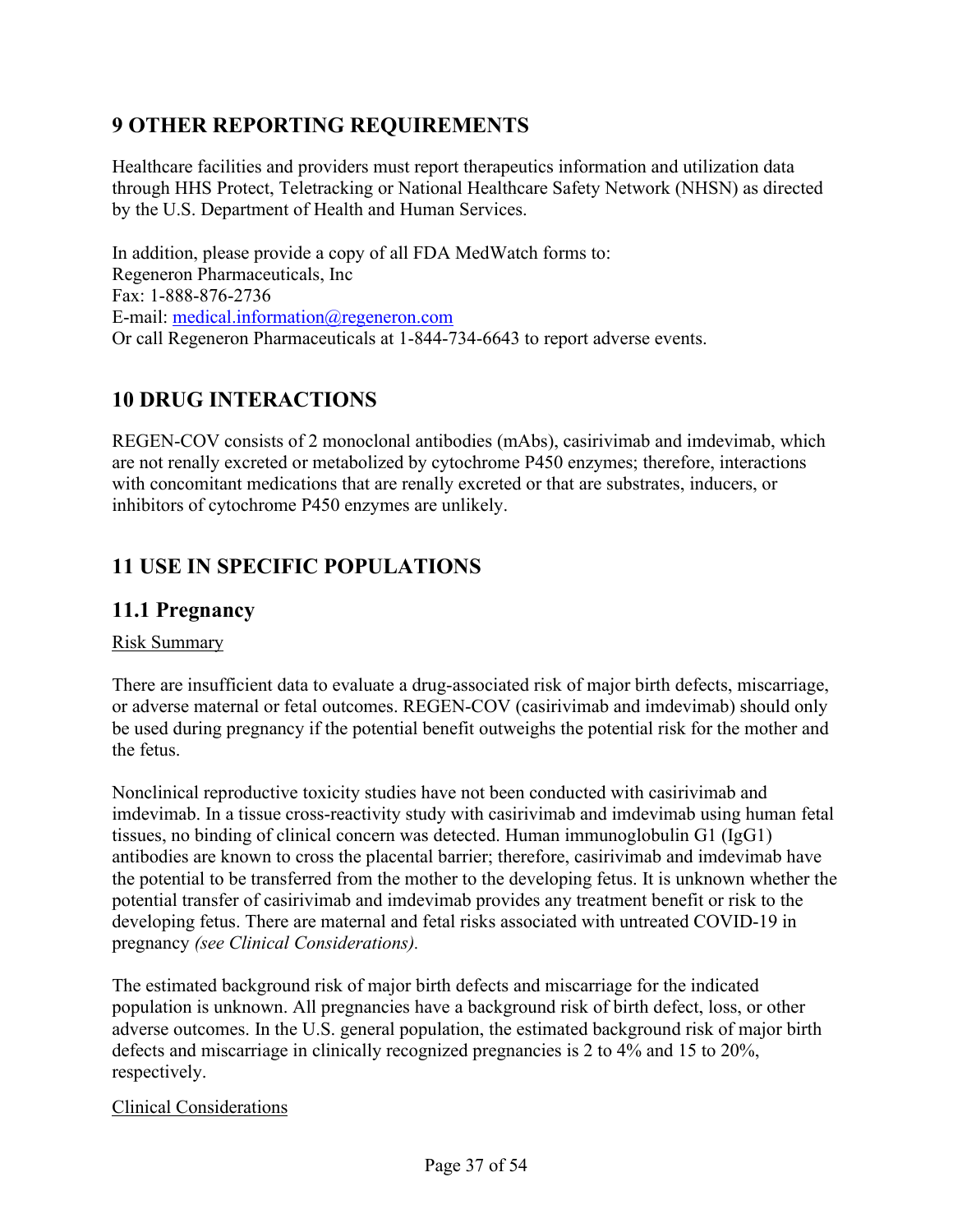## *Disease-Associated Maternal and/or Embryo-Fetal Risk*

COVID-19 in pregnancy is associated with adverse maternal and fetal outcomes, including preeclampsia, eclampsia, preterm birth, premature rupture of membranes, venous thromboembolic disease, and fetal death.

# <span id="page-37-0"></span>**11.2 Lactation**

### Risk Summary

There are no available data on the presence of casirivimab and/or imdevimab in human milk or animal milk, the effects on the breastfed infant, or the effects of the drug on milk production. Maternal IgG is known to be present in human milk. The developmental and health benefits of breastfeeding should be considered along with the mother's clinical need for REGEN-COV (casirivimab and imdevimab) and any potential adverse effects on the breastfed child from REGEN-COV or from the underlying maternal condition. Breastfeeding individuals with COVID-19 should follow practices according to clinical guidelines to avoid exposing the infant to COVID-19.

# <span id="page-37-1"></span>**11.3 Pediatric Use**

REGEN-COV is not authorized for use in pediatric patients under 12 years of age or weighing less than 40 kg. The safety and effectiveness of casirivimab and imdevimab are being assessed in pediatric and adolescent patients in an ongoing clinical trial. The recommended dosing regimen is expected to result in comparable serum exposures of casirivimab and imdevimab in patients 12 years of age and older and weighing at least 40 kg as observed in adults, since adults with similar body weight have been included in Trials COV-2067, COV-2069, and COV-2093.

# <span id="page-37-2"></span>**11.4 Geriatric Use**

Of the 4,567 subjects with SARS-CoV-2 infection randomized in Trial COV-2067, 14% were 65 years or older, and 4% were 75 years of age or older. Of the 3,029 subjects randomized in Trial COV-2069, 9% were 65 years or older and 2% were 75 years of age or older. Of the 974 subjects randomized in Trial COV-2093, 13% were 65 years or older and 2% were 75 years of age or older. The difference in pharmacokinetics (PK) of casirivimab and imdevimab in geriatric patients compared to younger patients is unknown *[see Clinical Trial Results and Supporting Data for EUA [\(18.1\)](#page-45-4)]*.

# <span id="page-37-3"></span>**11.5 Renal Impairment**

Casirivimab and imdevimab are not eliminated intact in the urine, thus renal impairment is not expected to affect the exposure of casirivimab and imdevimab.

# <span id="page-37-4"></span>**11.6 Hepatic Impairment**

The effect of hepatic impairment on PK of casirivimab and imdevimab is unknown.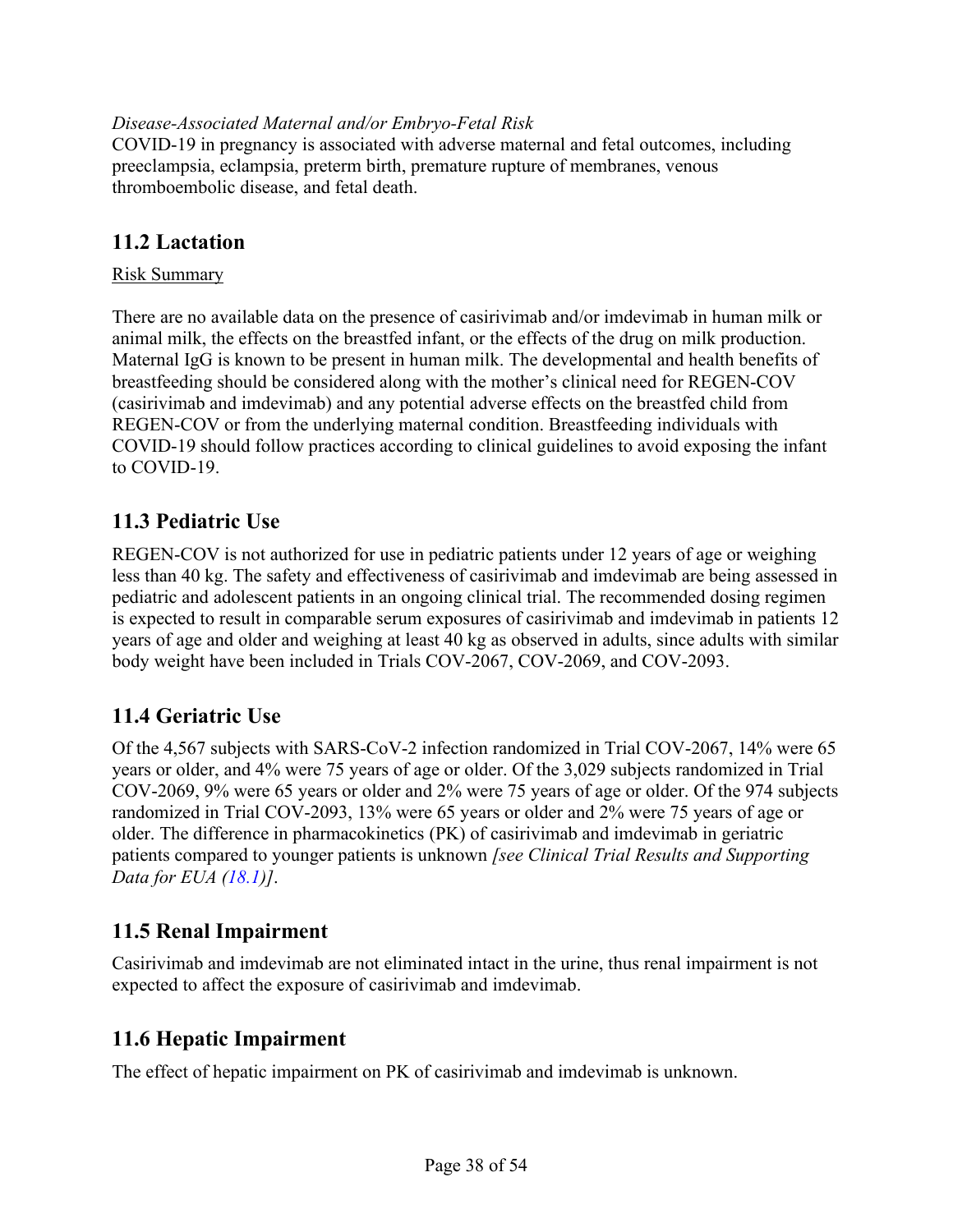# <span id="page-38-0"></span>**11.7 Other Specific Populations**

The effect of other covariates (e.g., sex, race, body weight, disease severity) on PK of casirivimab and imdevimab is unknown.

# <span id="page-38-1"></span>**12 OVERDOSAGE**

Doses up to 8,000 mg (4,000 mg each of casirivimab and imdevimab, greater than 3 times the recommended dose) have been administered in clinical trials without dose-limiting toxicity. Treatment of overdose should consist of general supportive measures including monitoring of vital signs and observation of the clinical status of the patient. There is no specific antidote for overdose with REGEN-COV (casirivimab and imdevimab).

# <span id="page-38-2"></span>**13 PRODUCT DESCRIPTION**

Casirivimab, a human immunoglobulin G-1 (IgG1) monoclonal antibody (mAb), is a covalent heterotetramer consisting of 2 heavy chains and 2 light chains produced by recombinant DNA technology in Chinese hamster ovary (CHO) cell suspension culture and has an approximate molecular weight of 145.23 kDa.

Casirivimab injection is a sterile, preservative-free, clear to slightly opalescent and colorless to pale yellow solution in a vial for subcutaneous use or intravenous infusion after dilution available as a 300 mg/2.5 mL (120 mg/mL) or 1,332 mg/11.1 mL (120 mg/mL) solution and must be administered with imdevimab. The vial stoppers are not made with natural rubber latex.

- Casirivimab: Each 2.5 mL of solution contains 300 mg of casirivimab, L-histidine (1.9 mg), L-histidine monohydrochloride monohydrate (2.7 mg), polysorbate 80 (2.5 mg), sucrose (200 mg), and Water for Injection, USP. The pH is 6.0.
- Casirivimab: Each 11.1 mL of solution contains 1,332 mg of casirivimab, L-histidine (8.3 mg), L-histidine monohydrochloride monohydrate (12.1 mg), polysorbate 80 (11.1 mg), sucrose (888 mg), and Water for Injection, USP. The pH is 6.0.

Imdevimab, a human IgG1 mAb, is a covalent heterotetramer consisting of 2 heavy chains and 2 light chains produced by recombinant DNA technology in Chinese hamster ovary (CHO) cell suspension culture and has an approximate molecular weight of 144.14 kDa.

Imdevimab injection is a sterile, preservative-free, clear to slightly opalescent and colorless to pale yellow solution in a vial for subcutaneous use or intravenous infusion after dilution available as a 300 mg/2.5 mL (120 mg/mL) or 1,332 mg/11.1 mL (120 mg/mL) solution and must be administered with casirivimab. The vial stoppers are not made with natural rubber latex.

• Imdevimab: Each 2.5 mL of solution contains 300 mg of imdevimab, L-histidine (1.9 mg), L-histidine monohydrochloride monohydrate (2.7 mg), polysorbate 80 (2.5 mg), sucrose (200 mg), and Water for Injection, USP. The pH is 6.0.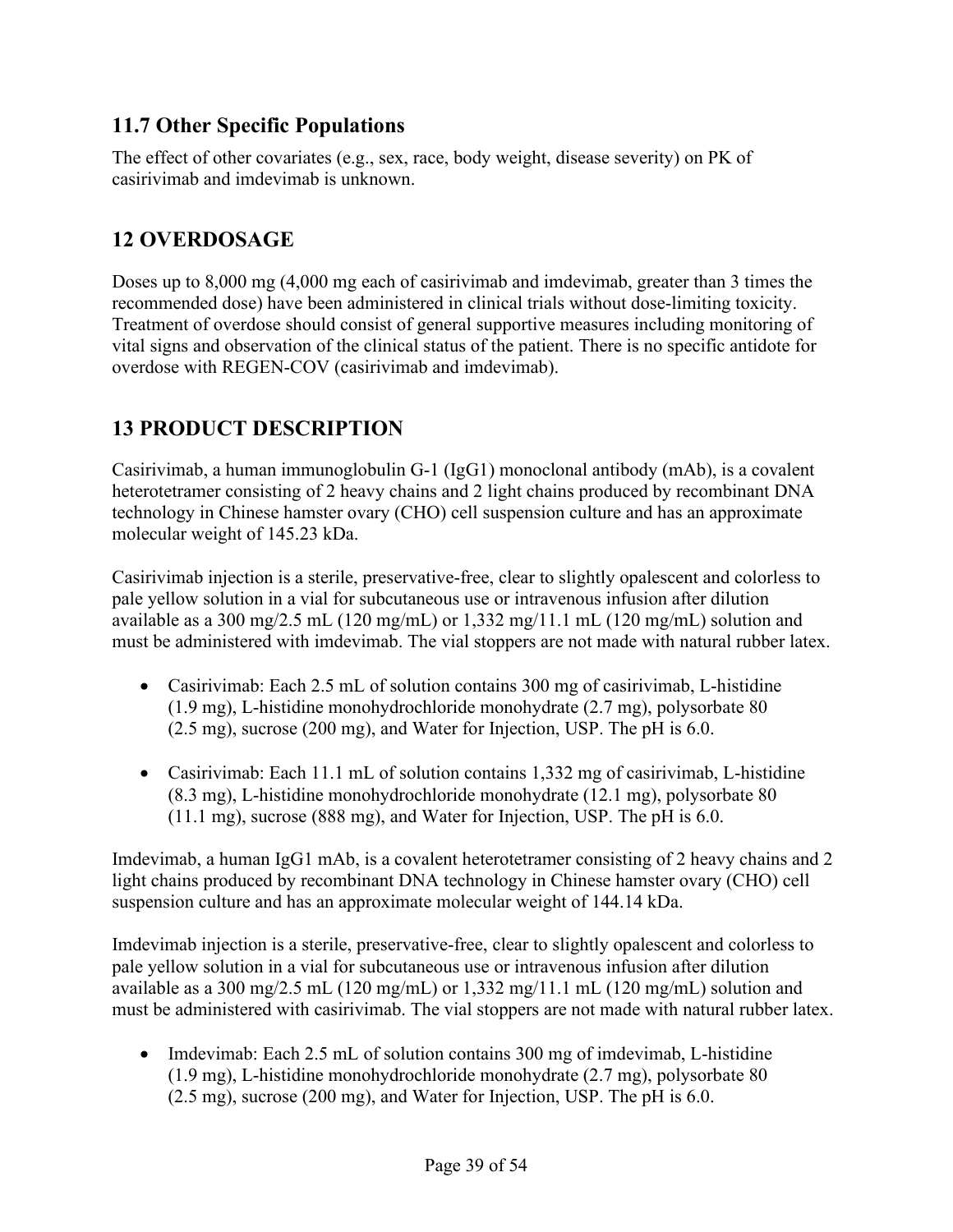• Imdevimab: Each 11.1 mL of solution contains 1,332 mg of imdevimab, L-histidine (8.3 mg), L-histidine monohydrochloride monohydrate (12.1 mg), polysorbate 80 (11.1 mg), sucrose (888 mg), and Water for Injection, USP. The pH is 6.0.

**REGEN-COV (casirivimab and imdevimab solution) injection** is a sterile, preservative-free, clear to slightly opalescent, and colorless to pale yellow 10 mL solution in a vial for intravenous infusion after dilution. The vial stoppers are not made with natural rubber latex.

• Each 10 mL of solution contains 600 mg of casirivimab, 600 mg of imdevimab, L-histidine (7.4 mg), L-histidine monohydrochloride monohydrate (10.9 mg), polysorbate 80 (10.0 mg), sucrose (800 mg), and Water for Injection, USP. The pH is 6.0.

# <span id="page-39-3"></span>**14 CLINICAL PHARMACOLOGY**

# <span id="page-39-4"></span>**14.1 Mechanism of Action**

Casirivimab ( $I_{\text{g}}G1\kappa$ ) and imdevimab ( $I_{\text{g}}G1\lambda$ ) are two recombinant human mAbs which are unmodified in the Fc regions. Casirivimab and imdevimab bind to non-overlapping epitopes of the spike protein receptor binding domain (RBD) of SARS-CoV-2 with dissociation constants  $K_D = 45.8$  pM and 46.7 pM, respectively. Casirivimab, imdevimab and casirivimab and imdevimab together blocked RBD binding to the human ACE2 receptor with  $IC_{50}$  values of 56.4 pM, 165 pM and 81.8 pM, respectively and prevents viral attachment to host cells [*see Microbiology/Resistance Information [\(15\)](#page-41-0)*].

# <span id="page-39-5"></span>**14.2 Pharmacodynamics**

<span id="page-39-1"></span>Trial COV-2067 evaluated REGEN-COV (casirivimab and imdevimab) with doses of up to 6.66 times the recommended dose (600 mg of casirivimab and 600 mg of imdevimab; 1,200 mg of casirivimab and 1,200 mg of imdevimab; 4,000 mg of casirivimab and 4,000 mg of imdevimab) in ambulatory patients with COVID-19. A flat dose-response relationship for efficacy was identified for REGEN-COV at all doses, based on viral load and clinical outcomes. Similar reductions in viral load (log10 copies/mL) were observed in subjects for the (600 mg of casirivimab and 600 mg of imdevimab) intravenous and (600 mg of casirivimab and 600 mg of imdevimab) subcutaneous doses; however, only limited clinical outcome data are available for the subcutaneous route of administration for the treatment of symptomatic patients.

# <span id="page-39-6"></span>**14.3 Pharmacokinetics**

<span id="page-39-2"></span><span id="page-39-0"></span>Both casirivimab and imdevimab exhibited linear and dose-proportional pharmacokinetics (PK) between (600 mg of casirivimab and 600 mg of imdevimab) to (4,000 mg of casirivimab and 4,000 mg of imdevimab) doses of REGEN-COV (casirivimab and imdevimab) following intravenous administration of single dose. A summary of PK parameters after a single (600 mg of casirivimab and 600 mg of imdevimab) intravenous dose, for each antibody is provided in [Table](#page-40-0) 7.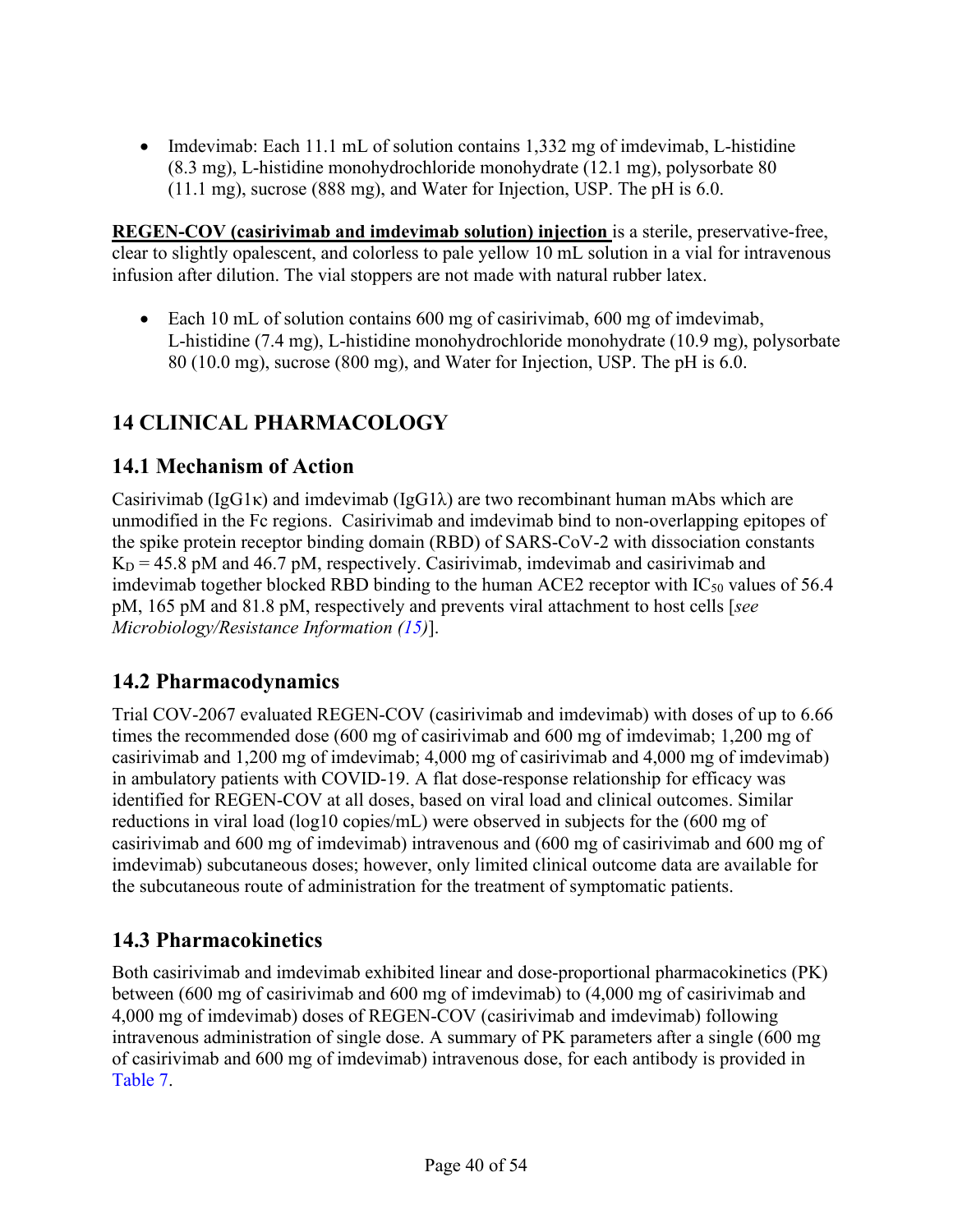#### <span id="page-40-0"></span>**Table 7: Summary of PK Parameters for Casirivimab and Imdevimab After a Single 600 mg of Casirivimab and 600 mg of Imdevimab Intravenous Dose of REGEN-COV in Study COV-2067**

| PK Parameter <sup>1</sup><br>Casirivimab |            | Imdevimab  |
|------------------------------------------|------------|------------|
| $C_{\rm eoi}$ $(mg/L)^2$                 | 192(80.9)  | 198 (84.8) |
| $C_{28}$ (mg/L) <sup>3</sup>             | 46.2(22.3) | 38.5(19.7) |

 $\frac{1}{1}$  Mean (SD)

<sup>2</sup> concentration at end of 1-hour infusion

<sup>3</sup> observed concentration 28 days after dosing, i.e., on day 29, as defined in the protocol

A summary of PK parameters after a single 600 mg of casirivimab and 600 mg of imdevimab subcutaneous dose is shown in [Table](#page-40-1) 8.

#### <span id="page-40-1"></span>**Table 8: Summary of PK Parameters for Casirivimab and Imdevimab After a Single 600 mg of Casirivimab and 600 mg of Imdevimab Subcutaneous Dose of REGEN-COV**

| PK Parameter <sup>1,5</sup>                 | Casirivimab      | <b>Imdevimab</b> |  |
|---------------------------------------------|------------------|------------------|--|
| $C_{\text{max}}$ (mg/L)                     | 55.6 (22.2)      | 52.7(22.5)       |  |
| $t_{\text{max}}$ $(\text{day})^2$           | 8.00(4.00, 87.0) | 7.00(4.00, 15.0) |  |
| $AUC_{0-28}$<br>$(mg \bullet day/L)$        | 1060(363)        | 950 (362)        |  |
| $AUC_{\text{inf}}$<br>$(mg\bullet day/L)^3$ | 2580 (1349)      | 1990 (1141)      |  |
| $C_{28}$ (mg/L) <sup>4</sup>                | 30.7(11.9)       | 24.8 (9.58)      |  |
| Half-life (day)                             | 31.8 (8.35)      | 26.9(6.80)       |  |

 $\frac{1}{2}$  Mean (SD)<br> $\frac{2}{2}$  Median (range)

<sup>3</sup> Value reported for subjects with %AUC<sub>inf</sub> extrapolated <20%

<sup>4</sup> Observed concentration 28 days after dosing, i.e., on day 29

<sup>5</sup> Mean (SD) concentration at 24 hours (C<sub>24</sub>) of casirivimab and imdevimab in serum with 1200 SC dosing, 22.5  $(11.0)$  mg/L and 25.0 (16.4) mg/L, respectively

For the repeat dose prophylaxis intravenous and subcutaneous regimens, population pharmacokinetic simulations predicted that trough concentrations in serum at steady-state after an initial 600 mg casirivimab and 600 mg imdevimab intravenous or subcutaneous dose followed by monthly (every 4 weeks) 300 mg casirivimab and 300 mg imdevimab intravenous or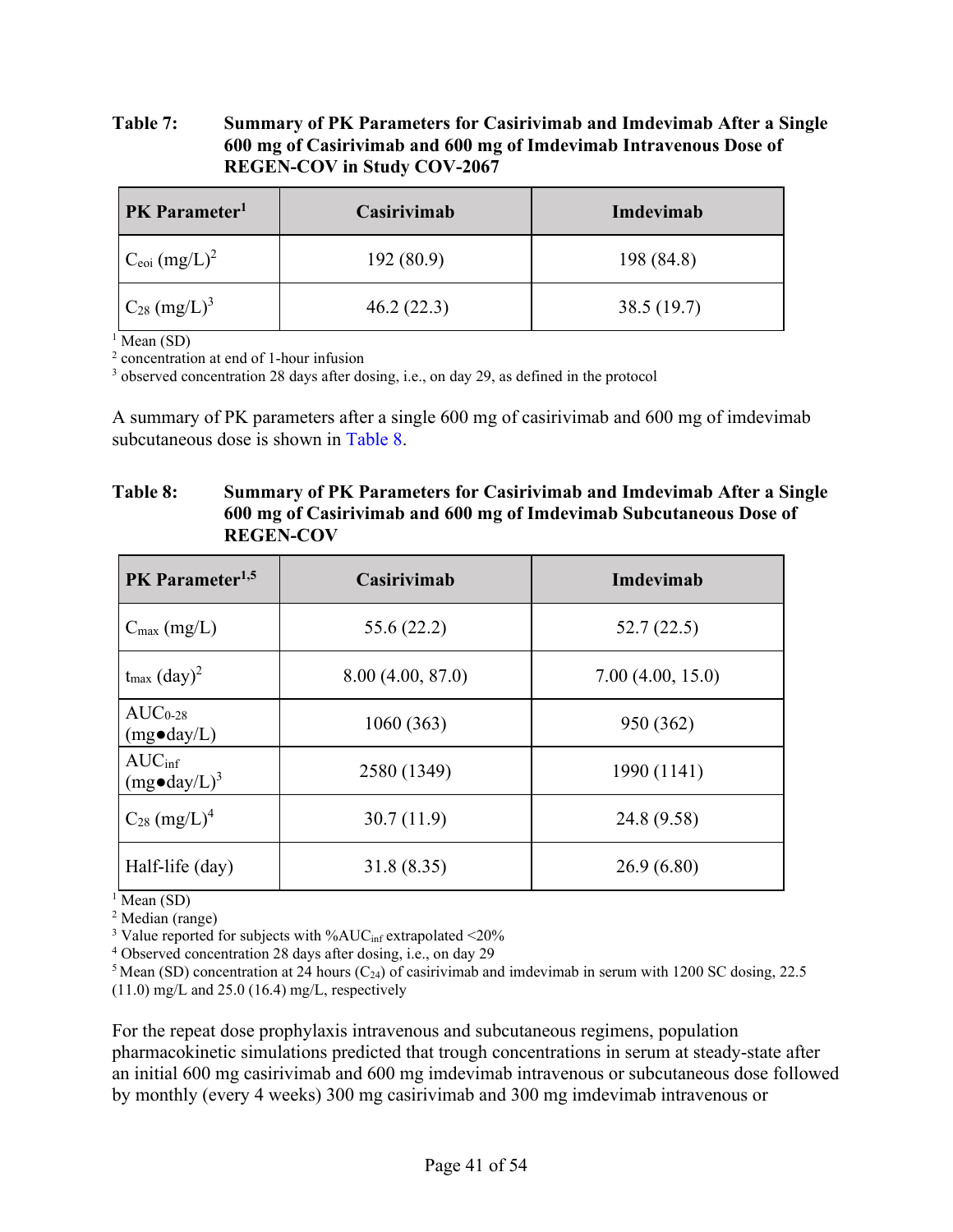subcutaneous doses are similar to slightly higher than observed mean day 29 concentrations in serum for a single 600 mg casirivimab and 600 mg imdevimab subcutaneous dose.

# Specific Populations

The effect of different covariates (e.g., age, sex, race, body weight, disease severity, hepatic impairment) on the PK of casirivimab and imdevimab is unknown. Renal impairment is not expected to impact the PK of casirivimab and imdevimab, since mAbs with molecular weight >69 kDa are known not to undergo renal elimination. Similarly, dialysis is not expected to impact the PK of casirivimab and imdevimab.

# Drug-Drug Interactions

Casirivimab and imdevimab are mAbs which are not renally excreted or metabolized by cytochrome P450 enzymes; therefore, interactions with concomitant medications that are renally excreted or that are substrates, inducers, or inhibitors of cytochrome P450 enzymes are unlikely *[see Drug Interactions [\(10\)](#page-36-3)]*.

# <span id="page-41-0"></span>**15 MICROBIOLOGY/RESISTANCE INFORMATION**

# Antiviral Activity

In a SARS-CoV-2 virus neutralization assay in Vero E6 cells, casirivimab, imdevimab, and casirivimab and imdevimab together neutralized SARS-CoV-2 (USA-WA1/2020 isolate) with EC<sub>50</sub> values of 37.4 pM (0.006 μg/mL), 42.1 pM (0.006 μg/mL), and 31.0 pM (0.005 μg/mL), respectively.

Antibody-dependent cell-mediated cytotoxicity (ADCC) and antibody-dependent cellular phagocytosis (ADCP) were assessed using Jurkat target cells expressing SARS-CoV-2 spike protein. Casirivimab, imdevimab and casirivimab and imdevimab together mediated ADCC with human natural killer (NK) effector cells. Casirivimab, imdevimab and casirivimab and imdevimab together mediated ADCP with human macrophages. Casirivimab, imdevimab and casirivimab and imdevimab together did not mediate complement-dependent cytotoxicity in cell-based assays.

# Antibody Dependent Enhancement (ADE) of Infection

The potential of casirivimab and of imdevimab to mediate viral entry was assessed in immune cell lines co-incubated with recombinant vesicular stomatitis virus (VSV) virus-like particles (VLP) pseudotyped with SARS-CoV-2 spike protein at concentrations of mAb(s) down to approximately 10-fold below the respective neutralization  $EC_{50}$  values. Casirivimab and imdevimab together and imdevimab alone, but not casirivimab alone, mediated entry of pseudotyped VLP into  $Fc\gamma R2^+$  Raji and  $Fc\gamma R1^+/Fc\gamma R2^+$  THP1 cells (maximum infection in total cells of 1.34% and 0.24%, respectively, for imdevimab; 0.69% and 0.06%, respectively for casirivimab and imdevimab together), but not any other cell lines tested (IM9, K562, Ramos and U937 cells).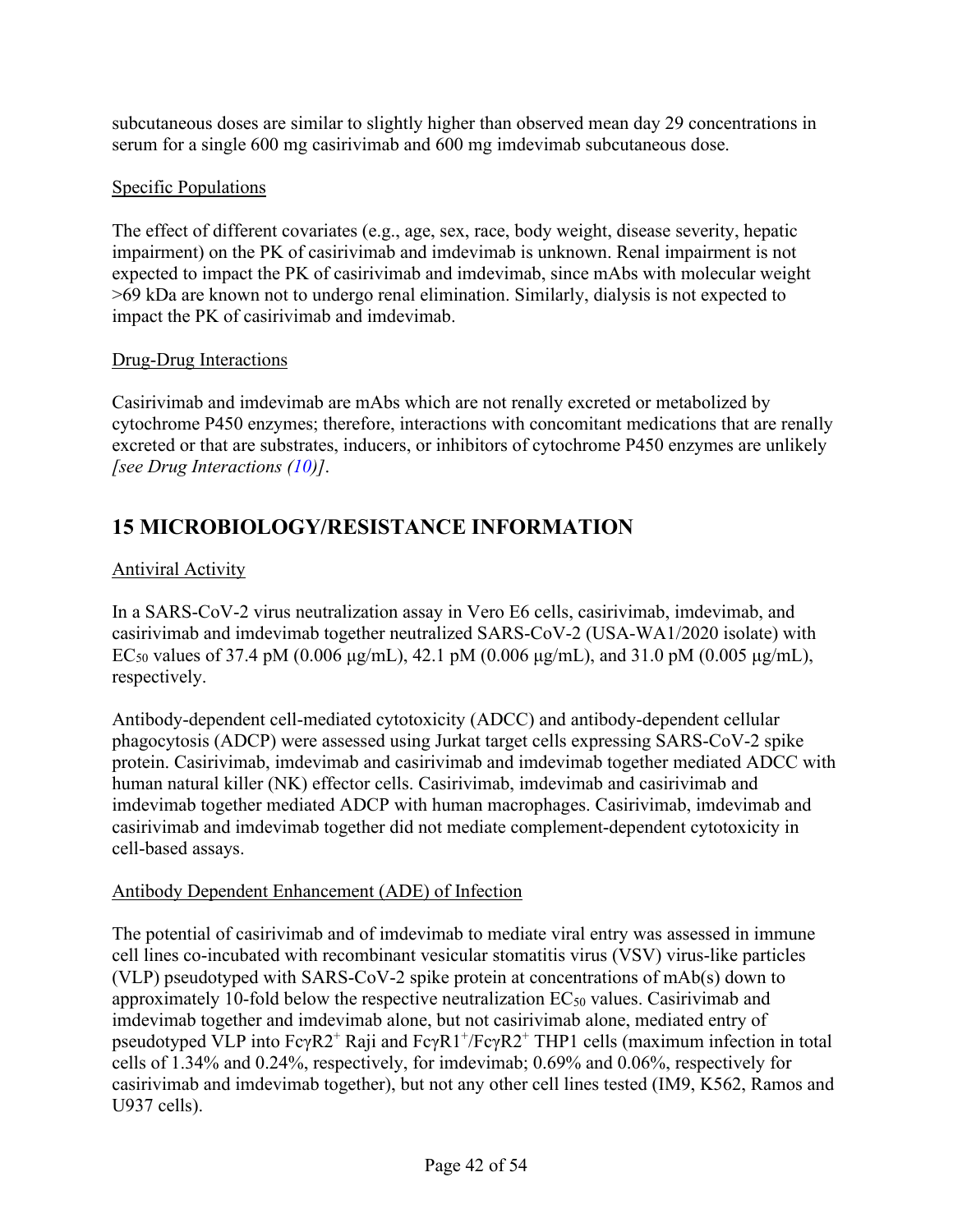### Antiviral Resistance

There is a potential risk of treatment failure due to the development of viral variants that are resistant to casirivimab and imdevimab administered together. Prescribing healthcare providers should consider the prevalence of SARS-CoV-2 variants in their area, where data are available, when considering treatment options.

Escape variants were identified following two passages in cell culture of recombinant VSV encoding SARS-CoV-2 spike protein in the presence of casirivimab or imdevimab individually, but not following two passages in the presence of casirivimab and imdevimab together. Variants which showed reduced susceptibility to casirivimab alone included those with spike protein amino acid substitutions K417E (182-fold), K417N (7-fold), K417R (61-fold), Y453F (>438 fold), L455F (80-fold), E484K (25-fold), F486V (>438-fold) and Q493K (>438-fold). Variants which showed reduced susceptibility to imdevimab alone included substitutions K444N (>755fold), K444Q (>548-fold), K444T (>1,033-fold), and V445A (>548-fold). Casirivimab and imdevimab together showed reduced susceptibility to variants with K444T (6-fold) and V445A (5-fold) substitutions.

In neutralization assays using VSV VLP pseudotyped with spike protein variants identified in circulating SARS-CoV-2, variants with reduced susceptibility to casirivimab alone included those with E406D (51-fold), G476S (5-fold), E484Q (19-fold), G485D (5-fold), F486L (61-fold), F486S (>715-fold), Q493E (446-fold), Q493R (77-fold), and S494P (5-fold) substitutions, and variants with reduced susceptibility to imdevimab alone included those with P337L (5-fold), N439K (463-fold), N439V (4-fold), N440K (28-fold), K444L (153-fold), K444M (1,577-fold), G446V (135-fold), N450D (9-fold), Q498H (17-fold), P499S (206-fold) substitutions. The G476D substitution had an impact (4-fold) on casirivimab and imdevimab together. Substitutions tested concurrently which had reduced susceptibility to casirivimab and imdevimab together included N440K+E484K (21-fold), found in the B.1.619/B.1.625 lineages, and N439K+E484K (23-fold), found in the AV.1 lineage; variants harboring these concurrent substitutions have been detected rarely in the US.

Casirivimab and imdevimab individually and together retained neutralization activity against pseudotyped VLP expressing all spike protein substitutions found in the B.1.1.7 lineage (Alpha; UK origin) and against pseudotyped VLP expressing only N501Y found in B.1.1.7 and other circulating lineages [\(Table](#page-43-1) 9). Casirivimab and imdevimab together retained neutralization activity against pseudotyped VLP expressing all spike protein substitutions, or individual substitutions K417N, E484K or N501Y, found in the B.1.351 lineage (Beta; South Africa origin), and all spike protein substitutions or key substitutions K417T, E484K, or N501Y, found in the P.1 lineage (Gamma; Brazil origin), although casirivimab alone, but not imdevimab, had reduced activity against pseudotyped VLP expressing K417N (7-fold) or E484K (25-fold). The E484K substitution is also found in the B.1.526 lineage (Iota; USA [New York] origin). Casirivimab and imdevimab, individually and together, retained neutralization activity against the L452R substitution found in the B.1.427/B.1.429 lineages (Epsilon; USA [California] origin).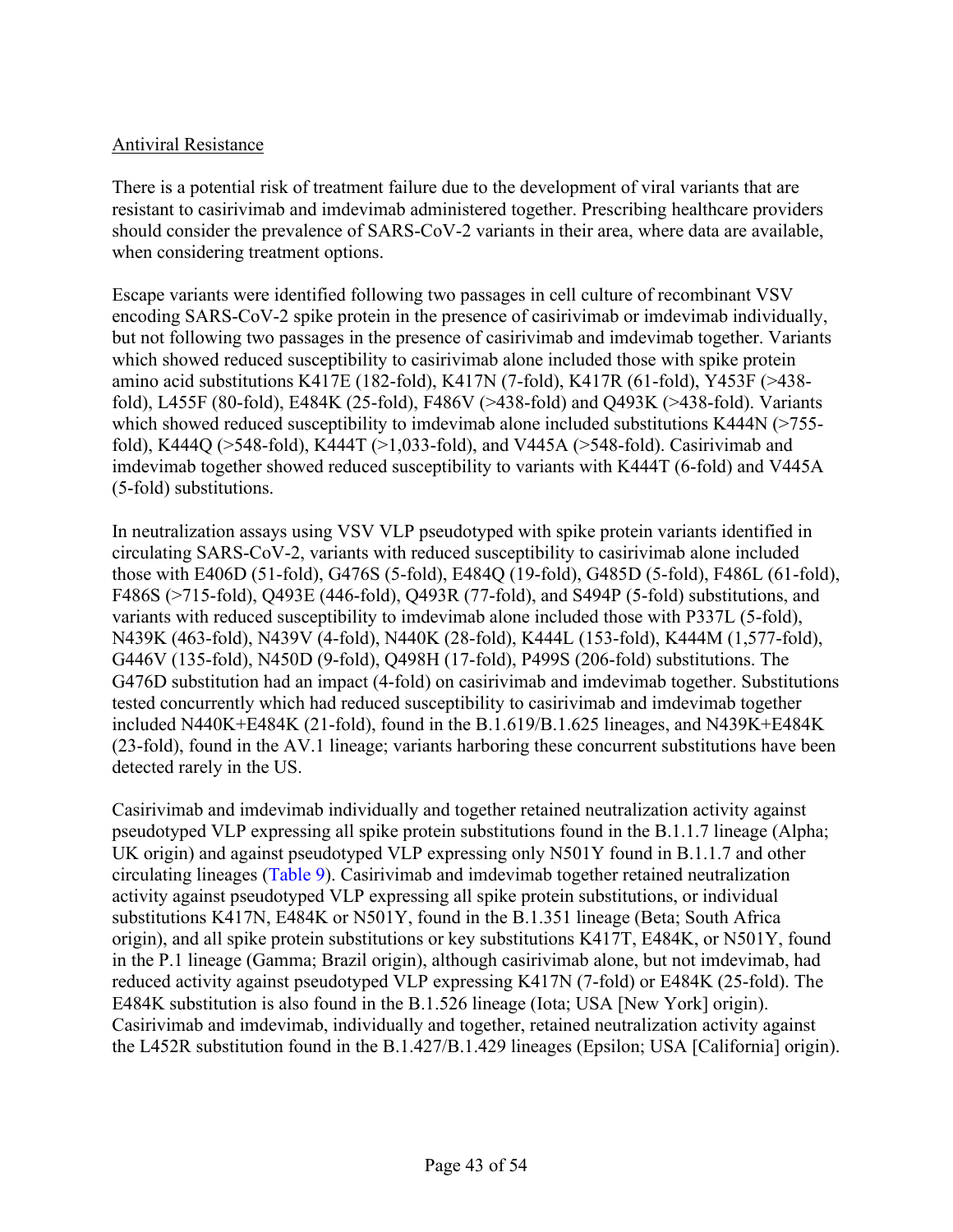Casirivimab and imdevimab, individually and together, retained neutralization activity against pseudotyped VLP expressing L452R+T478K substitutions found in the B.1.617.2 and AY.3 lineages (Delta; India origin). Casirivimab and imdevimab together retained neutralization activity against pseudotyped VLP expressing L452R+E484Q substitutions, found in the B.1.617.1/B.1.617.3 lineages (Kappa/no designation; India origin), although casirivimab alone, but not imdevimab, had reduced activity against pseudotyped VLP expressing L452R+E484Q (7-fold). Casirivimab and imdevimab together retained activity against pseudotyped VLP expressing R346K+E484K+N501Y found in the B.1.621/B.1.621.1 (Mu; Colombia origin) lineage although casirivimab alone, but not imdevimab, had reduced activity against pseudotyped VLP expressing R346K+E484K+N501Y (23-fold).

Casirivimab and imdevimab, individually (>1732-fold and >754-fold, respectively) and together (>1013-fold), demonstrated reduced neutralization activity against VLP pseudotyped with the full spike protein sequence of the B.1.1.529/BA.1 (Omicron; South Africa origin) lineage.

<span id="page-43-0"></span>

| <b>Lineage with Spike</b> | Country           | <b>WHO</b>   | <b>Key Substitutions</b>       | Fold                       |
|---------------------------|-------------------|--------------|--------------------------------|----------------------------|
| Protein                   | <b>First</b>      | Nomenclature |                                | <b>Reduction in</b>        |
| <b>Substitution</b>       | <b>Identified</b> |              |                                | <b>Susceptibility</b>      |
| B.1.1.7                   | UK                | Alpha        | $N501Y^a$                      | no change <sup>d</sup>     |
| B.1.351                   | South             | <b>B</b> eta | $K417N+E484K+N501Y^b$          | no change <sup>d</sup>     |
|                           | Africa            |              |                                |                            |
| P.1                       | <b>Brazil</b>     | Gamma        | K417T+E484K+N501Y <sup>c</sup> | no change <sup>d</sup>     |
| B.1.617.2/AY.3            | India             | Delta        | L452R+T478K                    | no change <sup>d</sup>     |
| B.1.427/B.1.429           | <b>USA</b>        | Epsilon      | L452R                          | no change <sup>d</sup>     |
|                           | (California)      |              |                                |                            |
| $B.1.526^e$               | <b>USA</b> (New   | Iota         | E484K                          | no change <sup>d</sup>     |
|                           | York)             |              |                                |                            |
| B.1.617.1/B.1.617.3       | India             | Kappa/no     | L452R+E484Q                    | no change <sup>d</sup>     |
|                           |                   | designation  |                                |                            |
| B.1.621/B.1.621.1         | Colombia          | Mu           | R346K+E484K+N501Y              | no change <sup>d</sup>     |
| B.1.1.529/BA.1            | South             | Omicron      | G339D+S371L+S373P+             | $>1013$ -fold <sup>g</sup> |
|                           | Africa            |              | S375F+K417N+N440K,             |                            |
|                           |                   |              | G446S+S477N+T478K+             |                            |
|                           |                   |              | E484A+Q493R+G496S+             |                            |
|                           |                   |              | Q498R+N501Y+Y505Hf             |                            |

<span id="page-43-1"></span>**Table 9: Pseudotyped Virus-Like Particle Neutralization Data for SARS-CoV-2 Variant Substitutions with Casirivimab and Imdevimab Together**

<sup>a</sup> Pseudotyped VLP expressing the entire variant spike protein was tested. The following changes from wild-type spike protein are found in the variant: del69-70, del145, N501Y, A570D, D614G, P681H, T716I, S982A, D1118H.

b Pseudotyped VLP expressing the entire variant spike protein was tested. The following changes from wild-type spike protein are found in the variant: D80Y, D215Y, del241-243, K417N, E484K, N501Y, D614G, A701V.

 $c<sub>c</sub>$  Pseudotyped VLP expressing the entire variant spike protein was tested. The following changes from wild-type spike protein are found in the variant: L18F, T20N, P26S, D138Y, R190S, K417T, E484K, N501Y, D614G, H655Y, T1027I, V1176F.

<sup>d</sup> No change:  $\leq$ 2-fold reduction in susceptibility.

<sup>e</sup> Not all isolates of the New York lineage harbor the E484K substitution (as of February 2021).

<sup>f</sup> Pseudotyped VLP expressing the entire variant spike protein was tested. The following changes from wild-type spike protein are found in the variant: A67V, del69-70, T95I, G142D/del143-145, del211/L212I, ins214EPE, G339D, S371L, S373P,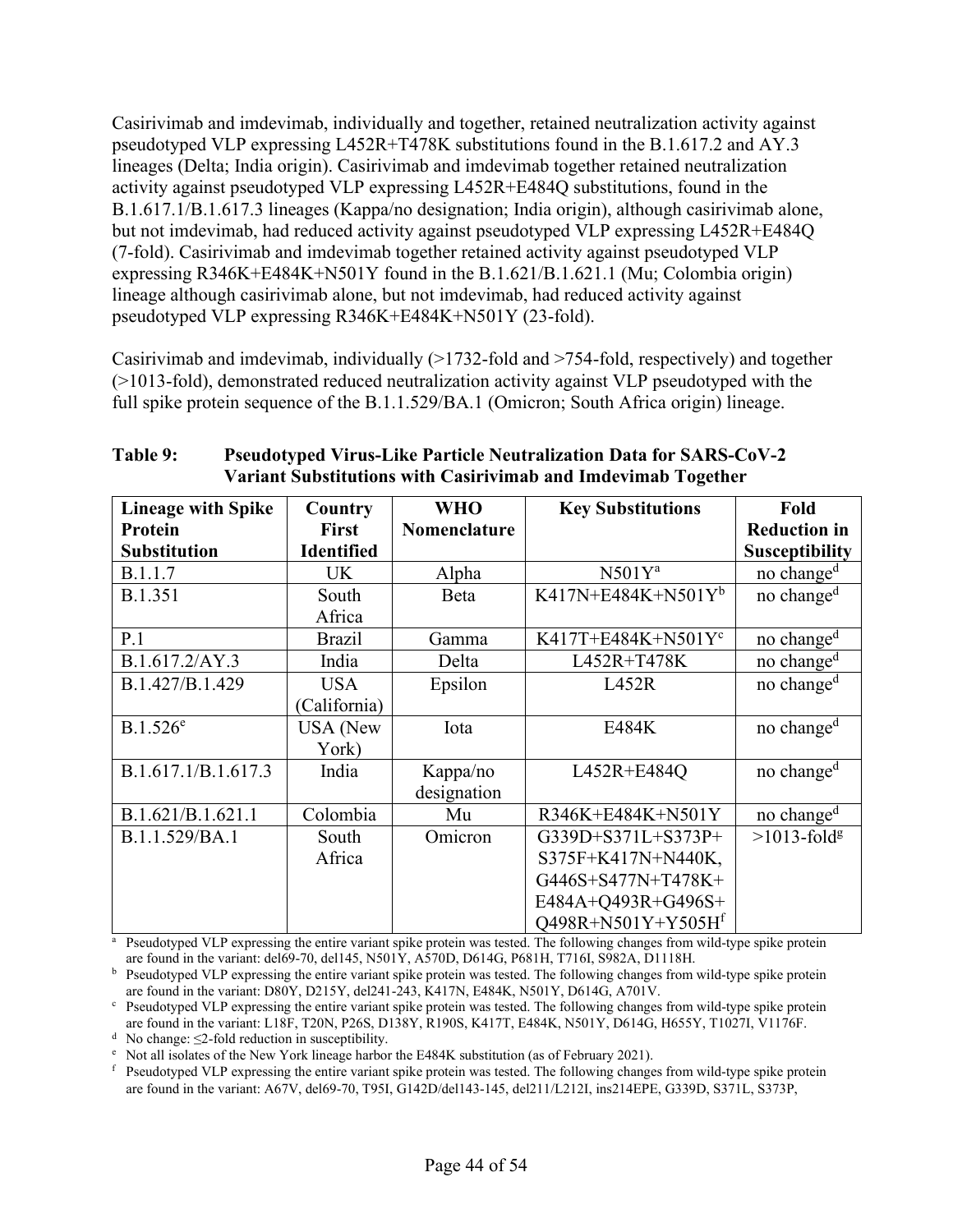S375F, K417N, N440K, G446S, S477N, T478K, E484A, Q493R, G496S, Q498R, N501Y, Y505H, T547K, D614G, H655Y, N679K, P681H, N764K, D796Y, N856K, Q954H, N969K, L981F

<sup>g</sup> Casirivimab and imdevimab together are unlikely to be active against variants from this lineage

Abbreviations: del, deletion; ins, insertion

Due to the large reduction of pseudotyped VLP neutralization activity against spike protein from the B.1.1.529/BA.1 (Omicron;South Africa origin) variant, it is unlikely that casirivimab and imdevimab together will be active against this variant.

Casirivimab and imdevimab together retained activity against authentic SARS-CoV-2 variants of B.1.1.7 (Alpha), B.1.351 (Beta), P.1 (Gamma), B.1.617.1 (Kappa) lineages [\(Table](#page-44-1) 10), although casirivimab alone, but not imdevimab, had reduced activity against B.1.351 (5-fold), P.1 (>371 fold) and B.1.617.1 (6-fold) variants.

It is not known how pseudotyped VLP or authentic SARS-CoV-2 data correlate with clinical outcomes.

<span id="page-44-1"></span>

| Table 10: | <b>Authentic SARS-CoV-2 Neutralization Data for Casirivimab and Imdevimab</b> |
|-----------|-------------------------------------------------------------------------------|
|           | Together                                                                      |

<span id="page-44-0"></span>

| <b>SARS-CoV-</b> | Country           | <b>WHO</b>   | <b>Key Substitutions<sup>a</sup></b> | <b>Fold Reduction</b>  |
|------------------|-------------------|--------------|--------------------------------------|------------------------|
| 2 Lineage        | <b>First</b>      | Nomenclature |                                      | in Susceptibility      |
|                  | <b>Identified</b> |              |                                      |                        |
| B.1.1.7          | UK                | Alpha        | <b>N501Y</b>                         | no change <sup>b</sup> |
| <b>B.1.351</b>   | South Africa      | Beta         | K417N+E484K+N501Y                    | no change <sup>b</sup> |
| P.1              | <b>Brazil</b>     | Gamma        | K417T+E484K+N501Y                    | no change <sup>b</sup> |
| B.1.617.2        | India             | Delta        | L452R+T478K                          | no change <sup>b</sup> |
| B.1.617.1        | India             | Kappa        | L452R+E484Q                          | no change <sup>b</sup> |

<sup>a</sup> Key substitutions occurring in receptor binding domain of spike protein which are associated with each lineage

 $<sup>b</sup>$  No change:  $\leq$ 2-fold reduction in susceptibility.</sup>

In clinical trial COV-2067, interim data indicated only one variant (G446V) occurring at an allele fraction ≥15%, which was detected in 3/66 subjects who had nucleotide sequencing data, each at a single time point (two at baseline in subjects from placebo and 2,400 mg casirivimab and imdevimab groups, and one at Day 25 in a subject from the 8,000 mg casirivimab and imdevimab group). The G446V variant had reduced susceptibility to imdevimab of 135-fold compared to wild-type in a pseudotyped VSV VLP neutralization assay but retained susceptibility to casirivimab alone and casirivimab and imdevimab together.

It is possible that resistance-associated variants to casirivimab and imdevimab together could have cross-resistance to other mAbs targeting the receptor binding domain of SARS-CoV-2. The clinical impact is not known.

#### Immune Response Attenuation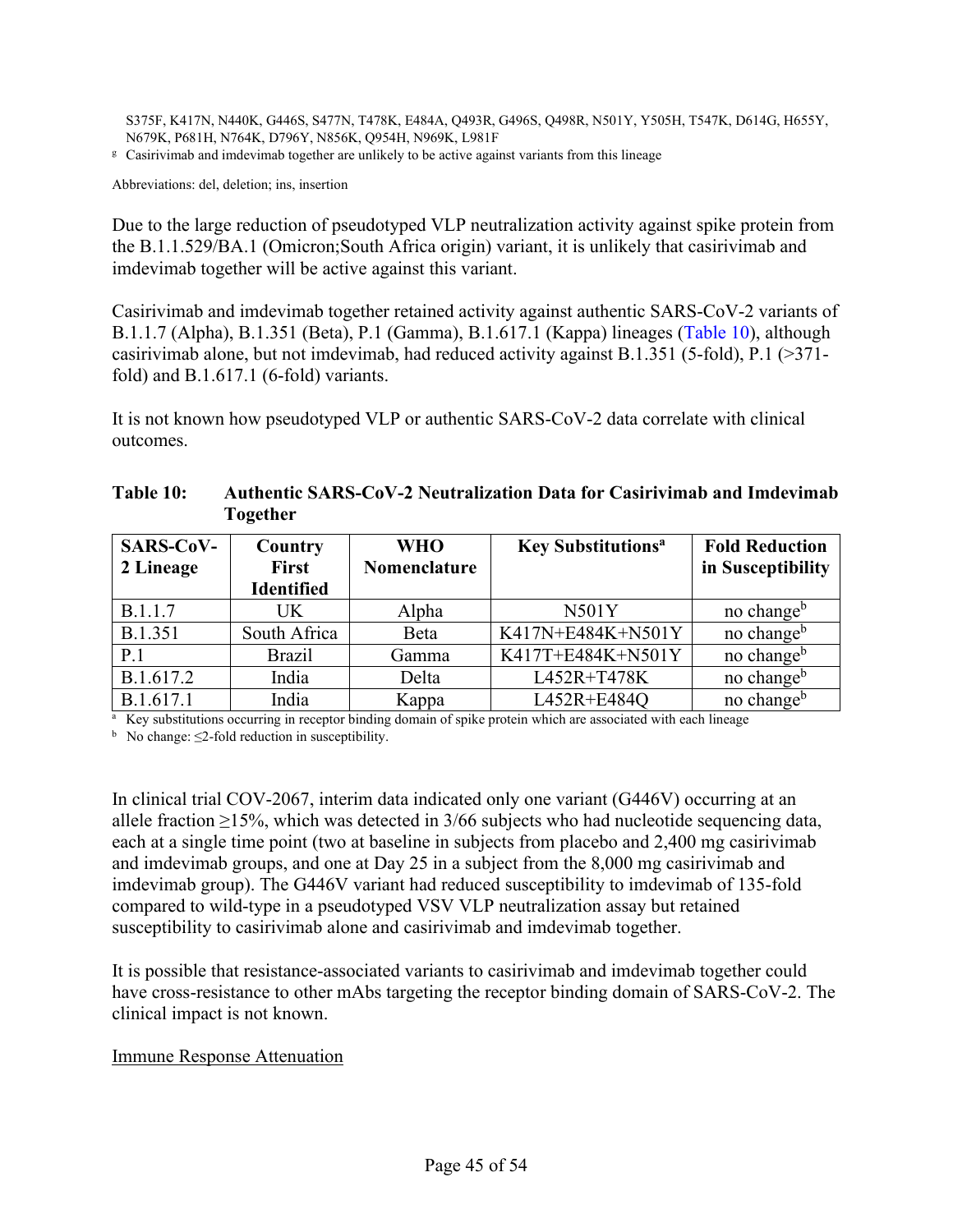There is a theoretical risk that antibody administration may attenuate the endogenous immune response to SARS-CoV-2 and make patients more susceptible to re-infection.

# <span id="page-45-1"></span>**16 NONCLINICAL TOXICOLOGY**

Carcinogenicity, genotoxicity, and reproductive toxicology studies have not been conducted with casirivimab and imdevimab.

In a toxicology study in cynomolgus monkeys, casirivimab and imdevimab had no adverse effects when administered intravenously or subcutaneously. Non-adverse liver findings (minor transient increases in AST and ALT) were observed.

In tissue cross-reactivity studies with casirivimab and imdevimab using human adult and fetal tissues, no binding of clinical concern was detected.

# <span id="page-45-2"></span>**17 ANIMAL PHARMACOLOGIC AND EFFICACY DATA**

<span id="page-45-5"></span>Casirivimab and imdevimab administered together has been assessed in rhesus macaque and Syrian golden hamster treatment models of SARS-CoV-2 infection. Therapeutic administration of casirivimab and imdevimab together at 25 mg/kg or 150 mg/kg into rhesus macaques (n=4 for each dosing group) 1-day post infection resulted in approximately 1-2 log<sub>10</sub> reductions in genomic and sub-genomic viral RNA in nasopharyngeal swabs and oral swabs at Day 4 post-challenge in most animals, and reduced lung pathology relative to placebo-treated animals. Therapeutic administration of casirivimab and imdevimab together at 5 mg/kg and 50 mg/kg doses to hamsters 1-day post infection resulted in reduced weight loss relative to placebo treated animals. In the prophylactic setting in rhesus macaques, administration of 50 mg/kg casirivimab and imdevimab together prior to challenge with SARS-CoV-2 demonstrated reduction in viral RNA via nasopharyngeal, oral swabs and bronchioalveolar lavage fluid, as well as a reduction in lung inflammation. In the prophylactic setting in hamsters, administration of 0.5 mg/kg, 5 mg/kg, or 50 mg/kg casirivimab and imdevimab together prior to challenge with SARS-CoV-2 protected against weight loss, and reduced percentage of lung area showing pneumonia pathology and severity of lung inflammation, indicative of reduced morbidity in this model. The applicability of these findings to a clinical setting is not known.

# <span id="page-45-3"></span>**18 CLINICAL TRIAL RESULTS AND SUPPORTING DATA FOR EUA**

# <span id="page-45-4"></span>**18.1 Treatment of Mild to Moderate COVID-19 (COV-2067)**

<span id="page-45-0"></span>The data supporting this EUA are based on the analysis of Phase 1/2/3 from trial, COV-2067 (NCT04425629). This is a randomized, double-blinded, placebo-controlled clinical trial evaluating REGEN-COV (casirivimab and imdevimab) for the treatment of subjects with mild to moderate COVID-19 (subjects with COVID-19 symptoms who are not hospitalized). Cohort 1 enrolled adult subjects who were not hospitalized and had 1 or more COVID-19 symptoms that were at least mild in severity. Treatment was initiated within 3 days of obtaining a positive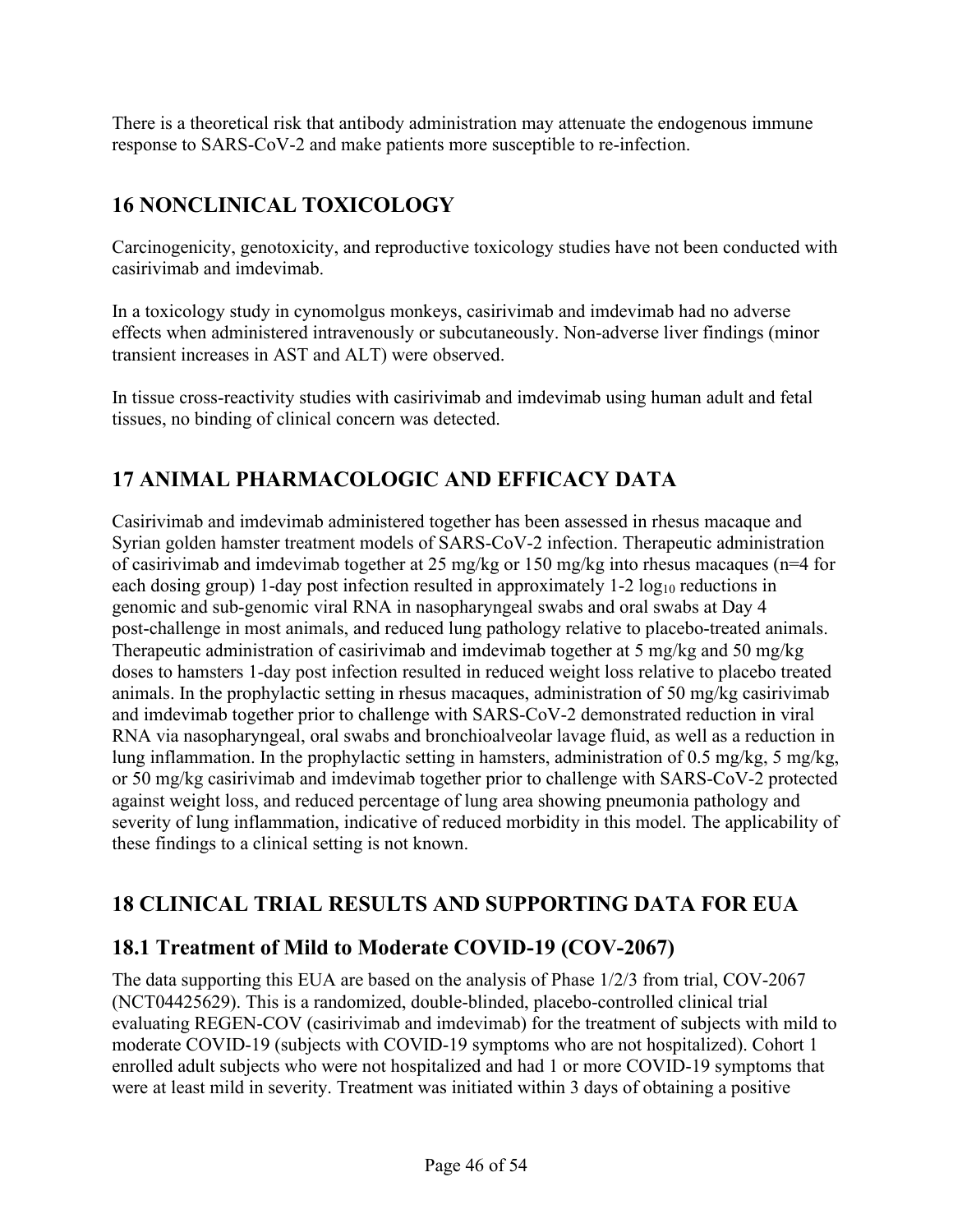SARS-CoV-2 viral infection determination. Subjects in the Phase 3 primary efficacy analysis met the criteria for high risk for progression to severe COVID-19, as shown in Section [2.](#page-22-1)

In the Phase 3 trial, 4,567 subjects with at least one risk factor for severe COVID-19 were randomized to a single intravenous infusion of 600 mg of casirivimab and 600 mg of imdevimab (n=838), 1,200 mg of casirivimab and 1,200 mg of imdevimab (n=1,529), 4,000 mg of casirivimab and 4,000 mg of imdevimab ( $n=700$ ), or placebo ( $n=1,500$ ) groups. The two REGEN-COV doses at the start of Phase 3 were 4,000 mg and 1,200 mg of each component; however, based on Phase 1/2 efficacy analyses showing that the 4,000 mg and 1,200 mg doses of each component were similar, the Phase 3 portion of the protocol was amended to compare 1,200 mg dose of each component vs. placebo and 600 mg dose of each component vs. placebo. Comparisons were between subjects randomized to the specific REGEN-COV dose and subjects who were concurrently randomized to placebo.

At baseline, in all randomized subjects with at least one risk factor, the median age was 50 years (with 13% of subjects ages 65 years or older), 52% of the subjects were female, 84% were White, 36% were Hispanic or Latino, and 5% were Black or African American. In subjects with available baseline symptom data, 15% had mild symptoms, 42% had moderate, 42% had severe symptoms, and 2% reported no symptoms at baseline; the median duration of symptoms was 3 days; mean viral load was  $6.2 \log_{10} \text{copies/mL}$  at baseline. The baseline demographics and disease characteristics were well balanced across the casirivimab and imdevimab and placebo treatment groups.

The primary endpoint was the proportion of subjects with  $\geq 1$  COVID-19-related hospitalization or all-cause death through Day 29, in subjects with a positive SARS-CoV-2 RT-qPCR result from nasopharyngeal (NP) swab at randomization, and with at least one risk factor for severe COVID-19, i.e., the modified full analysis set (mFAS). In the mFAS, events (COVID-19-related hospitalization or all-cause death through Day 29) occurred in 7 (1.0%) subjects treated with 600 mg of casirivimab and 600 mg of imdevimab compared to 24 (3%) subjects concurrently randomized to placebo, demonstrating a 70% reduction in COVID-19-related hospitalization or all-cause death compared to placebo ( $p=0.0024$ ). Events occurred in 18 (1.3%) subjects treated with 1,200 mg of casirivimab and 1,200 mg of imdevimab compared to  $62$  (5%) subjects concurrently randomized to placebo, demonstrating a 71% reduction compared to placebo (REGEN-COV 1% vs placebo 5%,  $p<0.0001$ ). In the 1,200 mg analysis, there was 1 death each in the REGEN-COV and placebo arm  $(p=1.0)$ ; and in 2,400 mg analysis, there were 1 and 3 deaths, respectively, in the REGEN-COV and placebo arms (p=0.3721). Overall, similar effects were observed for 600 mg of casirivimab and 600 mg of imdevimab and 1,200 mg of casirivimab and 1,200 mg of imdevimab doses, indicating the absence of a dose effect; therefore the 600 mg of casirivimab and 600 mg of imdevimab dose is authorized and the 1,200 mg of casirivimab and 1,200 mg of imdevimab dose is no longer authorized under this EUA (See [Table](#page-47-0) 11). Results were consistent across subgroups of patients defined by nasopharyngeal viral load  $>10^6$  copies/mL at baseline or serologic status.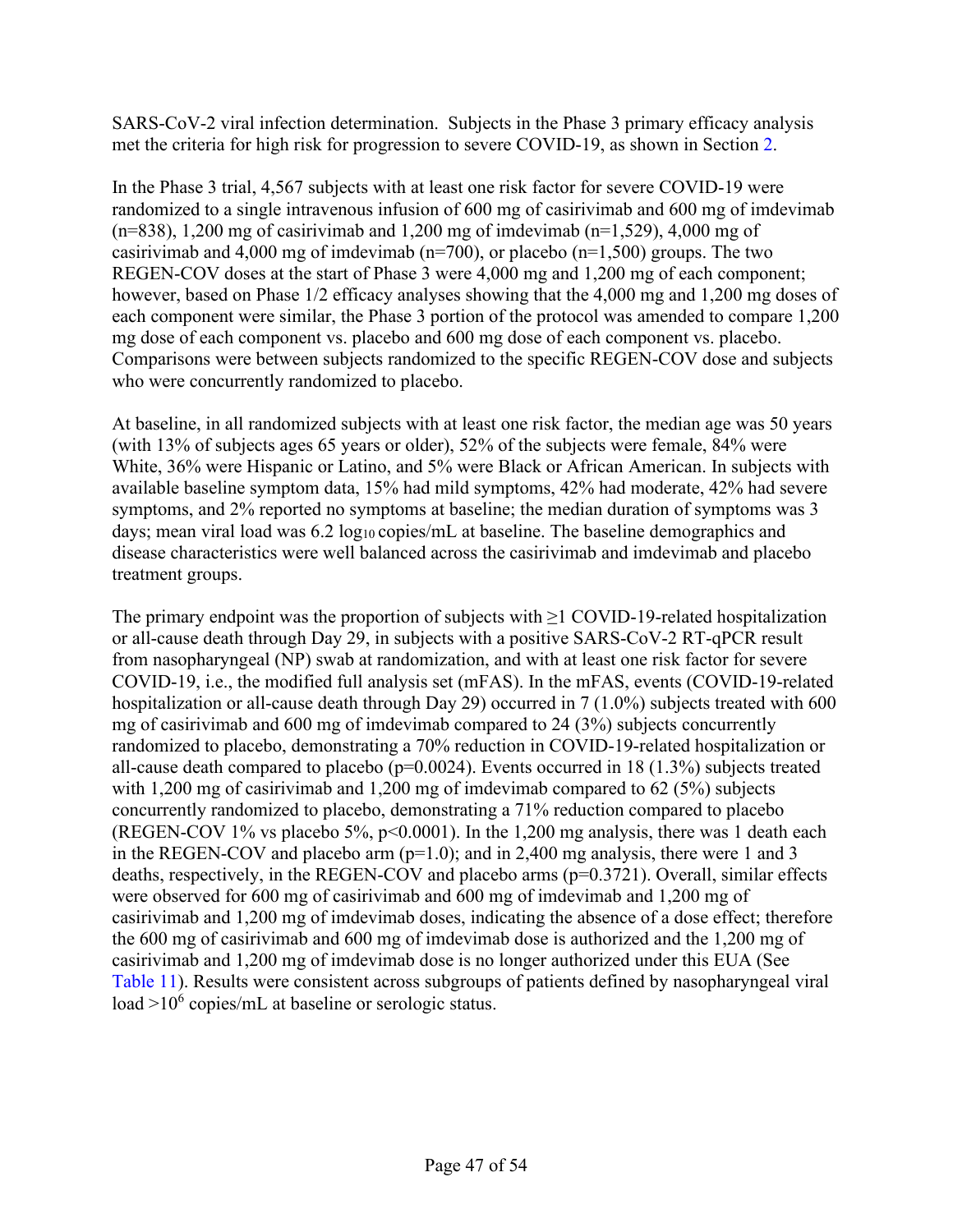|                                                                                                           | $600$ mg of<br>casirivimab and<br>$600$ mg of<br>imdevimab<br>(intravenous) | Placebo     | $1,200$ mg of<br>casirivimab<br>and 1,200 mg<br>of imdevimab<br>(intravenous) | Placebo      |
|-----------------------------------------------------------------------------------------------------------|-----------------------------------------------------------------------------|-------------|-------------------------------------------------------------------------------|--------------|
|                                                                                                           | $n=736$                                                                     | $n = 748$   | $n=1,355$                                                                     | $n=1,341$    |
| $#$ of subjects with at<br>least 1 event (COVID-<br>19-related<br>hospitalization or all-<br>cause death) | $7(1.0\%)$                                                                  | $24(3.2\%)$ | $18(1.3\%)$                                                                   | 62 $(4.6\%)$ |
| Risk reduction                                                                                            | 70%                                                                         |             |                                                                               | 71%          |
|                                                                                                           | $(p=0.0024)$                                                                |             | (p<0.0001)                                                                    |              |

<span id="page-47-0"></span>**Table 11: Proportion of subjects with ≥1 COVID-19-related hospitalization or all-cause death through day 29 (COV-2067)**

Treatment with REGEN-COV resulted in a statistically significant reduction in the LS mean viral load (log<sub>10</sub> copies/mL) from baseline to Day 7 compared to placebo (-0.71 log<sub>10</sub> copies/mL for 600 mg dose of casirivimab and 600 mg of imdevimab and  $-0.86 \log_{10}$  copies/mL for 2,400 mg; p<0.0001). Reductions were observed in the overall mFAS population and in other subgroups, including those with baseline viral load  $>10^6$  copies/mL or who were seronegative at baseline. Consistent effects were observed for the individual doses, indicating the absence of a dose effect. [Figure](#page-48-1) 1 shows the mean change from baseline in SARS-COV-2 viral load to Day 15.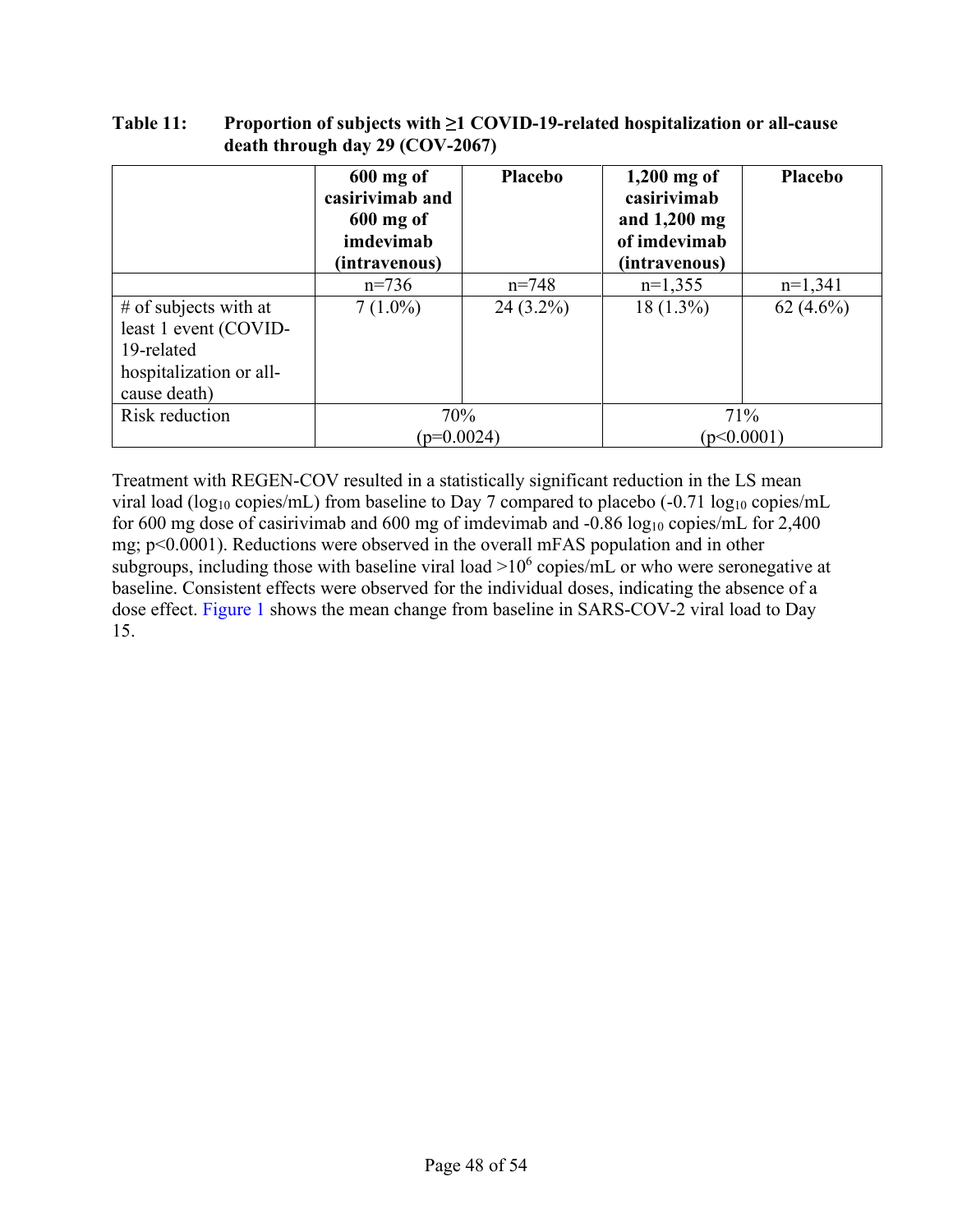<span id="page-48-1"></span>**Figure 1: Change from Baseline in SARS-COV-2 Viral Load (log10 copies/mL) to Day 15 (COV-2067)**



REGEN-COV 1.2 g IV = 600 mg of casirivimab and 600 mg of imdevimab administered intravenously REGEN-COV 2.4 g IV = 1,200 mg of casirivimab and 1,200 mg of imdevimab administered intravenously

The median time to symptom resolution, as recorded in a trial-specific daily symptom diary, was 10 days for REGEN-COV-treated subjects, as compared with 14 days for placebo-treated subjects ( $p=0.0001$  for 600 mg of casirivimab and 600 mg of imdevimab vs. placebo;  $p<0.0001$ for 1,200 mg of casirivimab and 1,200 mg of imdevimab vs. placebo). Symptoms assessed were fever, chills, sore throat, cough, shortness of breath/difficulty breathing, nausea, vomiting, diarrhea, headache, red/watery eyes, body aches, loss of taste/smell, fatigue, loss of appetite, confusion, dizziness, pressure/tight chest, chest pain, stomachache, rash, sneezing, sputum/phlegm, runny nose. Time to COVID-19 symptom resolution was defined as time from randomization to the first day during which the subject scored 'no symptom' (score of 0) on all of the above symptoms except cough, fatigue, and headache, which could have been 'mild/moderate symptom' (score of 1) or 'no symptom' (score of 0).

# <span id="page-48-0"></span>**18.2 Post-exposure Prophylaxis of COVID-19 (COV-2069)**

The data supporting this EUA for post-exposure prophylaxis of COVID-19 are based on the efficacy analysis of data from the Phase 3 COV-2069 trial (NCT04452318). This is a randomized, double-blind, placebo-controlled clinical trial studying REGEN-COV (casirivimab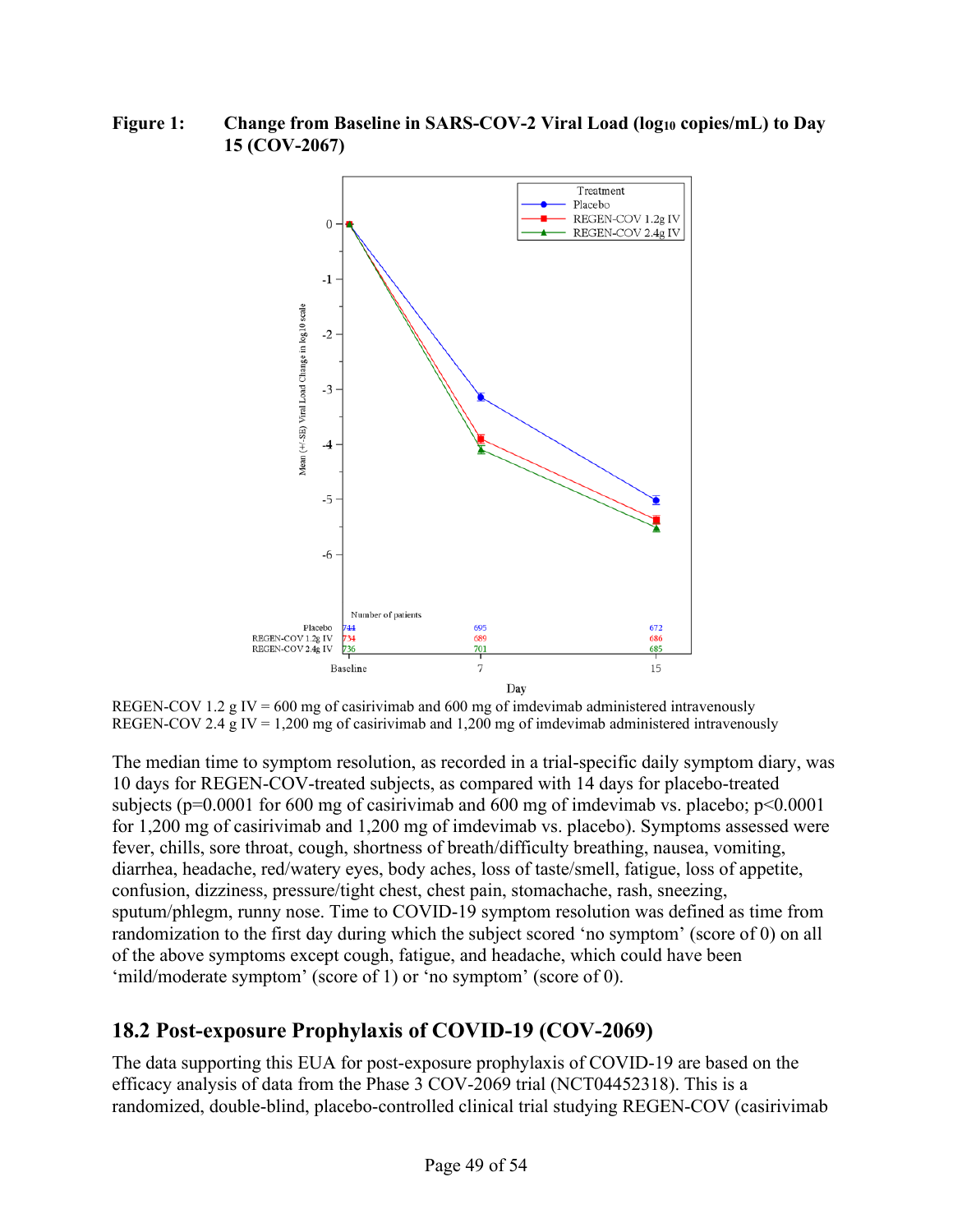and imdevimab) for post-exposure prophylaxis of COVID-19 in household contacts of individuals infected with SARS-CoV-2 (index case).

The trial enrolled subjects who were asymptomatic and who lived in the same household with a SARS-CoV-2 infected patient. Subjects were randomized 1:1 to a single dose of 600 mg of casirivimab and 600 mg of imdevimab or placebo administered subcutaneously within 96 hours of collection of the index cases' positive SARS-CoV-2 diagnostic test sample.

Subjects with a negative SARS-CoV-2 RT-qPCR test result at baseline  $(n=2,067)$  were enrolled and randomized in Cohort A. The primary analysis population included subjects who were SARS-CoV-2 RT-qPCR negative and seronegative at baseline. Of the 1,505 subjects in the primary analysis population, 753 subjects were randomized to receive REGEN-COV and 752 subjects were randomized to placebo. Following randomization and dosing, subjects had SARS-CoV-2 RT-qPCR testing via a nasopharyngeal swab every 7 days as well as weekly interviews with the investigator for assessment of COVID-19 symptoms during the 28-day efficacy assessment period. No data were collected on the type or extent of exposure to the index case.

For the primary analysis population at baseline, the median age was 44 years (with 9% of subjects ages 65 years or older), 54% of the subjects were female, 86% were White, 41% were Hispanic or Latino, and 9% were Black. The baseline demographics and disease characteristics were well balanced across the casirivimab and imdevimab and placebo treatment groups.

The primary efficacy endpoint was the proportion of subjects who developed RT qPCRconfirmed COVID-19 through Day 29. In the primary analysis population (RT-qPCR negative and seronegative at baseline), there was an 81% risk reduction in the development of COVID-19 with REGEN-COV treatment versus placebo [11/753 (1%) and 59/752 (8%); adjusted odds ratio 0.17; p<0.0001]. [Figure](#page-50-2) 2 shows the cumulative incidence of COVID-19 through Day 29. Similar results were obtained in a sensitivity analysis that included RT-qPCR negative subjects at baseline, regardless of baseline serological status, where there was an 82% risk reduction in RT-qPCR-confirmed COVID-19 with REGEN-COV treatment versus placebo. There was a 66% risk reduction in the proportion of participants with any RT-qPCR-confirmed SARS-CoV-2 infection (symptomatic or asymptomatic) with REGEN-COV treatment versus placebo [36/753 (5%) and 107/752 (14%); adjusted odds ratio 0.31; p<0.0001].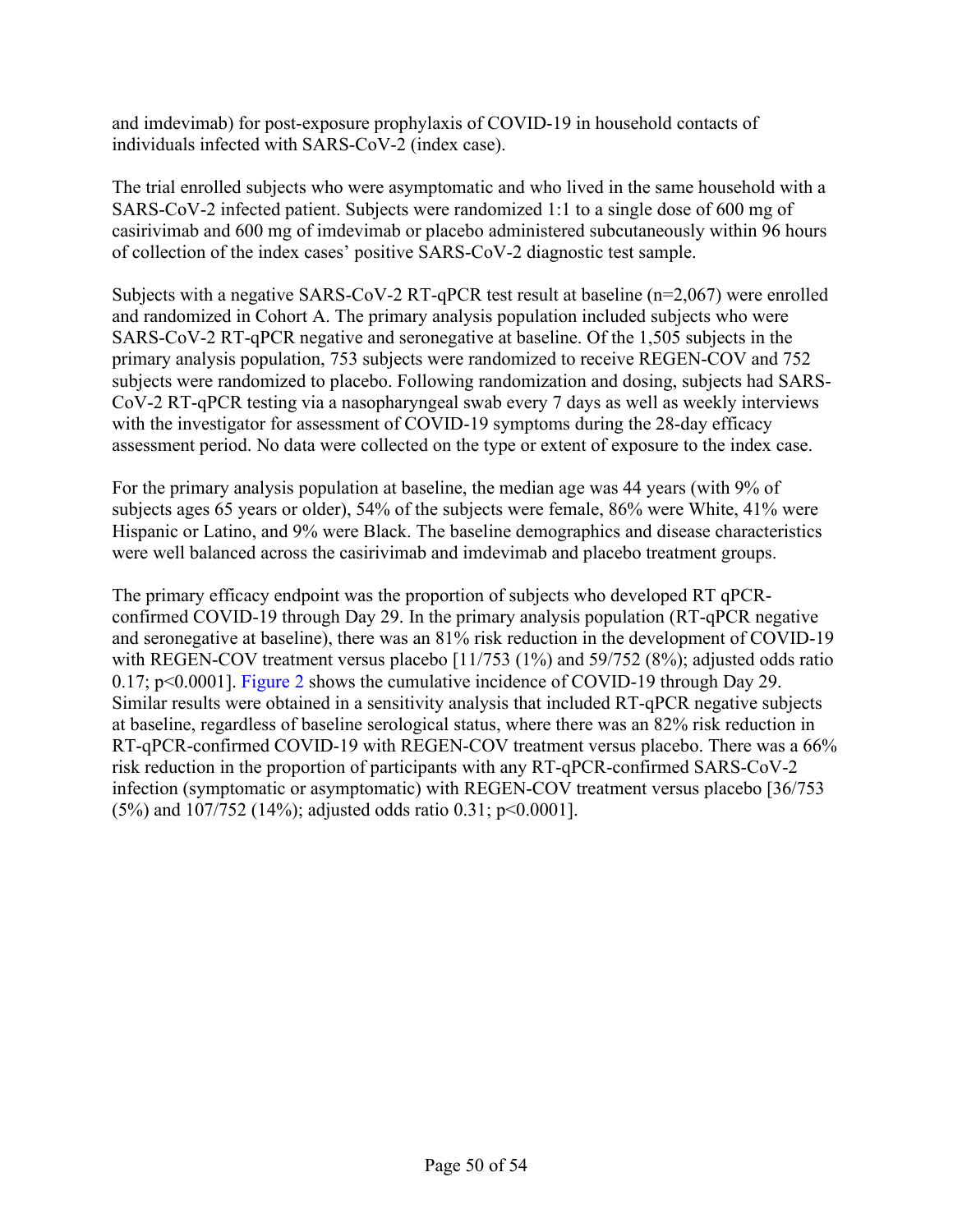

<span id="page-50-2"></span>**Figure 2: Cumulative Incidence of Symptomatic COVID-19 (COV-2069 Cohort A)**

In a post-hoc analysis in the subgroup of subjects who met the criteria for high risk for progression to severe COVID-19 (as shown in Section [2\)](#page-22-1), there was a 76% risk reduction in COVID-19 with REGEN-COV treatment versus placebo [10/570 (2%) vs 42/567 (7%); adjusted odds ratio 0.22; p<0.0001].

In Cohort B, asymptomatic subjects with a positive SARS-CoV-2 RT-qPCR test result at baseline (n=311) were enrolled and randomized 1:1 to REGEN-COV or placebo. In a post-hoc analysis of the overall combined Cohort A and Cohort B (regardless of serology status at baseline), there was a 62% risk reduction in COVID-19 with REGEN-COV treatment versus placebo [46/1201 (4%) vs 119/1177 (10%); adjusted odds ratio 0.35; p<0.0001].

# <span id="page-50-1"></span>**19 HOW SUPPLIED/STORAGE AND HANDLING**

# <span id="page-50-0"></span>**How Supplied**

Co-formulated casirivimab and imdevimab injection is a sterile, preservative-free, clear to slightly opalescent, colorless to pale yellow solution supplied in a vial. Refer to [Table](#page-51-0) 12.

Casirivimab injection is a sterile, preservative-free, clear to slightly opalescent, colorless to pale yellow solution supplied in a vial. Refer to [Table](#page-51-1) 13.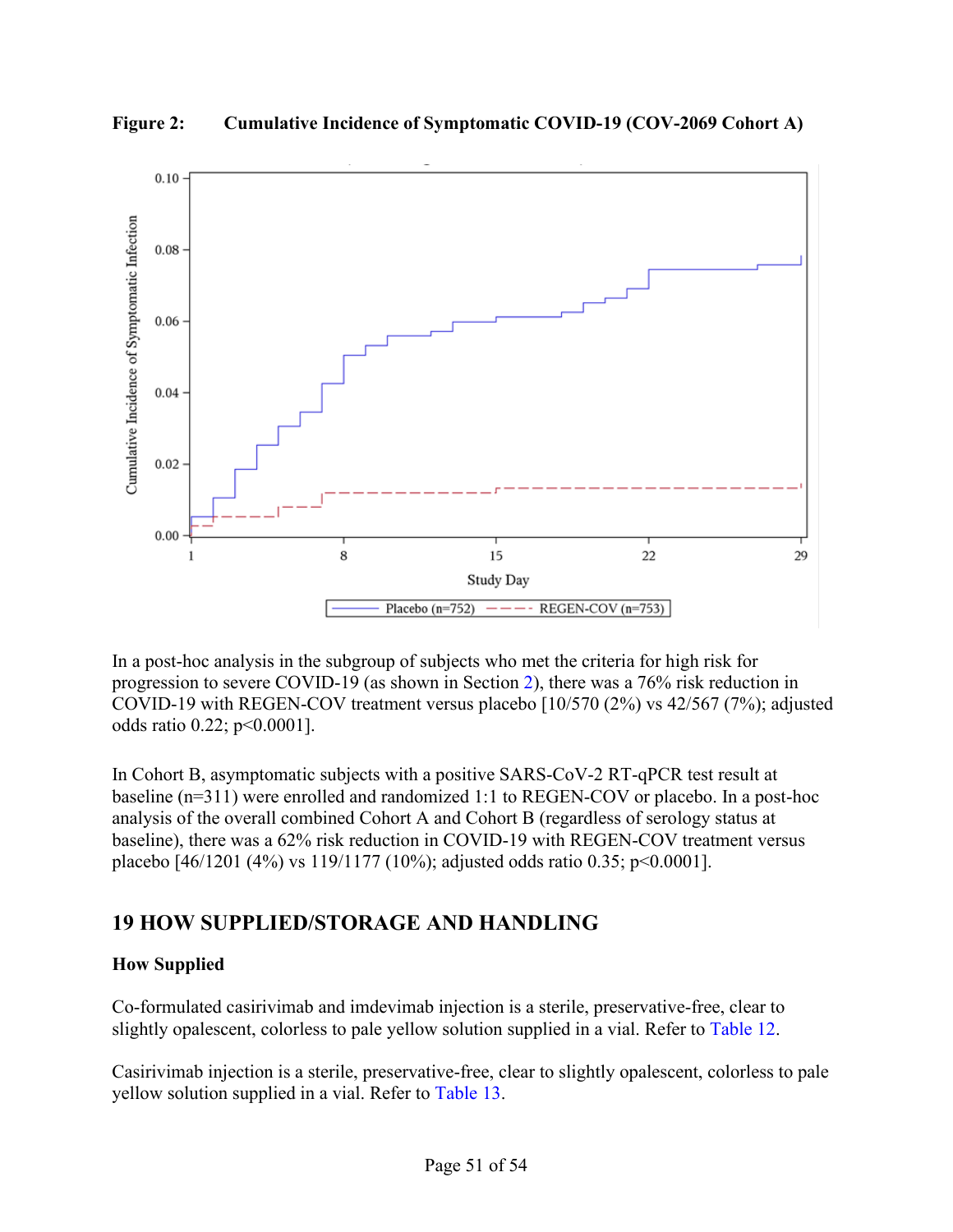Imdevimab injection is a sterile, preservative-free, clear to slightly opalescent, colorless to pale yellow solution supplied in a vial. Refer to [Table](#page-51-1) 13.

# **REGEN-COV (casirivimab and imdevimab) injection is available as:**

- **1. A single vial which contains two antibodies co-formulated in a 1:1 ratio of casirivimab and imdevimab (**[Table](#page-51-0) 12).
- **2. Individual antibody solutions in separate vials, which may be supplied in separate cartons (**[Table](#page-51-1) 13) **or together in a single carton (also referred to as a co-packaged carton) (**[Table](#page-51-2) 14)**, or in a dose pack (**[Table](#page-52-0) 15)**.**

<span id="page-51-0"></span>

| Table 12: | Co-Formulated Casirivimab and Imdevimab |
|-----------|-----------------------------------------|
|-----------|-----------------------------------------|

| Antibody                                           | Concentration                                                                       | <b>Package Size</b> | <b>NDC</b> Number |
|----------------------------------------------------|-------------------------------------------------------------------------------------|---------------------|-------------------|
| <b>REGEN-COV</b><br>(casirivimab and<br>imdevimab) | $600 \text{ mg}/600 \text{ mg}$ per 10 mL<br>$(60 \text{ mg}/60 \text{ mg per mL})$ | 1 vial per carton   | 61755-039-01      |

## **INDIVIDUAL CASIRIVIMAB AND IMDEVIMAB SOLUTIONS MUST BE ADMINISTERED TOGETHER.**

| Antibody         | Concentration                   | <b>Package Size</b> | <b>NDC Number</b> |
|------------------|---------------------------------|---------------------|-------------------|
|                  | $1,332$ mg/11.1 mL              | 1 vial per carton   | 61755-024-01      |
| Casirivimab      | $(120 \text{ mg/mL})$           |                     |                   |
| <b>REGN10933</b> | $300 \text{ mg}/2.5 \text{ mL}$ | 1 vial per carton   | 61755-026-01      |
|                  | $(120 \text{ mg/mL})$           |                     |                   |
|                  | $1,332$ mg/11.1 mL              | 1 vial per carton   | 61755-025-01      |
| Imdevimab        | $(120 \text{ mg/mL})$           |                     |                   |
| <b>REGN10987</b> | $300 \text{ mg}/2.5 \text{ mL}$ | 1 vial per carton   | 61755-027-01      |
|                  | $(120 \text{ mg/mL})$           |                     |                   |

### <span id="page-51-1"></span>**Table 13: Individual Package Size**

Each co-packaged carton contains 1 vial of casirivimab and 1 vial of imdevimab. Refer to [Table](#page-51-2) 14.

<span id="page-51-2"></span>

| Table 14: | <b>Casirivimab and Imdevimab Co-Packaged Carton</b> |
|-----------|-----------------------------------------------------|
|-----------|-----------------------------------------------------|

| Co-Packaged<br>Carton<br><b>Contents</b> | Co-Packaged<br><b>Components</b>               | Concentration                                               | Co-Packaged<br>Carton<br><b>NDC</b> Number |
|------------------------------------------|------------------------------------------------|-------------------------------------------------------------|--------------------------------------------|
| 2 Vials                                  | 1 vial of casirivimab<br>(NDC $61755-024-00$ ) | $1,332 \text{ mg}/11.1 \text{ mL}$<br>$(120 \text{ mg/mL})$ | 61755-042-02                               |
|                                          | 1 vial of imdevimab<br>(NDC $61755-025-00$ )   | $1,332 \text{ mg}/11.1 \text{ mL}$<br>$(120 \text{ mg/mL})$ |                                            |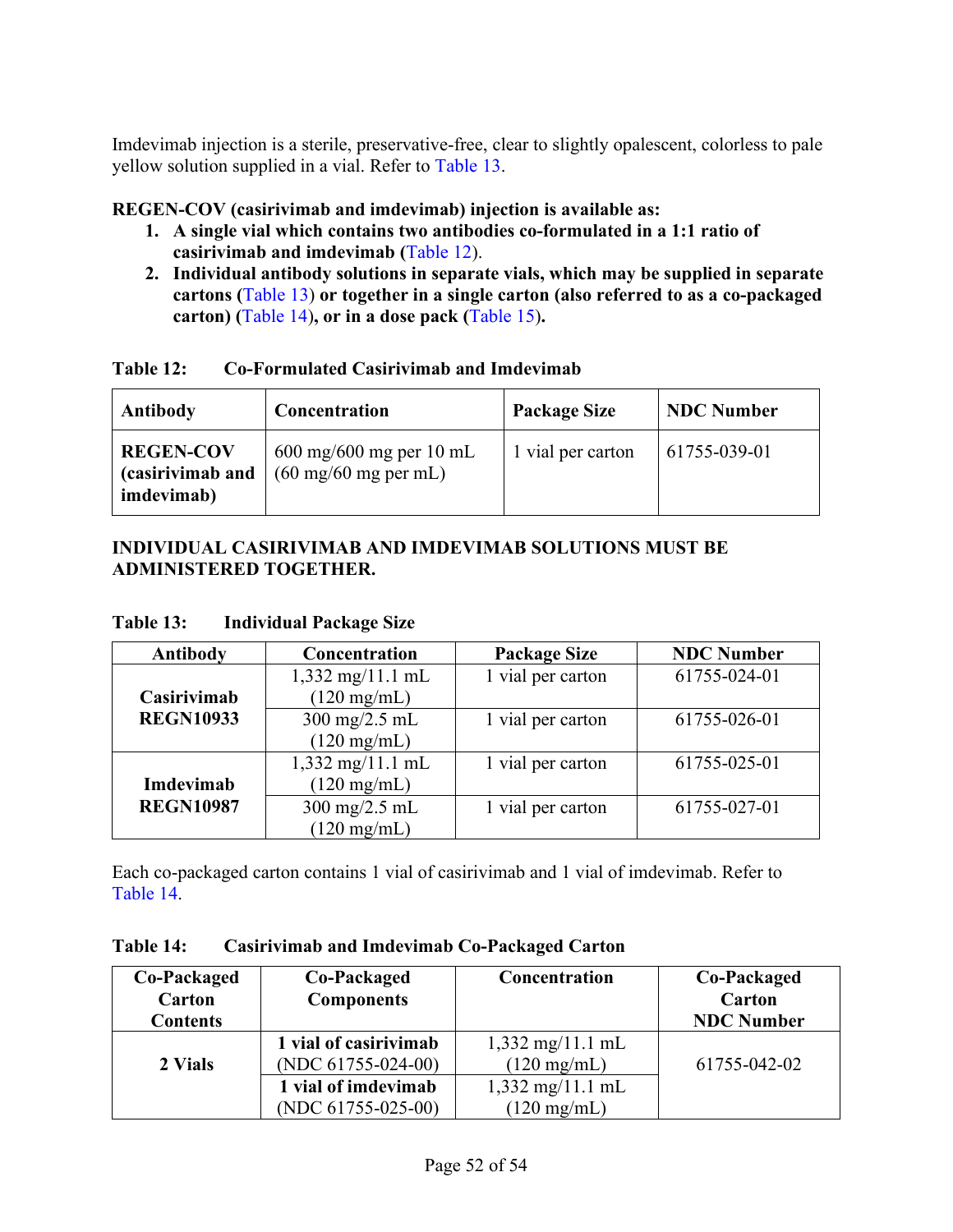| 2 Vials | 1 vial of casirivimab<br>(NDC $61755-026-00$ ) | $300 \text{ mg}/2.5 \text{ mL}$<br>$(120 \text{ mg/mL})$ | 61755-045-02 |
|---------|------------------------------------------------|----------------------------------------------------------|--------------|
|         | 1 vial of imdevimab<br>(NDC $61755-027-00$ )   | $300 \text{ mg}/2.5 \text{ mL}$<br>$(120 \text{ mg/mL})$ |              |

Each REGEN-COV dose pack contains sufficient number of vials of casirivimab [REGN10933] and imdevimab [REGN10987] to prepare up to two treatment doses (600 mg of casirivimab and 600 mg of imdevimab). Refer to [Table](#page-52-0) 15.

| <b>REGEN-COV</b><br><b>Dose Pack Size</b> | <b>REGEN-COV</b><br><b>Dose Pack</b><br><b>Components</b>                                                                                       | <b>Concentration</b>                                                                | <b>REGEN-COV</b><br><b>Dose Pack</b><br><b>NDC Number</b> |
|-------------------------------------------|-------------------------------------------------------------------------------------------------------------------------------------------------|-------------------------------------------------------------------------------------|-----------------------------------------------------------|
| 2 Cartons                                 | 1 vial of casirivimab<br><b>REGN10933</b><br>(NDC $61755-024-01$ )                                                                              | $1,332$ mg/11.1 mL<br>$(120 \text{ mg/mL})$                                         | 61755-035-02                                              |
|                                           | 1 vial of imdevimab<br><b>REGN10987</b><br>(NDC $61755-025-01$ )                                                                                | $1,332$ mg/11.1 mL<br>$(120 \text{ mg/mL})$                                         |                                                           |
| <b>8 Cartons</b>                          | <b>4 vials of casirivimab</b><br><b>REGN10933</b><br>(NDC $61755-026-01$ )<br>4 vials of imdevimab<br><b>REGN10987</b><br>(NDC $61755-027-01$ ) | 300 mg/2.5 mL<br>$(120 \text{ mg/mL})$<br>300 mg/2.5 mL<br>$(120 \text{ mg/mL})$    | 61755-036-08                                              |
| <b>5 Cartons</b>                          | 1 vial of casirivimab<br><b>REGN10933</b><br>(NDC $61755-024-01$ )<br>4 vials of imdevimab<br><b>REGN10987</b>                                  | 1,332 mg/11.1 mL<br>$(120 \text{ mg/mL})$<br>300 mg/2.5 mL<br>$(120 \text{ mg/mL})$ | 61755-037-05                                              |
|                                           | (NDC $61755-027-01$ )                                                                                                                           |                                                                                     |                                                           |
| <b>5 Cartons</b>                          | 4 vials of casirivimab<br><b>REGN10933</b><br>(NDC $61755-026-01$ )                                                                             | 300 mg/2.5 mL<br>$(120 \text{ mg/mL})$                                              | 61755-038-05                                              |
|                                           | 1 vial of imdevimab<br><b>REGN10987</b><br>(NDC $61755-025-01$ )                                                                                | 1,332 mg/11.1 mL<br>$(120 \text{ mg/mL})$                                           |                                                           |

<span id="page-52-0"></span>

|  | <b>Table 15:</b> | Dose Pack Providing 1,200 mg Casirivimab and 1,200 mg Imdevimab |  |
|--|------------------|-----------------------------------------------------------------|--|
|--|------------------|-----------------------------------------------------------------|--|

## **Storage and Handling**

Casirivimab is preservative-free. Discard any unused portion. Imdevimab is preservative-free. Discard any unused portion.